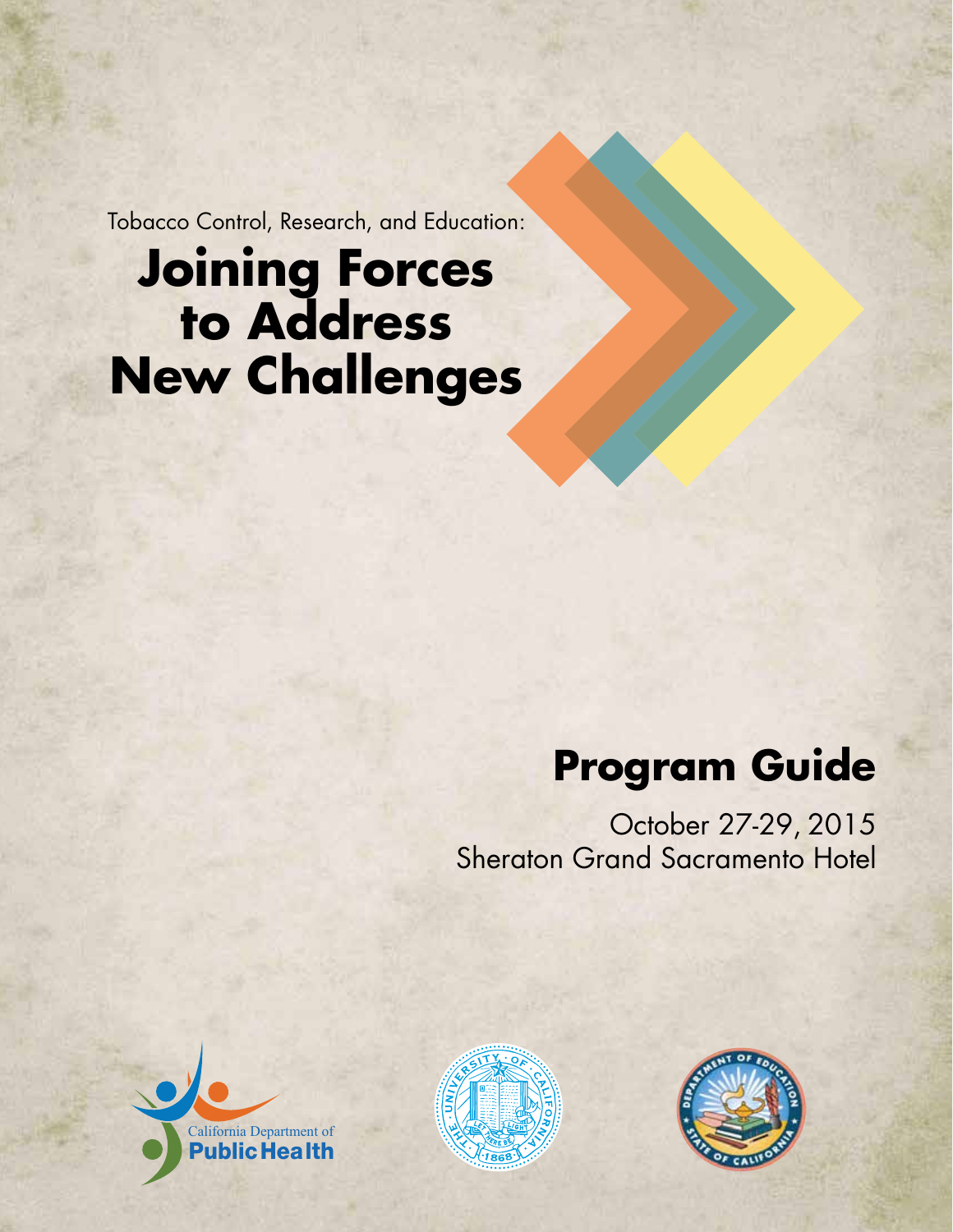#### **California Tobacco Control Program (CTCP) California Department of Public Health**

Tonia Hagaman, Chief, Community and Statewide Interventions Section Jena Grosser, Program Consultant Katie Moose, Past Program Consultant Peter Muñoz, Program Consultant Jas Sandhar, Procurement Manager

#### **Tobacco-Related Disease Research Program (TRDRP) University of California, Office of the President**

Bart Aoki, Director Phillip Gardiner, Program Officer Norval Hickman, Program Officer Jennifer Jackson, Project Policy Analyst Anwer Mujeeb, Program Officer Tracy Richmond-McKnight, Program Officer

#### **Tobacco-Use Prevention Education Program (TUPE) California Department of Education Coordinated School Health and Safety Office (CSHSO)**

Tom Herman, Administrator CSHSO Margarita Garcia, Consultant Rachael Gutierrez, Staff Services Analyst John Lagomarsino, Consultant Sarah Planche, Consultant

#### **California State University, Sacramento College of Continuing Education**

Barbara Lowell, Project Manager

Thanks to all the stakeholders and individual workgroup members who contributed throughout the entire planning process.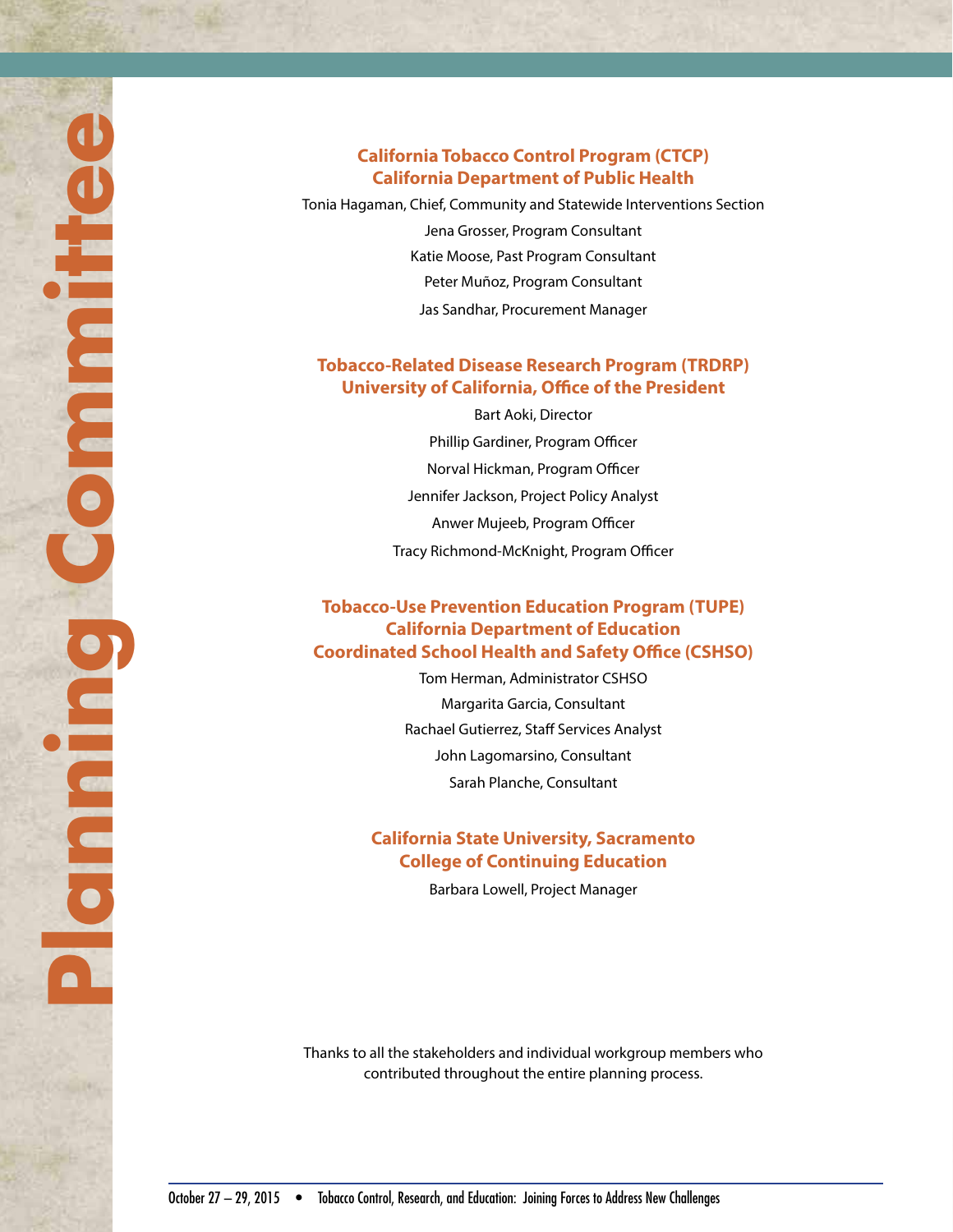Dear Colleagues:

n behalf of the California Department of Education, Tobacco Use Prevention Education Program, the<br>California Department of Public Health, California Tobacco Control Program and the Tobacco-Related<br>Disease Research Program California Department of Public Health, California Tobacco Control Program and the Tobacco-Related Disease Research Program at the University of California, Office of the President, we welcome you to the inaugural joint conference: *Tobacco Control, Research, and Education: Joining Forces to Address New Challenges*.

Since our three agencies were funded by the Tobacco Tax and Health Protection Act of 1988, our combined efforts have saved over one million lives by reducing tobacco-related diseases, and over \$134 billion in healthcare costs. We have much to be proud of, but there are new threats on the horizon. The proliferation of new products such as electronic cigarettes and the potential legalization of marijuana potentially threaten all of California's hard won successes by rendering California tobacco regulations obsolete. As we enter a new age in healthcare, reducing tobacco use and preventing tobacco use initiation will be even more critical to reduce rising healthcare costs. Despite our overall strides in reducing tobacco use, some populations in California continue to have high tobacco use.

Over the three days of the conference, you will have the chance to participate in sessions that feature some of the foremost national experts in tobacco control education, science, policy, and prevention. We expect that we will all learn a lot over the course of the conference, and that all of our tobacco control efforts will be more innovative, collaborative, and effective in the future as a result of our time spent together.

We also hope that the Joining Forces Conference provides a chance for us to renew old acquaintances and to make new ones. One of the hallmarks of the success of the tobacco control movement in California has been the ongoing sense of community, offering mutual support and assistance across agencies and geographical boundaries in ways that can be hard to quantify, but that have provided an added measure of strength to all of our efforts. Spending time together in person is an important way to foster this community and to build relationships that will strengthen our collective work to eliminate tobacco use in California.

It is our hope that your participation in the conference will stimulate new ideas and directions, generate new multi-disciplinary and cross-sector collaborations, and provide you with practical tools and resources. Finally, we hope that you will be inspired by the speakers and the multi-disciplinary sessions to a renewed sense of shared purpose and commitment as tobacco control educators, scientists, practitioners, and advocates.

Director, Coordinated Student Support Division Chief, California Tobacco Control Program



Rossel

Gordon Jackson April Roeseler, MSPH



Í

Bart Aoki, PhD Director, Tobacco-Related Disease Research Program

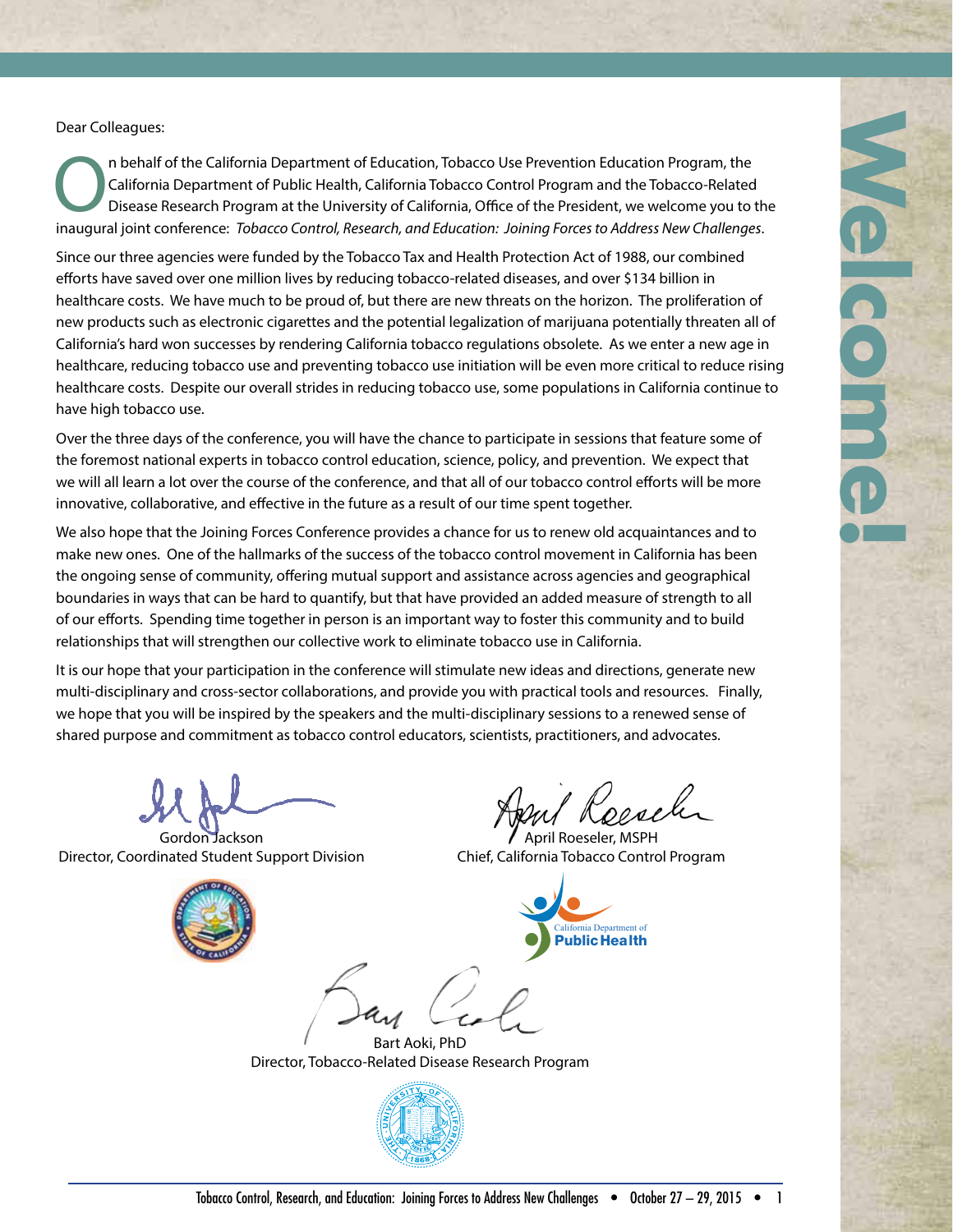|       |                                                   | Day One - Tuesday, October 27, 2015                                                                                                                                                                                                                                                                                                                                                                                                                                                                                                                                                                                                                                                                                                                                                                                                                                                                                                                                                                                                                                                                                                                                                                                            |
|-------|---------------------------------------------------|--------------------------------------------------------------------------------------------------------------------------------------------------------------------------------------------------------------------------------------------------------------------------------------------------------------------------------------------------------------------------------------------------------------------------------------------------------------------------------------------------------------------------------------------------------------------------------------------------------------------------------------------------------------------------------------------------------------------------------------------------------------------------------------------------------------------------------------------------------------------------------------------------------------------------------------------------------------------------------------------------------------------------------------------------------------------------------------------------------------------------------------------------------------------------------------------------------------------------------|
|       | Host for the Day:                                 | Norval Hickman, PhD, MPH, University of California, Office of the President,<br>Tobacco-Related Disease Research Program                                                                                                                                                                                                                                                                                                                                                                                                                                                                                                                                                                                                                                                                                                                                                                                                                                                                                                                                                                                                                                                                                                       |
|       | 9:00 a.m.<br>$7:30 -$                             | Registration and Networking Breakfast Grand Nave Foyer                                                                                                                                                                                                                                                                                                                                                                                                                                                                                                                                                                                                                                                                                                                                                                                                                                                                                                                                                                                                                                                                                                                                                                         |
|       | $7:30 - 8:30$ a.m.                                |                                                                                                                                                                                                                                                                                                                                                                                                                                                                                                                                                                                                                                                                                                                                                                                                                                                                                                                                                                                                                                                                                                                                                                                                                                |
| opued | $9:00 - 9:15$ a.m.                                | Bart Aoki, PhD, University of California, Office of the President,<br>Tobacco-Related Disease Research Program                                                                                                                                                                                                                                                                                                                                                                                                                                                                                                                                                                                                                                                                                                                                                                                                                                                                                                                                                                                                                                                                                                                 |
|       | $9:15 - 9:25$ a.m.                                | <b>State Board of Equalization's Role in Tobacco Control</b><br>Fiona Ma, MBA, Board of Equalization, District 2                                                                                                                                                                                                                                                                                                                                                                                                                                                                                                                                                                                                                                                                                                                                                                                                                                                                                                                                                                                                                                                                                                               |
|       | $9:25 - 9:35$ a.m.                                | <b>Video Message</b>                                                                                                                                                                                                                                                                                                                                                                                                                                                                                                                                                                                                                                                                                                                                                                                                                                                                                                                                                                                                                                                                                                                                                                                                           |
|       |                                                   | Vivek Murthy, MD, Surgeon General of the United States                                                                                                                                                                                                                                                                                                                                                                                                                                                                                                                                                                                                                                                                                                                                                                                                                                                                                                                                                                                                                                                                                                                                                                         |
|       | $9:35 - 10:20$ a.m.                               | <b>Opening Keynote</b><br>Newest Research on the Effects of Nicotine and Other Substances on the<br><b>Adolescent Brain</b><br>Susan Weiss, PhD, Division of Extramural Research, National Institute on Drug Abuse<br>Moderator: Tracy Richmond-McKnight, PhD, University of California,<br>Office of the President, Tobacco-Related Disease Research Program<br>With the dramatic increase in the use of e-cigarettes and other "vaping" devices among<br>adolescents and young adults throughout the past few years, there is a critical need to<br>understand the impact of direct and secondhand nicotine exposure on the developing<br>brain. Vaping - or aerosolization - devices are also commonly used to deliver other<br>addictive substances such as marijuana in conjunction with nicotine. Dr. Susan Weiss<br>will highlight current research sponsored by the National Institute on Drug Abuse<br>that addresses nicotine dependence among adolescents and young adults. She will<br>also report on the Adolescent Brain Cognitive Development initiative that is designed<br>to study the impact of co-use of nicotine with alcohol, marijuana, and/or opiates on<br>adolescent brain development and behavior. |
|       | $10:20 - 10:25$ a.m.                              | Transition to 2 <sup>nd</sup> Floor for Breakouts and 3 <sup>rd</sup> Floor for Hot Topics Roundtable                                                                                                                                                                                                                                                                                                                                                                                                                                                                                                                                                                                                                                                                                                                                                                                                                                                                                                                                                                                                                                                                                                                          |
|       | $10:25 - 11:55$ a.m.                              | <b>BREAKOUT SESSION ONE</b> (See page 7-8 for descriptions, speakers and locations.)<br>1A: Cardiovascular Disease from Exposure to Cigarette Smoke and Nicotine:<br><b>Biomarkers and Mechanisms of Risk</b><br>1B: Improving Access to Tobacco Treatments for California's Mental Health and<br><b>Homeless Populations</b><br>1C: Novel Methods for Early Detection of Tobacco-Related Cancers<br>1D: Electronic Cigarettes: State of the Science<br>1E: Hot Topic Roundtables, Part 1 - Media Smarts: Reacting and Proacting to Support<br>Public Health Media; Creating Youth and Adult Partnerships for Community<br>Change; Reducing Health Disparities; Building Relationships with Your Elected<br>Officials; and Youth Tobacco Purchase Survey                                                                                                                                                                                                                                                                                                                                                                                                                                                                       |
|       | $12:00 -$<br>1:20 p.m.<br>$1:20 -$<br>$1:30$ p.m. | <b>Lunch Plenary</b><br><b>Tobacco Industry Tactics: Yesterday, Today, and Tomorrow</b><br><b>Robert Proctor, PhD, Stanford University</b><br>Moderator: Mimi Yu, PhD, Scientific Advisory Committee, Tobacco-Related<br>Disease Research Program, American Cancer Society<br>Tobacco companies have a long history of deceiving the public through marketing<br>and advertising, promulgating lies and confusion about the state of the science with<br>regards to tobacco products, as well as directing policymaking in their favor. Dr. Robert<br>Proctor will present on the history of nefarious tobacco industry activities and will<br>demonstrate how industry practices to promote sales and use of electronic cigarettes<br>mirrors past practices to promote cigarettes<br>Transition to 2 <sup>nd</sup> and 3 <sup>rd</sup> Floors for Breakouts                                                                                                                                                                                                                                                                                                                                                                  |
|       |                                                   |                                                                                                                                                                                                                                                                                                                                                                                                                                                                                                                                                                                                                                                                                                                                                                                                                                                                                                                                                                                                                                                                                                                                                                                                                                |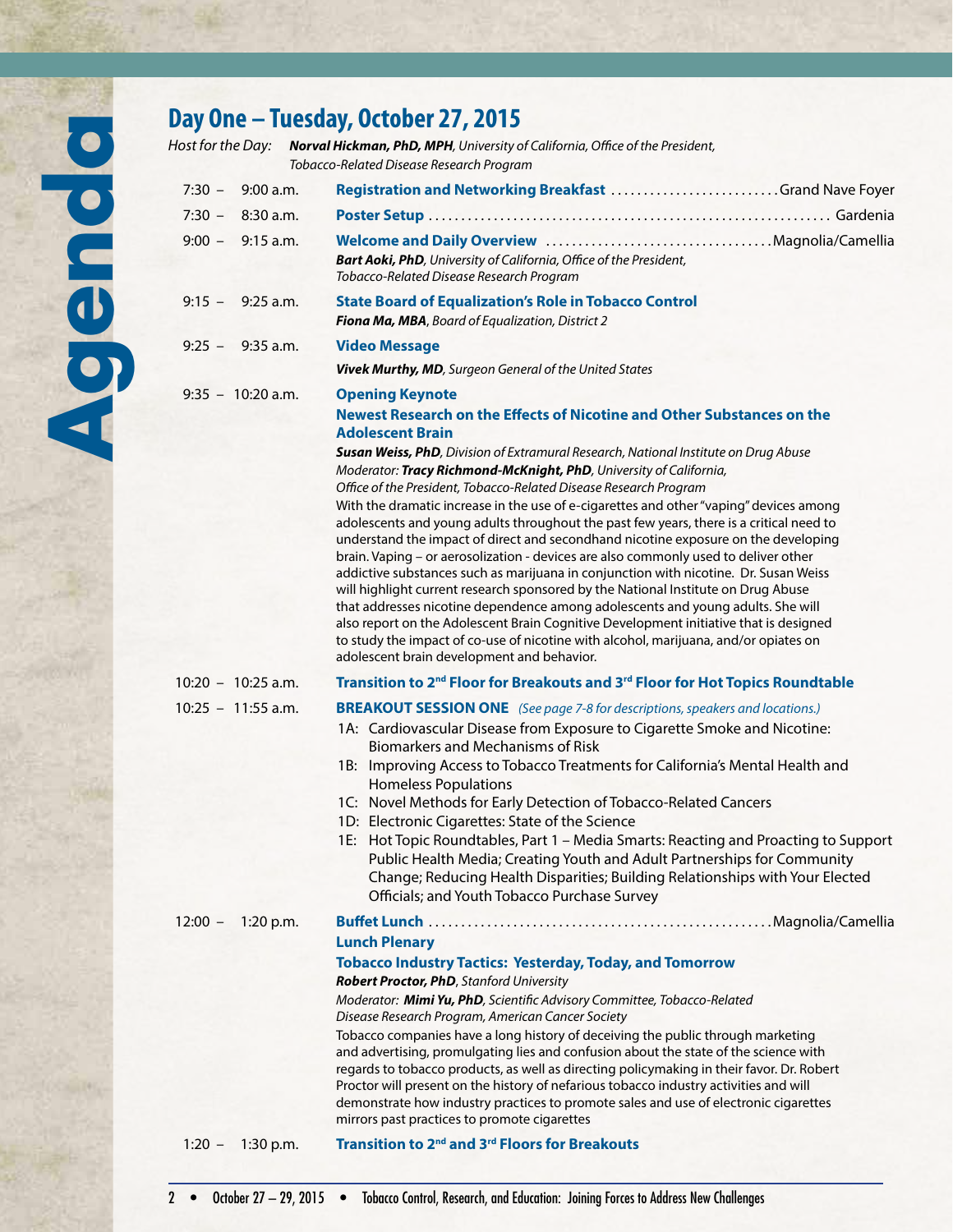| $1:30 - 3:00$ p.m.         | <b>BREAKOUT SESSION TWO</b> (See page 8-10 for descriptions, speakers and locations.)<br>2A: Community-Engaged Research: Integrating Cessation<br>Nebanc<br><b>Interventions into Existing Programs</b><br>2B: Thirdhand Smoke Exposure and Health Effects: Current Status of Research<br>2C: Developmental Effects of Cigarette Smoking: Childhood, Adolescence, and<br>Adulthood<br>2D: Tobacco Policies on the Cutting Edge<br>2E: Research in Educational Settings and with Youth: Challenges and Opportunities |
|----------------------------|---------------------------------------------------------------------------------------------------------------------------------------------------------------------------------------------------------------------------------------------------------------------------------------------------------------------------------------------------------------------------------------------------------------------------------------------------------------------------------------------------------------------|
|                            | 2F: Marijuana Regulation: Lessons Learned from Tobacco Control                                                                                                                                                                                                                                                                                                                                                                                                                                                      |
| $3:00 - 3:10 \text{ p.m.}$ |                                                                                                                                                                                                                                                                                                                                                                                                                                                                                                                     |
| $3:10 - 3:40$ p.m.         |                                                                                                                                                                                                                                                                                                                                                                                                                                                                                                                     |
|                            | <b>National Institute on Minority Health and Health Disparities</b>                                                                                                                                                                                                                                                                                                                                                                                                                                                 |
|                            | <b>Funding Priorities to Reduce Tobacco-Related Disparities</b>                                                                                                                                                                                                                                                                                                                                                                                                                                                     |
|                            | Eliseo Pérez-Stable, MD, National Institute on Minority Health and Health Disparities                                                                                                                                                                                                                                                                                                                                                                                                                               |
|                            | Moderator: Phillip Gardiner, DrPH, University of California, Office of the President,                                                                                                                                                                                                                                                                                                                                                                                                                               |
|                            | Tobacco-Related Disease Research Program<br>The National Institute on Minority Health and Health Disparities' new direction for funding                                                                                                                                                                                                                                                                                                                                                                             |
|                            | tobacco-related health disparities research will be discussed by the new head of the                                                                                                                                                                                                                                                                                                                                                                                                                                |
|                            | department. This is something that all tobacco control and research attendees should attend.                                                                                                                                                                                                                                                                                                                                                                                                                        |
| $3:40 - 3:50$ p.m.         | <b>Transition to 2<sup>nd</sup> Floor for Breakouts</b>                                                                                                                                                                                                                                                                                                                                                                                                                                                             |
| $3:50 - 5:35$ p.m.         | <b>BREAKOUT SESSION THREE</b> (See page 10-11 for descriptions, speakers and locations.)                                                                                                                                                                                                                                                                                                                                                                                                                            |
|                            | 3A: TRDRP New Investigators Scientific Session                                                                                                                                                                                                                                                                                                                                                                                                                                                                      |
|                            | 3B: Electronic Cigarette Late Breaking Research & Policy Session                                                                                                                                                                                                                                                                                                                                                                                                                                                    |
|                            | 3C: Translational Nicotine Research Group Meeting                                                                                                                                                                                                                                                                                                                                                                                                                                                                   |
|                            | 3D: California Department of Education's Coordinators Meeting                                                                                                                                                                                                                                                                                                                                                                                                                                                       |
|                            | 3E: CTCP: Past, Present, and Future                                                                                                                                                                                                                                                                                                                                                                                                                                                                                 |
| $5:35 - 6:20$ p.m.         |                                                                                                                                                                                                                                                                                                                                                                                                                                                                                                                     |
| $5:35 - 6:45$ p.m.         |                                                                                                                                                                                                                                                                                                                                                                                                                                                                                                                     |
| $6:00 - 6:20 \text{ p.m.}$ | <b>Cornelius Hopper Diversity Awardee Fellow Recognition Ceremony </b> Gardenia                                                                                                                                                                                                                                                                                                                                                                                                                                     |

## **Day Two – Wednesday, October 28, 2015**

| Hosts for the Day: |             | <b>Sarah Planche, MEd</b> , California Department of Education,<br>Tobacco-Use Prevention Education Program                                                                    |
|--------------------|-------------|--------------------------------------------------------------------------------------------------------------------------------------------------------------------------------|
|                    |             | Tracy Richmond-McKnight, PhD, University of California, Office of the President,<br>Tobacco-Related Disease Research Program                                                   |
| $7:30 -$           | 8:30 a.m.   | Registration and Networking Breakfast Grand Nave Foyer                                                                                                                         |
| $7:30 -$           | 8:30 a.m.   |                                                                                                                                                                                |
| $8:30 -$           | 8:45 a.m.   |                                                                                                                                                                                |
|                    |             | Gordon Jackson, Director, Coordinated Student Support Division,<br>California Department of Education                                                                          |
| $8:45 -$           | $9:30$ a.m. | <b>Morning Keynote</b>                                                                                                                                                         |
|                    |             | <b>Social Inequalities in Heath: The Role of Tobacco Control</b>                                                                                                               |
|                    |             | <b>David Williams, PhD, MPH</b> , T. H. Chan School of Public Health, Harvard University                                                                                       |
|                    |             | Moderator: Norval Hickman, PhD, MPH, University of California, Office of the President,<br>Tobacco-Related Disease Research Program                                            |
|                    |             | Compared to other western nations, the U.S. fares poorly in terms of health, and there                                                                                         |
|                    |             | are large and persistent variations in health by socioeconomic status, race/ethnicity and                                                                                      |
|                    |             | geography. Tobacco use is a major contributor to these patterns and disproportionally<br>affects low income and minority communities. Tobacco use illustrates how the behavior |
|                    |             | of vulnerable populations is embedded in the larger conditions in which people live,<br>learn, work, play and worship. Research has documented a broad range of policies and   |
|                    |             | interventions that are effective in reducing cigarette use and improving health. There is an                                                                                   |
|                    |             | urgent need to increase awareness of the negative effects of tobacco use, the availability of                                                                                  |
|                    |             | effective interventions and to build the political will to initiate and sustain interventions that                                                                             |
|                    |             | will build healthier families and communities.                                                                                                                                 |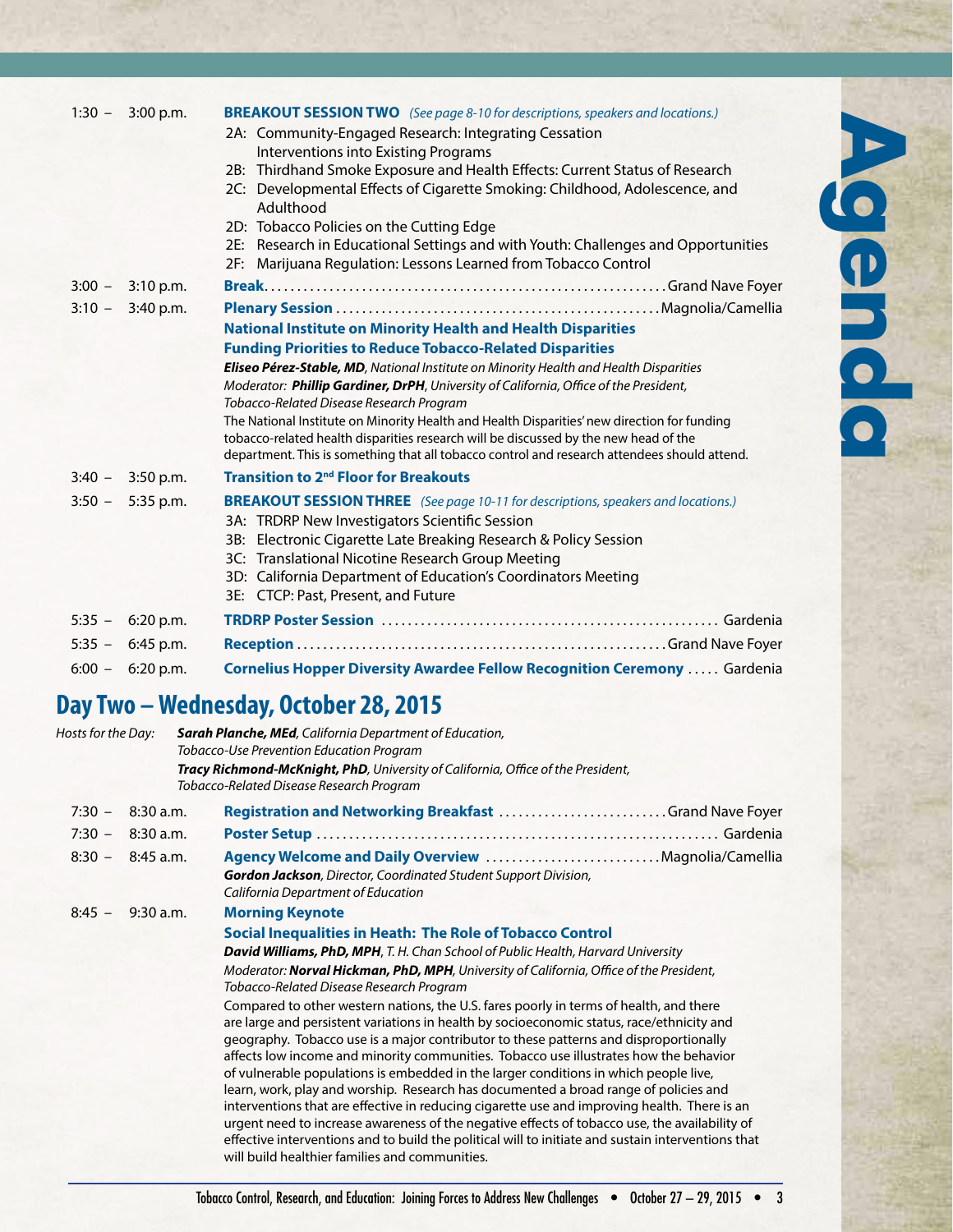| $9:30 - 10:45$ a.m.        | <b>Morning Plenary</b>                                                                                                                                                                                                                                                                                                   |
|----------------------------|--------------------------------------------------------------------------------------------------------------------------------------------------------------------------------------------------------------------------------------------------------------------------------------------------------------------------|
|                            | <b>E-Cigarettes: Where Are We Today?</b>                                                                                                                                                                                                                                                                                 |
|                            | Stanton Glantz, PhD, University of California, San Francisco,                                                                                                                                                                                                                                                            |
|                            | Center for Tobacco Control Research and Education                                                                                                                                                                                                                                                                        |
|                            | Cynthia Hallett, MPH, Americans for Nonsmokers' Rights<br>Helene Calvet, MD, Orange County Health Care Agency                                                                                                                                                                                                            |
|                            | Stacy Deeble-Reynolds, MPA, Orange County Department of Education                                                                                                                                                                                                                                                        |
|                            | Moderator: Vanessa Marvin, American Lung Association in California                                                                                                                                                                                                                                                       |
|                            | During this panel discussion with national experts on the electronic cigarette industry<br>attendees will learn the latest on the science, industry myths, best policy practices and<br>public education techniques. There will be plenty of time for Q&A with our experts.<br>Please come prepared with your questions! |
| $10:45 - 11:00$ a.m.       |                                                                                                                                                                                                                                                                                                                          |
| $11:00 - 12:15$ p.m.       | <b>BREAKOUT SESSION FOUR</b> (See page 11-13 for descriptions, speakers and locations.)                                                                                                                                                                                                                                  |
|                            | 4A: Going After the Big Kahunas: Menthol and Flavored Tobacco Products                                                                                                                                                                                                                                                   |
|                            | 4B: Addressing Disparities in the Retail Environment                                                                                                                                                                                                                                                                     |
|                            | 4C: Youth and Marijuana: Enforcement, Engagement, and                                                                                                                                                                                                                                                                    |
|                            | Empowerment in the School Setting and Beyond                                                                                                                                                                                                                                                                             |
|                            | 4D: Using Data to Inform Tobacco Control Policy, Practice, and Prevention                                                                                                                                                                                                                                                |
|                            | 4E: Behind the Cloud: An Inside Look at E-Cigarette Retail Environments                                                                                                                                                                                                                                                  |
|                            | 4F: Roundtable Discussions: Reaching Priority Populations                                                                                                                                                                                                                                                                |
| $12:15 - 1:30$ p.m.        |                                                                                                                                                                                                                                                                                                                          |
| $1:30 - 2:30$ p.m.         |                                                                                                                                                                                                                                                                                                                          |
|                            | <b>Youth Panel: The Power of Youth Engagement for Tobacco Control</b>                                                                                                                                                                                                                                                    |
|                            | <b>SEAYL Tobacco Team:</b> Johnathan Saeteurn and Brandy Fabian, Richmond High School                                                                                                                                                                                                                                    |
|                            | KLEAN Kids: Elizabeth Newton, St. Mary's College of California                                                                                                                                                                                                                                                           |
|                            | PHAST: Taylor Beckwith, DeenPaul Kaur, and Liam Cole; Pittman and Modesto High Schools<br>Club Live Program: Mikaela Martinez and Justin Ferguson, Kingswood School                                                                                                                                                      |
|                            | <b>Bulldogs Reaching Out: Trenton Guarienti, Folsom High School</b>                                                                                                                                                                                                                                                      |
|                            | Moderator: Joelle Orrock, Sacramento County Office of Education                                                                                                                                                                                                                                                          |
|                            | In this session, our dynamic panel of tobacco control youth advocates will provide                                                                                                                                                                                                                                       |
|                            | conference attendees with examples of the tremendous impact youth can have in                                                                                                                                                                                                                                            |
|                            | influencing their peers and adults to change social and community norms around                                                                                                                                                                                                                                           |
|                            | tobacco use and how to motivate youth to become involved in tobacco control<br>projects and research.                                                                                                                                                                                                                    |
| $2:30 - 2:45$ p.m.         |                                                                                                                                                                                                                                                                                                                          |
|                            |                                                                                                                                                                                                                                                                                                                          |
| $2:45 - 4:00 \text{ p.m.}$ | <b>BREAKOUT SESSION FIVE</b> (See page 13-14 for descriptions, speakers and locations.)                                                                                                                                                                                                                                  |
|                            | 5A: Addressing Nicotine and Tobacco Use Policies in Behavioral Health Settings<br>5B: Initiating and Sustaining Collaboration with CTCP, TUPE, and TRDRP                                                                                                                                                                 |
|                            | 5C: Reaching Underserved Populations                                                                                                                                                                                                                                                                                     |
|                            | 5D: Toxic Trash: How to Address the Environmental Impact of                                                                                                                                                                                                                                                              |
|                            | <b>Tobacco Waste in Your Community</b>                                                                                                                                                                                                                                                                                   |
|                            | 5E: Adolescent and Young Adult E-Cigarette Use: Ways to Prevent a                                                                                                                                                                                                                                                        |
|                            |                                                                                                                                                                                                                                                                                                                          |
|                            | New Generation of Nicoteen Addicts<br>5F: Ask the Experts: California Tobacco Control Program Technical Assistance                                                                                                                                                                                                       |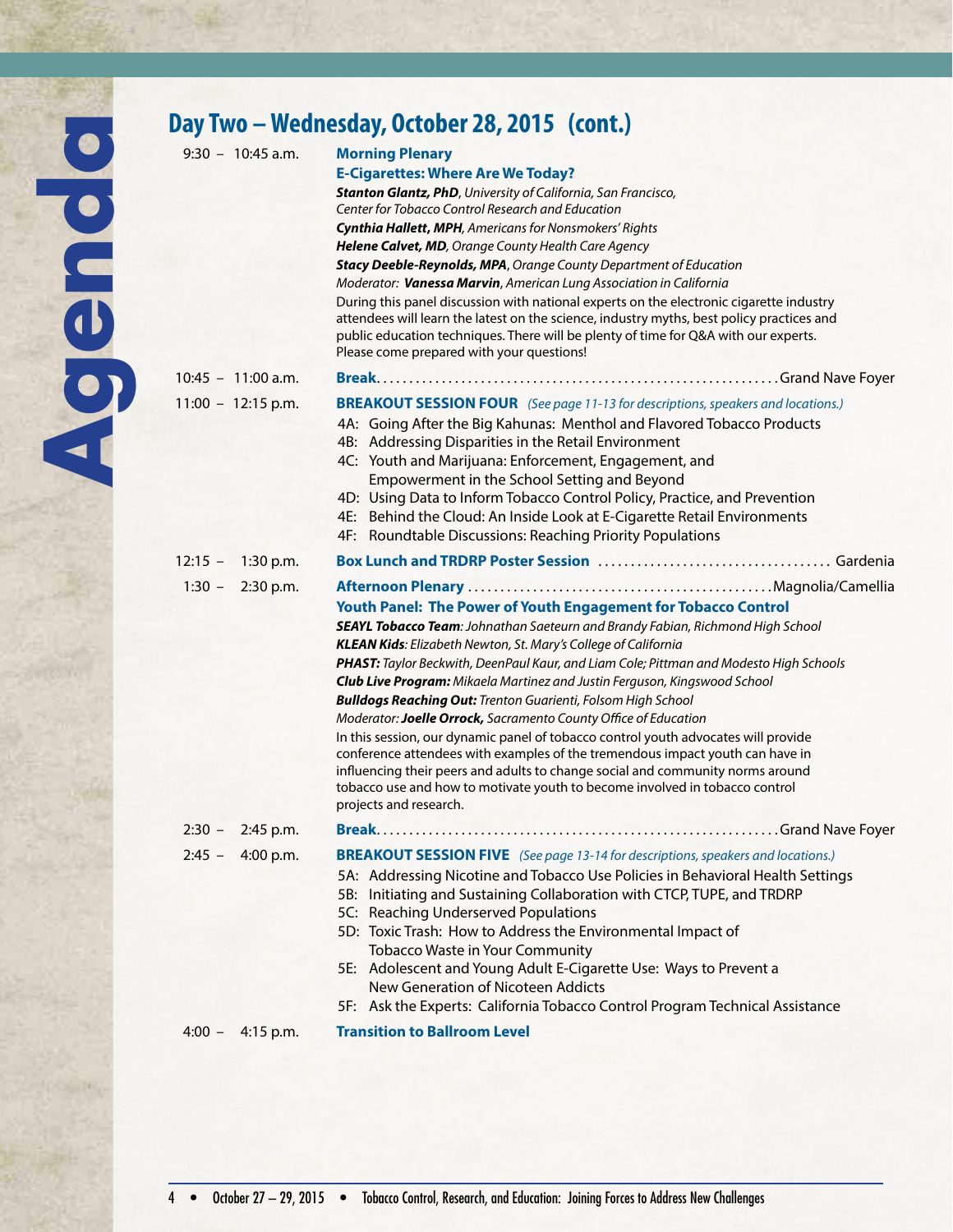#### 4:15 – 5:15 p.m. **Afternoon Plenary**. Magnolia/Camellia **The State of Tobacco Control in California**

*Michael Ong, MD*, *PhD, University of California, Los Angeles, and Tobacco Education and Research Oversight Committee*

*Wendy Max, PhD*, *University of California, San Francisco*

*Beverly May, MPA, Western Region & Ohio for the Campaign for Tobacco-Free Kids Moderator: Richard Kwong, California Department of Public Health, California Tobacco Control Program*

California's comprehensive tobacco control efforts have averted billions in health care expenditures and reduced smoking prevalence to the second lowest in the nation. Yet, the economic burden of smoking in our state still dwarfs cigarette tax revenues, and takes a toll on all Californians. Additionally, an ever-changing landscape of emerging products and unprecedented policies on the horizon threaten to undo our tobacco control successes and undermine no-smoking social norms. Join our panel of national experts on tobacco control and policy, as they explore the cost of smoking in California, strategies to counter threats to Californians' health, and learn valuable lessons from tobacco-related policy battles across the country.

### **Day Three – Thursday, October 29, 2015**

*Host for the Day: Jena Grosser, MA, California Department of Public Health, California Tobacco Control Program*

| $8:00 - 8:15$ a.m.    | April Roeseler, MSPH, California Department of Public Health,<br>California Tobacco Control Program                                                                                                                                                                                                                                                                                                                                                                                                                                                                                                                                                                                                                                                                                                                                                                                                                                                                                                                                                                                                                                                                                                                                                               |
|-----------------------|-------------------------------------------------------------------------------------------------------------------------------------------------------------------------------------------------------------------------------------------------------------------------------------------------------------------------------------------------------------------------------------------------------------------------------------------------------------------------------------------------------------------------------------------------------------------------------------------------------------------------------------------------------------------------------------------------------------------------------------------------------------------------------------------------------------------------------------------------------------------------------------------------------------------------------------------------------------------------------------------------------------------------------------------------------------------------------------------------------------------------------------------------------------------------------------------------------------------------------------------------------------------|
| $8:15 -$<br>9:00 a.m. | <b>Morning Keynote</b><br>50 Years in the Tobacco Fight: Progress Made, Journeys Ahead<br>Rear Admiral Boris Lushniak, MD, MPH, United States Deputy Surgeon General (Retired) and<br>Acting Surgeon General, 2013-2014<br>In the war against Big Tobacco, it often feels for every two steps of progress public<br>health makes, the tobacco industry drags us one step back. But the progress public<br>health has made to fight for the health of our communities has been amazing, and<br>one of the more recent leaders of that fight is Rear Admiral (RADM) Boris D. Lushniak,<br>recently retired United States Deputy Surgeon General. In 2014, as Acting Surgeon<br>General, RADM Lushniak was responsible for producing the Surgeon General's Report:<br>The Health Consequences of Smoking, 50 Years of Progress. RADM Lushniak issued<br>the call to end smoking within a generation through hard-hitting media campaigns,<br>smoke-free air policies, tobacco taxes, unhindered access to cessation treatments and<br>more spending by state and local governments on tobacco control. Don't miss out on<br>this look at what we've accomplished, how far we've come and get inspired to finish<br>the fight against Big Tobacco-- once and for all. |
| $9:00 - 9:20$ a.m.    | <b>Break</b>                                                                                                                                                                                                                                                                                                                                                                                                                                                                                                                                                                                                                                                                                                                                                                                                                                                                                                                                                                                                                                                                                                                                                                                                                                                      |
| $9:20 - 10:35$ a.m.   | <b>BREAKOUT SESSION SIX</b> (See page 14-16 for descriptions, speakers and locations.)<br>6A: Today's Marketing Landscape: Industry Tactics and How to Fight Back<br>6B: Dynamic Partnerships for Policy Change<br>6C: Realities of Social Media and How to Make It Work for You<br>6D: Home is Where Your Lungs Breathe: Comprehensive<br>Approaches to Smoke-Free Housing Policies<br>6E: Healthy Stores for a Healthy Community Recent Successes<br>6F: Creative Thinking Workshop: Shifting Your Mental Valleys                                                                                                                                                                                                                                                                                                                                                                                                                                                                                                                                                                                                                                                                                                                                               |
| $10:35 - 10:50$ a.m.  |                                                                                                                                                                                                                                                                                                                                                                                                                                                                                                                                                                                                                                                                                                                                                                                                                                                                                                                                                                                                                                                                                                                                                                                                                                                                   |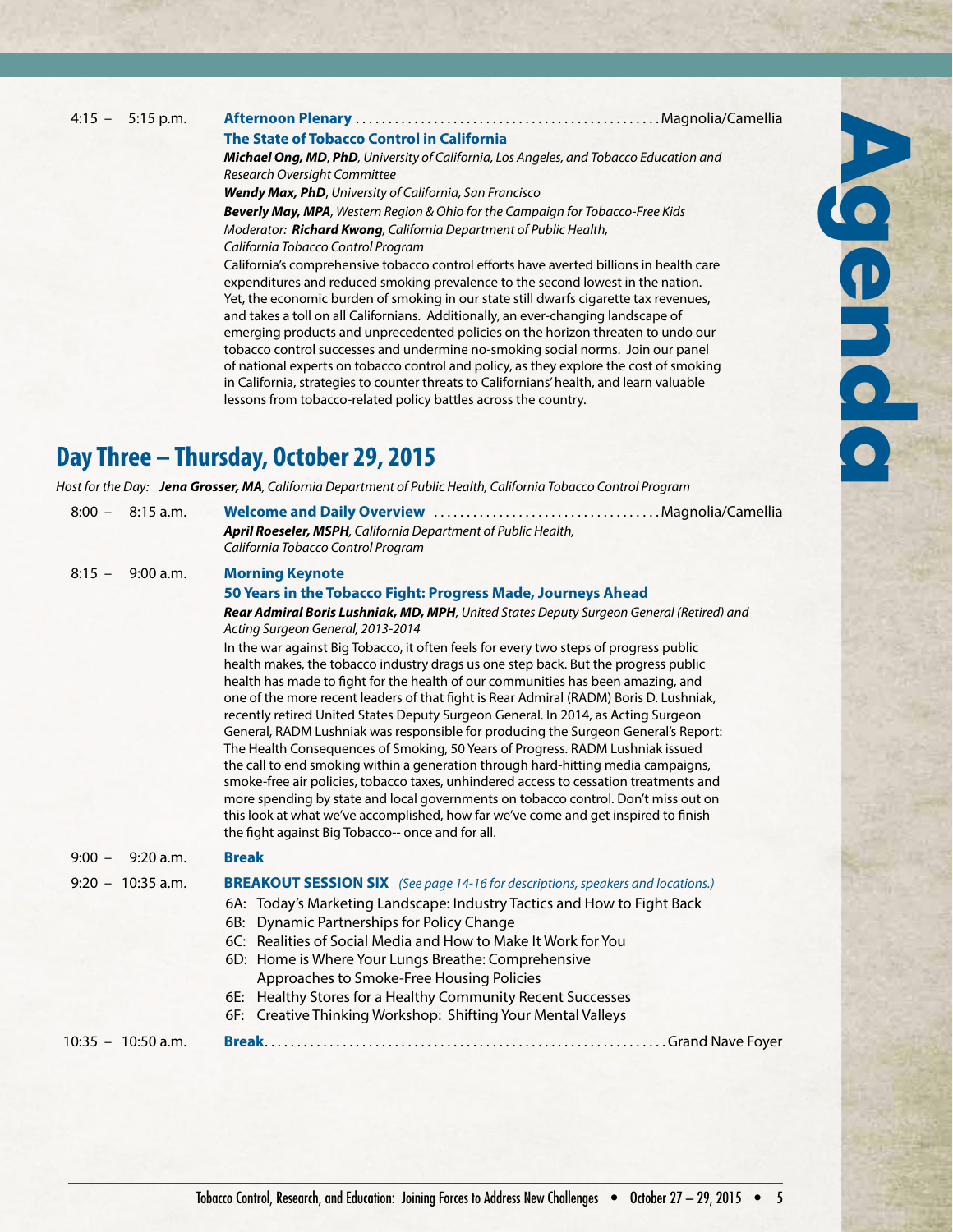## **Day Three – Thursday, October 29, 2015 (cont.)**

#### 10:50 – 12:00 p.m. **BREAKOUT SESSION SEVEN** *(See page 16-17 for descriptions, speakers and locations.)*

- 7A: Healthy Retail as a Tobacco Control Strategy
- 7B: Fighting the Vape Militia Online and Off
- 7C: Engaging Youth for Community Change
- 7D: Policy, Systems, and Environmental Change: How to Do the Work
- 7E: Retail Marijuana: Implications for Tobacco Control
- 7F: Hot Topic Roundtables, Part 2 Unique Challenges of Engaging Rural Communities; Using Local Data to Create Effective Marketing Tools; Healthy Stores for a Healthy Community: Policy Options and Challenges; Local Policy Approaches to Regulate E-Cigarettes; and Retail Diversity

12:00 - 1:30 p.m. **Lunch Buffet, Carol Russell Award Ceremony, Closing Remarks**... Magnolia/Camellia *April Roeseler, MSPH, California Department of Public Health, California Tobacco Control Program*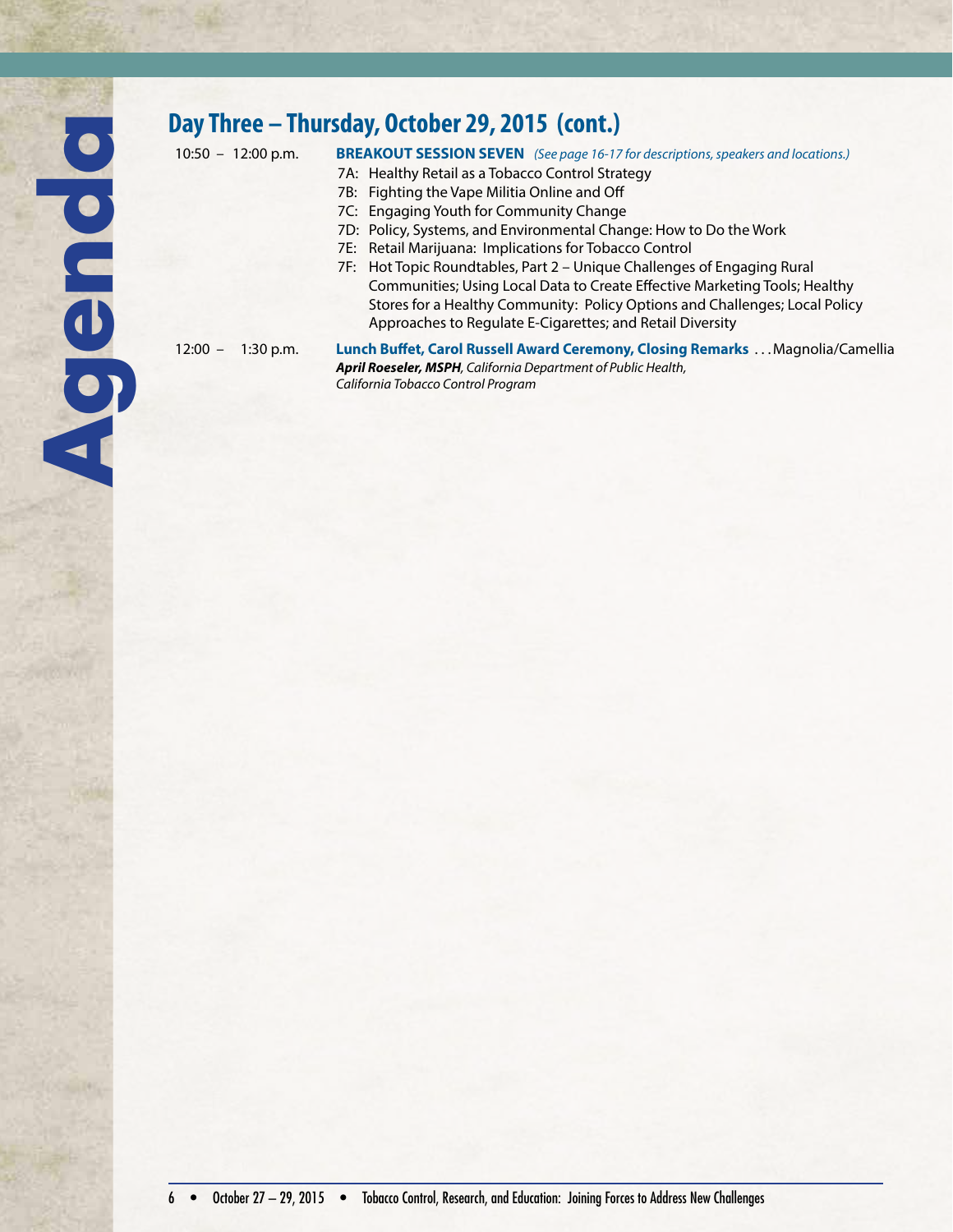### **Day One – Tuesday, October 27, 2015**

#### 10:25 – 11:55 a.m. **BREAKOUT SESSION ONE**

**1A: Cardiovascular Disease from Exposure to Cigarette Smoke and Nicotine: Biomarkers and Mechanisms of Risk**. . Carr *Peter Ganz, MD*, *University of California, San Francisco Neal Benowitz, MD*, *University of California, San Francisco Brinda Rana, PhD*, *University of California, San Diego Holly Middlekauff, MD*, *University of California, Los Angeles Moderator: John Maa, MD, Scientific Advisory Committee, Tobacco-Related Disease Research Program, American Heart Association* Presentations will focus on how tobacco smoke, and nicotine exposure lead to cardiovascular disease outcomes; and how increasing use of new products such as e-cigarettes and other nicotine delivery devices has added new dimensions to this area of research. Learn about disease profiles and evidence of exposure at the genetic level and cellular level, biomarkers of exposure, and toxicology of nicotine; and how cardiovascular disease relates to use of ENDS.

#### **1B: Improving Access to Tobacco Treatments for California's Mental Health and Homeless Populations................ Bataglieri**

*Maya Vijayaraghavan, MD, MAS*, *University of California, San Francisco Elizabeth Bromley, MD, PhD, University of California, Los Angeles Herman Corteza, MS, MSW*, *Pacific Clinics Behavioral Health, Los Angeles Daniel Roche, PhD, University of California, Los Angeles Joan Tucker, PhD*, *RAND Corporation*

*Moderator: Norval Hickman, PhD, MPH, University of California, Office of the President, Tobacco-Related Disease Research Program*

Tailored cessation interventions are needed for mental health, substance abuse, and homeless populations which have alarmingly high rates of tobacco-use and low utilization of evidence-based tobacco treatments. This session will focus on promising practices and challenges associated with implementing tobacco cessation intervention research and promoting policy change in community settings serving these priority groups.

#### **1C: Novel Methods for Early Detection of Tobacco-Related Cancers........ Beavis**

*Xiaohe Liu, MD, PhD*, *SRI International Zachary Taylor, PhD, University of California, Los Angeles David Wong, DMD, DMSc, University of California, Los Angeles Michael McNitt-Gray, PhD*, *University of California, Los Angeles Moderator: Tracy Richmond-McKnight, PhD, University of California, Office of the President, Tobacco-Related Disease Research Program* Innovative approaches are needed for detecting and characterizing tobaccorelated cancers. Learn about new diagnostics for screening and staging cancer, novel imaging methods for early detection, and importance of circulating cancer stem cells as biomarkers.

#### **1D: Electronic Cigarettes: State of the Science ................................Tofanelli**

*Prue Talbot, PhD and Monique Williams, BS*, *University of California, Riverside Yifang Zhu, PhD*, *University of California, Los Angeles*

*Steven Dubinett, MD*, *University of California, Los Angeles*

*Moderator: Phillip Gardiner, DrPH, University of California, Office of the President, Tobacco-Related Disease Research Program*

Scientific research on e-cigarettes is rapidly growing. Learn current scientific evidence on the chemical effects of e-liquids and aerosol, and what this might mean for cancer risk.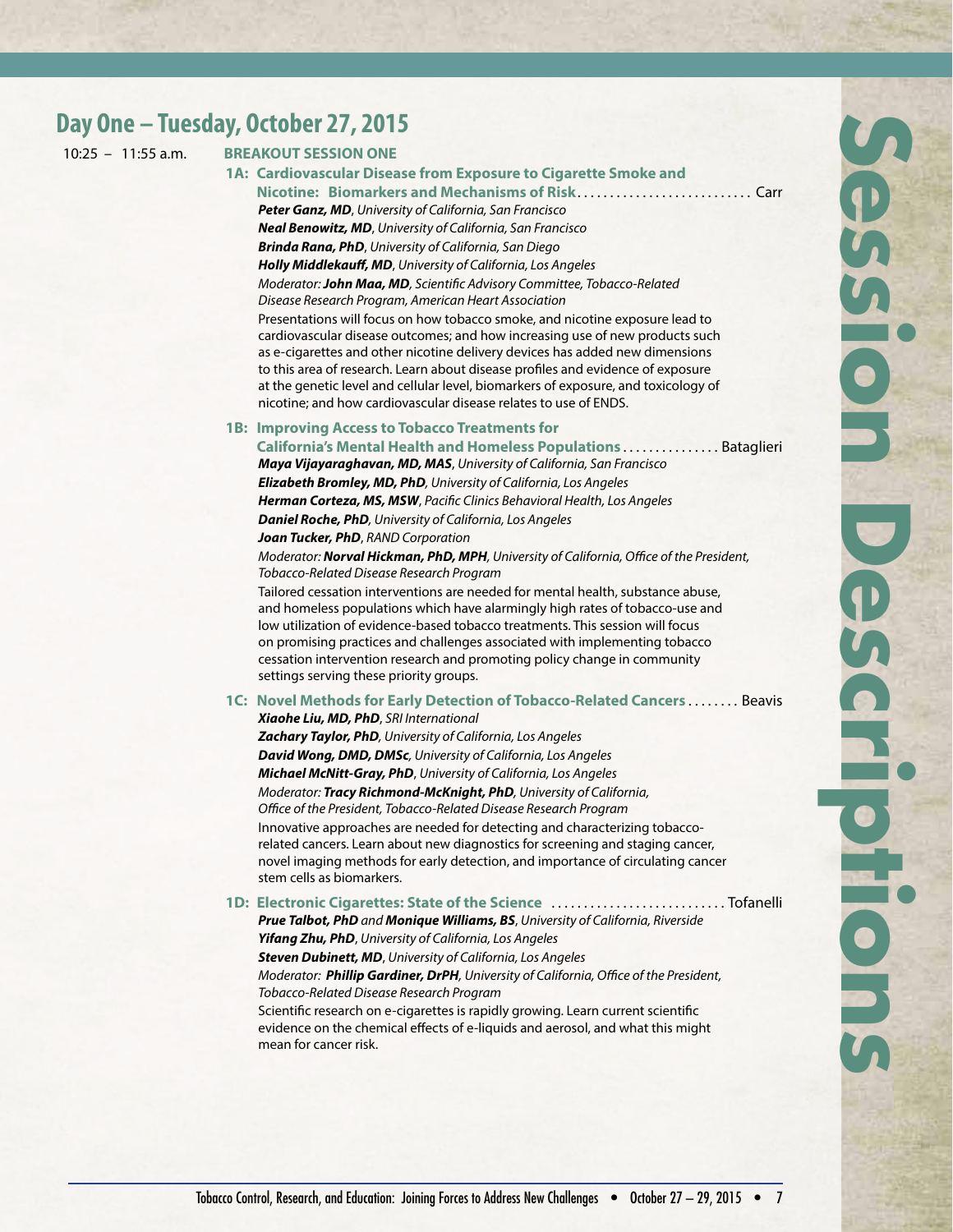### **Day One – Tuesday, October 27, 2015 (cont.)**

1E: Hot Topic Roundtables, Part 1 ........................... Kamilos/Hendricks (3<sup>rd</sup> Floor) *Derek Smith, MPH, MSW, San Francisco Department of Public Health Tricia Aberg, Human Response Network Narinder Dhaliwal, MA, California's Clean Air Project Erin Dobyns, Alpine County Public Health Department Gretchen Franklin, MPH, California Department of Public Health, California Tobacco Control Program Moderator: Adam Doughri, California Department of Public Health, California Tobacco Control Program* Take the opportunity to meet with, learn from and share with peers on a range of tobacco control's hottest topics. Participants will have the opportunity to participate in three different table topic conversations. To help build lasting

connections, bring business cards to this networking event. Topics include Media Smarts; Reacting and Proacting to Support Public Health Media; Creating Youth and Adult Partnerships for Community Change; Reducing Health Disparities; Youth Tobacco Purchase Survey; and Building Relationships with your Elected Officials. Additional Hot Topic Roundtables will occur on Day 3!

#### 1:30 – 3:00 p.m. **BREAKOUT SESSION TWO**

#### **2A: Community-Engaged Research: Integrating Cessation**

**Interventions into Existing Programs**. . Tofanelli *Joseph Guydish, PhD*, *University of California, San Francisco Jodi Prochaska, PhD, MPH*, *Stanford Prevention Research Center Thu Quach, PhD, MPH, Asian Health Services, Oakland Janice Tsoh, PhD, University of California, San Francisco*

*Carol Cunradi, PhD, MPH*, *Prevention Research Center, Pacific Institute for Research and Evaluation*

*Moderator: Norval Hickman, PhD, MPH, University of California, Office of the President, Tobacco-Related Disease Research Program*

Having academic researchers, leaders and staff from community-serving organizations as well as local community residents highly engaged in tobacco cessation research enhances the utility of research findings and sustainability of promising cessation activities. Community-engaged tobacco control research increases the probability promising practices will be integrated into services provided through community-based organizations. This session will include promising practices for building community-academic partnerships and research findings that speak to integrating tobacco interventions into existing community programs. Presentations will include research results and challenges associated with integrating cessation services into treatment settings, as well as linkages between cessation resources and employment services.

#### **2B: Thirdhand Smoke Exposure and Health Effects:**

**Current Status of Research** . . Carr *Neal Benowitz, MD, University of California, San Francisco Lara Gundel, PhD and Hugo Destaillats, PhD*, *Lawrence Berkeley National Laboratory Prue Talbot, PhD and Manuela Martins-Green, PhD*, *University of California, Riverside Suzaynn Schick, PhD*, *University of California, San Francisco Jonathan Samet, MD, MS*, *University of Southern California Moderator: Anwer Mujeeb, PhD*, *University of California, Office of the President, Tobacco-Related Disease Research Program* Learn about the status of research on Thirdhand Smoke (THS), its constituents,

and exposure to THS toxicants in the indoor environment. The session will focus on toxicants in THS and biomarkers of exposure; toxicology of THS across integrated cell, animal and human studies; exposure to THS in homes, hotels and casinos; and developing policies for tobacco control based on risks of exposure.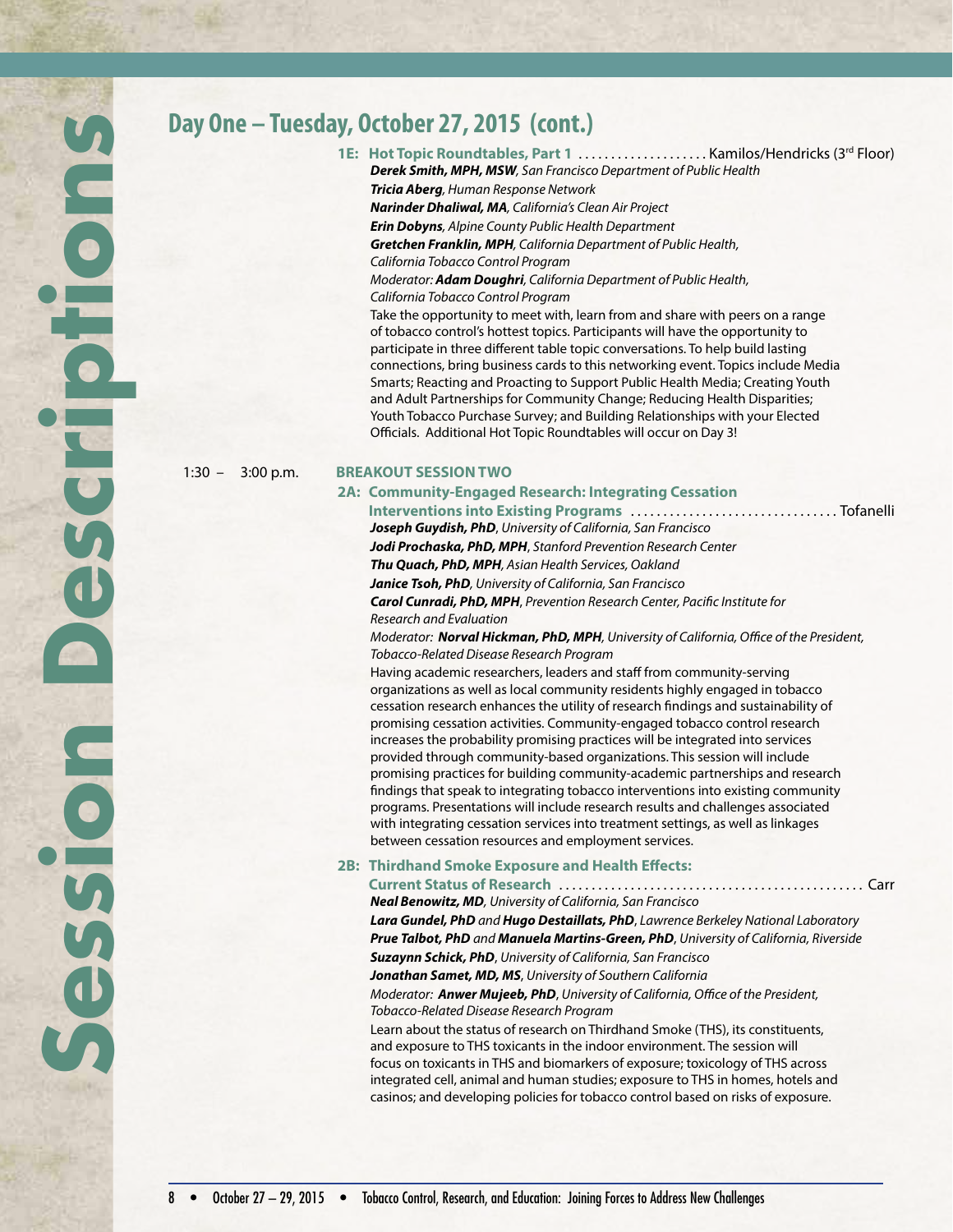| 2C: Developmental Effects of Cigarette Smoking:<br>Childhood, Adolescence, and Adulthood  Compagno<br>Arthur Brody, MD, University of California, Los Angeles<br>Henry Lester, PhD, California Institute of Technology<br>Frances Leslie, PhD, University of California, Irvine<br>Shahrdad Lotfipour, PhD, University of California, Los Angeles<br>Moderator: Tracy Richmond-McKnight, PhD, University of California,<br>Office of the President, Tobacco-Related Disease Research Program<br>This session will describe how nicotine and non-nicotine constituents of<br>cigarettes change the structure and function of the brain, including mechanisms<br>through which the adolescent and adult brain and behavior are affected by<br>nicotine. It will include the neuron's role in nicotine dependence, effects of<br>nicotine and non-nicotine constituents of cigarette smoke on the brain, and the<br>neuronal mechanisms by which menthol affects cessation. |  |
|--------------------------------------------------------------------------------------------------------------------------------------------------------------------------------------------------------------------------------------------------------------------------------------------------------------------------------------------------------------------------------------------------------------------------------------------------------------------------------------------------------------------------------------------------------------------------------------------------------------------------------------------------------------------------------------------------------------------------------------------------------------------------------------------------------------------------------------------------------------------------------------------------------------------------------------------------------------------------|--|
| 2D: Tobacco Policies on the Cutting Edge  Kamilos/Hendricks (3rd Floor)<br>Georg Matt, PhD, San Diego State University                                                                                                                                                                                                                                                                                                                                                                                                                                                                                                                                                                                                                                                                                                                                                                                                                                                   |  |
| Tom Novotny, MD, MPH, San Diego State University                                                                                                                                                                                                                                                                                                                                                                                                                                                                                                                                                                                                                                                                                                                                                                                                                                                                                                                         |  |
| Valerie Yerger, ND, University of California, San Francisco                                                                                                                                                                                                                                                                                                                                                                                                                                                                                                                                                                                                                                                                                                                                                                                                                                                                                                              |  |
| Lisa Henriksen, PhD, Stanford Prevention Research Center                                                                                                                                                                                                                                                                                                                                                                                                                                                                                                                                                                                                                                                                                                                                                                                                                                                                                                                 |  |
| Moderator: Phillip Gardiner, Dr PH, University of California,<br>Office of the President, Tobacco-Related Disease Research Program                                                                                                                                                                                                                                                                                                                                                                                                                                                                                                                                                                                                                                                                                                                                                                                                                                       |  |
| This session will focus on new tobacco policies and laws that are showing that                                                                                                                                                                                                                                                                                                                                                                                                                                                                                                                                                                                                                                                                                                                                                                                                                                                                                           |  |
| there are many ways to regulate tobacco products, their emissions and the<br>resulting waste. These research policy examples from regulating tobacco smoke<br>and rental cars, developing regulations to curb growing tobacco waste and                                                                                                                                                                                                                                                                                                                                                                                                                                                                                                                                                                                                                                                                                                                                  |  |
| regulating the retail environment will especially be important for local tobacco<br>control interventions.                                                                                                                                                                                                                                                                                                                                                                                                                                                                                                                                                                                                                                                                                                                                                                                                                                                               |  |
| 2E: Research in Educational Settings and with Youth:                                                                                                                                                                                                                                                                                                                                                                                                                                                                                                                                                                                                                                                                                                                                                                                                                                                                                                                     |  |
| <b>Bonnie Halpern-Felsher, PhD</b> , Stanford University                                                                                                                                                                                                                                                                                                                                                                                                                                                                                                                                                                                                                                                                                                                                                                                                                                                                                                                 |  |
| Pamela Ling, MD, MPH, University of California, San Francisco                                                                                                                                                                                                                                                                                                                                                                                                                                                                                                                                                                                                                                                                                                                                                                                                                                                                                                            |  |
| Alison Chopel, MPH, DrPH, California Adolescent Health Collaborative                                                                                                                                                                                                                                                                                                                                                                                                                                                                                                                                                                                                                                                                                                                                                                                                                                                                                                     |  |
| Elizabeth Matute, California Adolescent Health Collaborative                                                                                                                                                                                                                                                                                                                                                                                                                                                                                                                                                                                                                                                                                                                                                                                                                                                                                                             |  |
| Mark Rubinstein, MD, University of California, San Francisco                                                                                                                                                                                                                                                                                                                                                                                                                                                                                                                                                                                                                                                                                                                                                                                                                                                                                                             |  |
| Shu-Hong Zhu, PhD, University of California, San Diego                                                                                                                                                                                                                                                                                                                                                                                                                                                                                                                                                                                                                                                                                                                                                                                                                                                                                                                   |  |
| Moderator: Sarah Planche, MEd, California Department of Education,                                                                                                                                                                                                                                                                                                                                                                                                                                                                                                                                                                                                                                                                                                                                                                                                                                                                                                       |  |
| Tobacco-Use Prevention Education Program and Scientific Advisory Committee,                                                                                                                                                                                                                                                                                                                                                                                                                                                                                                                                                                                                                                                                                                                                                                                                                                                                                              |  |
| Tobacco-Related Disease Research Program                                                                                                                                                                                                                                                                                                                                                                                                                                                                                                                                                                                                                                                                                                                                                                                                                                                                                                                                 |  |
| With the rise in youth use of electronic cigarettes/ENDS and flavored tobacco,<br>there is an increasing need for effective youth tobacco prevention and cessation                                                                                                                                                                                                                                                                                                                                                                                                                                                                                                                                                                                                                                                                                                                                                                                                       |  |
| strategies. This session will include innovative school-based and youth-                                                                                                                                                                                                                                                                                                                                                                                                                                                                                                                                                                                                                                                                                                                                                                                                                                                                                                 |  |
| focused research to elucidate our understanding of helpful tobacco prevention                                                                                                                                                                                                                                                                                                                                                                                                                                                                                                                                                                                                                                                                                                                                                                                                                                                                                            |  |
| communication approaches. Presentations will cover a developing school-based                                                                                                                                                                                                                                                                                                                                                                                                                                                                                                                                                                                                                                                                                                                                                                                                                                                                                             |  |
| youth tobacco prevention toolkit, youth perceptions of electronic cigarette                                                                                                                                                                                                                                                                                                                                                                                                                                                                                                                                                                                                                                                                                                                                                                                                                                                                                              |  |
| marketing and advertising, a developing study that will investigate the link                                                                                                                                                                                                                                                                                                                                                                                                                                                                                                                                                                                                                                                                                                                                                                                                                                                                                             |  |
| between ENDS and adolescent nicotine dependence, and plans to evaluate the                                                                                                                                                                                                                                                                                                                                                                                                                                                                                                                                                                                                                                                                                                                                                                                                                                                                                               |  |
| California Tobacco-Use Prevention Education (TUPE) program.                                                                                                                                                                                                                                                                                                                                                                                                                                                                                                                                                                                                                                                                                                                                                                                                                                                                                                              |  |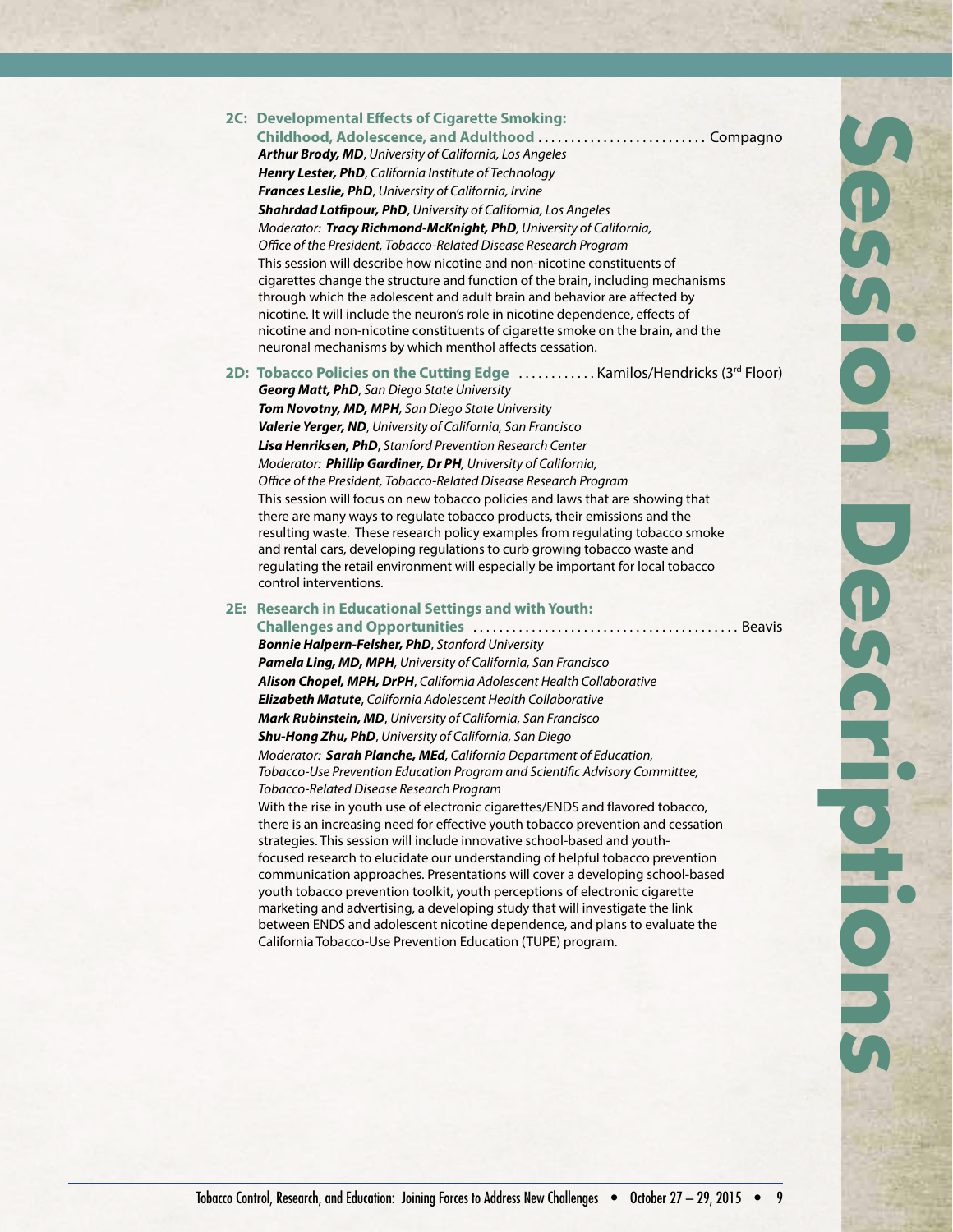### **Day One – Tuesday, October 27, 2015 (cont.)**

2F: Marijuana Regulation: Lessons Learned from Tobacco Control . . . . . Bataglieri *Matt Springer, PhD*, *University of California, San Francisco Danielle Ramo-Larios, PhD*, *University of California, San Francisco Cynthia Hallett, MPH, Americans for Nonsmokers' Rights Moderators: Jerry Last, PhD*, *Scientific Advisory Committee, Tobacco-Related Disease Research Program and University of California, Davis Bart Aoki***,** *PhD, University of California, Office of the President, Tobacco-Related Disease Research Program* Increasingly marijuana is being used by tobacco smokers and electronic cigarette users; this is especially true when it comes to California youths. Moreover, many are unaware that marijuana and tobacco smoke emissions are chemically quite

similar, with some marijuana toxic emissions surpassing that of cigarettes. This session will not only explore this topic, but also look at the research on the dual use of these products and the laws, or lack thereof concerning marijuana

#### 3:50 – 5:35 p.m. **BREAKOUT SESSION THREE**

secondhand smoke exposure.

**3A: TRDRP New Investigators Scientific Session .............................Camillia** *Eric Crosbie, MA*, *University of California, Santa Cruz Rebecca Bauer, PhD*, *Department of Medicine, Stanford University Ching-Hsien Chen, PhD*, *University of California, Davis Yingxin Li, PhD*, *Stanford Cardiovascular Institute and Department of Medicine and Radiology Raina Pang, PhD*, *University of Southern California Susan Forsyth, MS*, *University of California, San Francisco Moderator: Anwer Mujeeb, PhD*, *University of California, Office of the President, Tobacco-Related Disease Research Program* TRDRP supports the research careers of many outstanding graduate students and postdoctoral scholars. This session will highlight the breadth and depth of research activity from six of these promising new investigators. Presentations will include the impact of trade agreements on domestic health regulation and address what the Trans-Pacific Partnership (TPP) means for tobacco control; immunophenotyping of secondhand smoke-related asthma using mass cytometry; promotion of stem cell-like properties in tobacco smoke-mediated lung cancer progression; results from a cardiotoxicity study of tobacco smoking using human induced pluripotent stem cell-derived cardiomyocytes (hiPSC-CMs); the role of premenstrual symptoms in smoking-related expectancies; and tobacco imagery in video games and the effects on gamer recall and ratings.

**3B: Electronic Cigarette Late Breaking Research & Policy Session** . . Tofanelli

*Adam Leventhal, PhD*, *University of Southern California Jennifer Unger, PhD*, *University of Southern California Hugo Destaillats, PhD*, *Lawrence Berkeley National Laboratory Moderator: Phillip Gardiner, Dr PH, University of California, Office of the President, Tobacco-Related Disease Research Program* This session will inform participants about the latest research on e-cigarettes that finds that kids who start using these products, disproportionately initiate use of regular tobacco products; clearly one of the primary concerns of the tobacco control movement. This session will also highlight late-breaking findings from a September Field Poll on attitudes and beliefs of a sample of California Voters concerning e-cigarettes. Lastly, the question of how and when to regulate e-cigarette use and the laws associated with it, will be explored.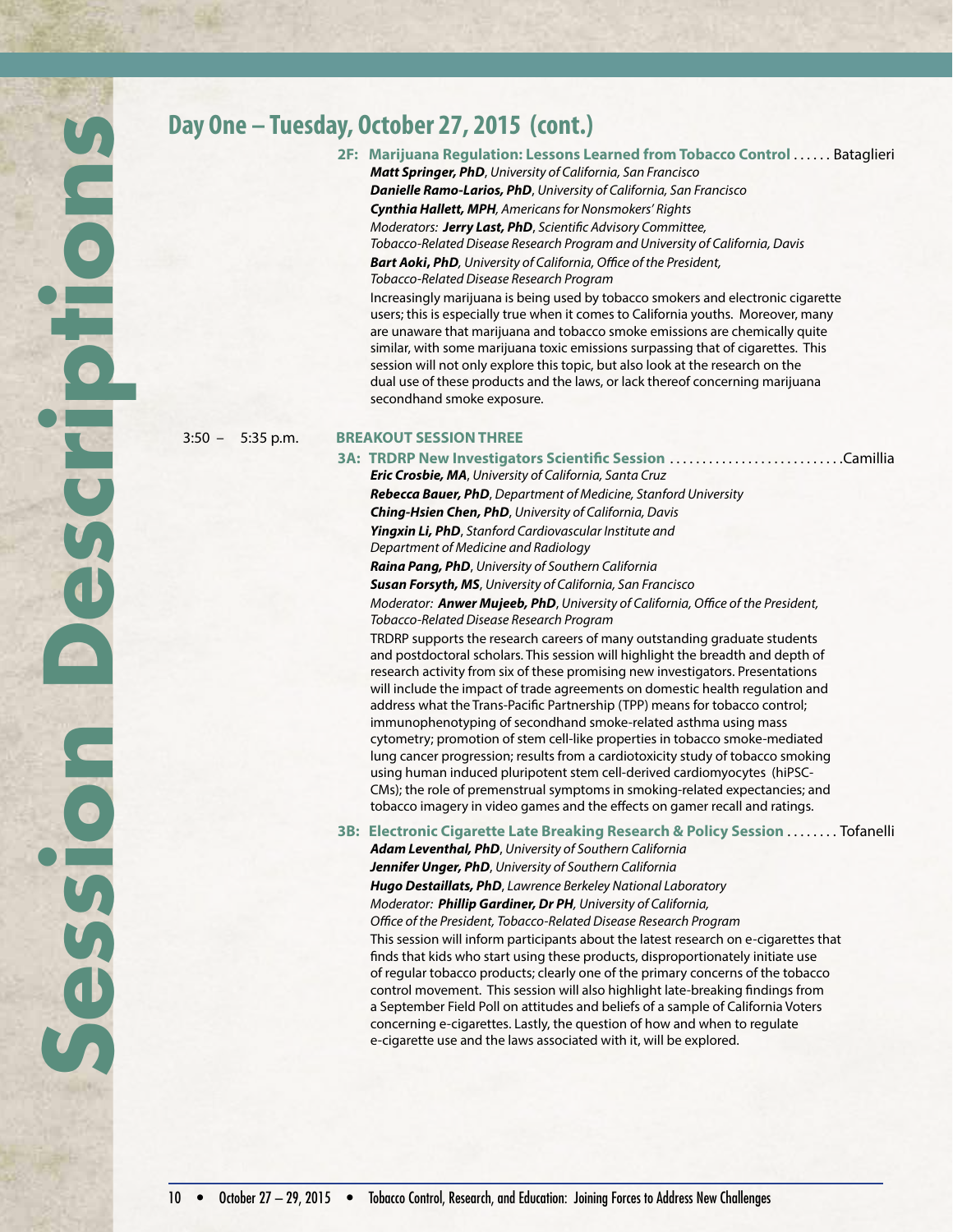| <b>3C: Translational Nicotine Research Group Meeting</b>                                                                                                                                                                                                                                                                                                                                                                                                                                                                                                                                                                                                                        |
|---------------------------------------------------------------------------------------------------------------------------------------------------------------------------------------------------------------------------------------------------------------------------------------------------------------------------------------------------------------------------------------------------------------------------------------------------------------------------------------------------------------------------------------------------------------------------------------------------------------------------------------------------------------------------------|
| Daisy Reynaga, BS, University of California, Irvine                                                                                                                                                                                                                                                                                                                                                                                                                                                                                                                                                                                                                             |
| Gideon St. Helen, PhD, University of California, San Francisco                                                                                                                                                                                                                                                                                                                                                                                                                                                                                                                                                                                                                  |
| <b>Brandon Henderson, PhD</b> , California Institute of Technology                                                                                                                                                                                                                                                                                                                                                                                                                                                                                                                                                                                                              |
| Gisela Andrea Camacho Hernandez, University of California, San Diego                                                                                                                                                                                                                                                                                                                                                                                                                                                                                                                                                                                                            |
| Moderator: Tracy Richmond-McKnight, PhD, University of California,                                                                                                                                                                                                                                                                                                                                                                                                                                                                                                                                                                                                              |
| Office of the President, Tobacco-Related Disease Research Program                                                                                                                                                                                                                                                                                                                                                                                                                                                                                                                                                                                                               |
| This is the second meeting of the Translational Nicotine Research Group which<br>was created in October 2014 to bring together leading California scientists from<br>different disciplines to discuss groundbreaking questions related to translational<br>nicotine research. The group received seed funding from the Tobacco-Related<br>Disease Research Program, University of Southern California Tobacco Center of<br>Regulatory Science (TCORS) and the University of California, Los Angeles to hold<br>their first meeting in June 2015. This breakout session will include presentations<br>from new investigators working at the forefront of menthol neurochemistry, |
| biomarkers of nicotine dependence, and non-nicotine cigarette components<br>that contribute to addiction.                                                                                                                                                                                                                                                                                                                                                                                                                                                                                                                                                                       |
| 3D: California Department of Education's Coordinators Meeting  Bataglieri<br>This is a business meeting for the county offices of education coordinators and<br>an orientation for new TUPE coordinators, hosted by California Department of<br>Education staff.                                                                                                                                                                                                                                                                                                                                                                                                                |
| This session is for ALL California Tobacco Control Program (CTCP)-funded staff and<br>partners! We are gathering to discuss and celebrate our program's Past, Present<br>and Future. At this event, partners "in the field" get to put faces to the names of                                                                                                                                                                                                                                                                                                                                                                                                                    |
| program staff and state partners that they don't usually see in-person. Prepare to<br>learn more about what's to come in the next few months of our tobacco control<br>program. All CTCP-funded projects are strongly encouraged to attend!                                                                                                                                                                                                                                                                                                                                                                                                                                     |
|                                                                                                                                                                                                                                                                                                                                                                                                                                                                                                                                                                                                                                                                                 |
| Day Two - Wednesday, October 28, 2015                                                                                                                                                                                                                                                                                                                                                                                                                                                                                                                                                                                                                                           |

11:00 – 12:15 p.m. **BREAKOUT SESSION FOUR**

**4A: Going After the Big Kahunas: Menthol and Flavored Tobacco Products**. Beavis *Mary Rezk-Hanna, NP, University of California, Los Angeles*

*Phillip Gardiner, DrPH, University of California, Office of the President, Tobacco-Related Disease Research Program*

*Serena Chen, MA, MS, Consultant*

*Moderator: Liz Hendrix, MPP, California Department of Public Health, California Tobacco Control Program*

Flavors have become more and more of an element of tobacco products. From hookah and little cigars to all the new e-liquid options, flavors ranging from menthol to bubble gum provide an avenue of experimentation to draw in new users and add an additional element of addiction. Addressing menthol and other tobacco flavors may be one of the most effective ways to reduce youth uptake and to achieve health equity in our communities. This session will describe why menthol and other flavors are such a major issue, scientifically and politically; the challenges and benefits of addressing flavors; and considerations on moving forward with these important policies.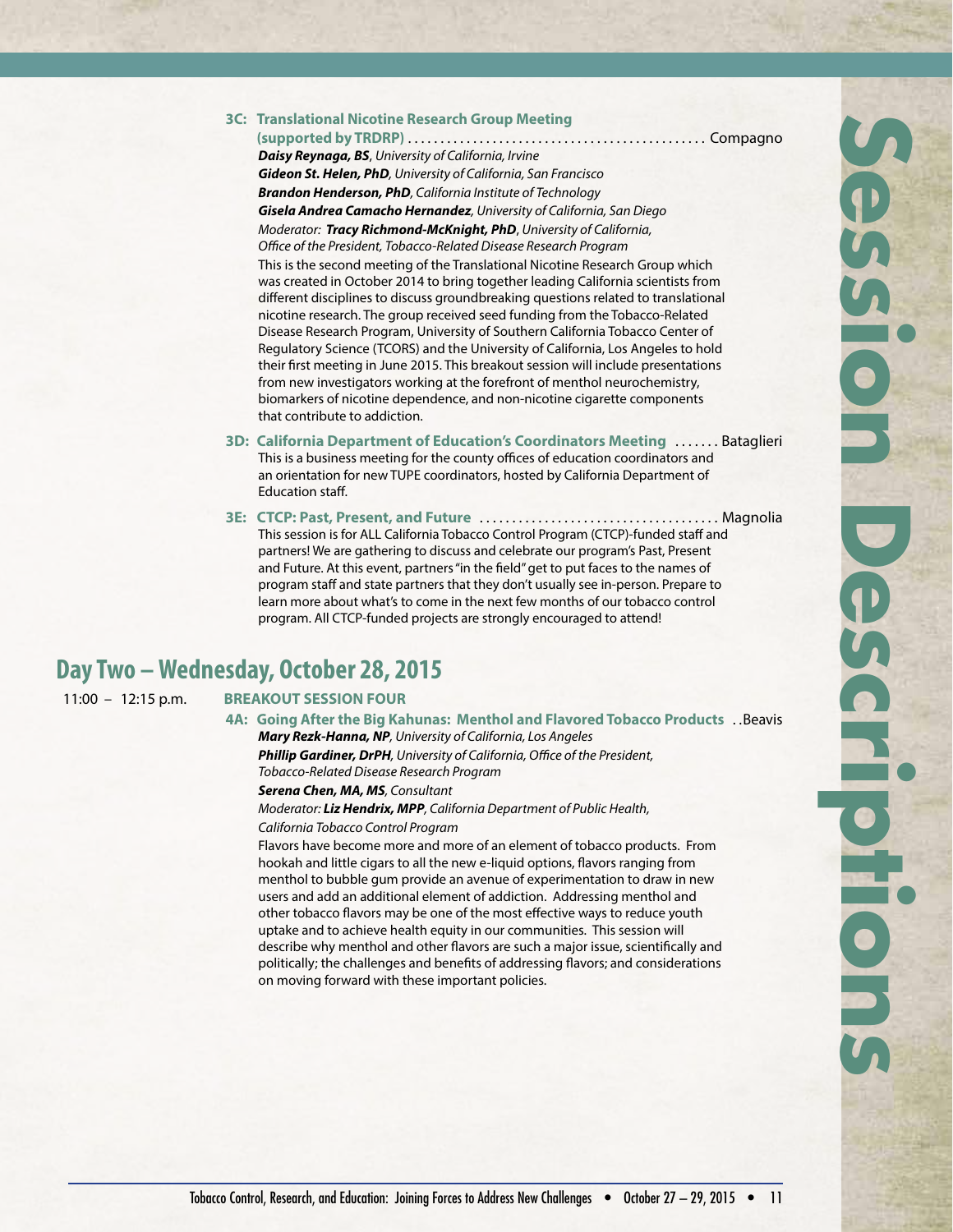### **Day Two – Wednesday, October 28, 2015 (cont.)**

#### **4B: Addressing Disparities in the Retail Environment .................. Compagno**

*Lourdes Baezconde-Garbanati, PhD, MPH, University of Southern California Jeff Wolsfeld, MEd, Del Norte County Department of Health and Human Services Nina Schleicher, PhD, Stanford Prevention Research Center*

*Moderator: Peter Muñoz, MPH, California Department of Public Health, California Tobacco Control Program*

This session will review what we have learned from small independent retailers in vulnerable communities regarding tobacco regulation, and the optimal communication channels that can be used to maximize compliance with regulation. This session will review neighborhood characteristics, price, products, and promotion in the retail environment. Additionally, this session will highlight the importance of partnerships between education, law enforcement, community organizations and youth that were instrumental in the passing of strong retail polices that restrict location of new retailers and reduce storefront advertising among new and existing retailers in rural Northern California.

#### **4C: Youth and Marijuana: Enforcement, Engagement, and**

**Empowerment in the School Setting and Beyond ...................... Tofanelli** *Brian Gunsolley, Orange County Sheriff's Department*

*Robert Dousa, Oakland Unified School District*

*Daisy Lopez, MA, California Health Collaborative*

*Moderator: Andrea Zvonicek, MPPA, California Department of Public Health, California Tobacco Control Program*

The decreased perception of harm and increased popularity of marijuana usage among adolescents is becoming a bigger challenge in the school environment and beyond. This session will include a discussion from "on-the-ground" experts from the enforcement, educational, and community and youth engagement and perspectives. Presenters will discuss enforcement actions and challenges, emerging cross-over usage with e-cigarettes (vaping), and working with school districts and parents on this issue. Methods to address this problem will be discussed, including intervention coaching techniques, partnering with tobacco control and other community groups for shared advocacy efforts, and engaging with youth to motivate and empower them to take on leadership roles.

**4D: Using Data to Inform Tobacco Control Policy, Practice, and Prevention** . . Carr

*Wendy Max, PhD, University of California, San Francisco Denice Dennis, MPH, Contra Costa Health Services Tobacco Prevention Project Susan Cragle, MA, California School Climate, Health, and Learning Survey (Cal-SCHLS) Moderator: Sarah Planche, MEd, California Department of Education, Tobacco-Use Prevention Education Program*

Presenters will discuss how data can be used to inform policymakers and educators to guide programs and improve tobacco prevention/control in your community. Presentations will include information about local survey results from the Healthy Stores for a Healthy Community campaign, studies on the cost of smoking in California and how to teach district and school staff to analyze Cal-SCHLS student data.

#### **4E: Behind the Cloud: An Inside Look at**

**E-Cigarette Retail Environments**. . Bataglieri *Steven Sussman, PhD, University of Southern California*

*Jocelyn Garcia, BS, University of Southern California Lisa Henriksen, PhD, Stanford Prevention Research Center*

*Moderator: Tina Fung, MPH, California Department of Public Health, California Tobacco Control Program*

You think you know what Big Tobacco's role is in driving the e-cigarette and vaping industries? The answers may not be as clear-cut as you think. Come and learn about the retailers' perspective on e-cigarette sales and their reactions to the public health community. This session will highlight factors that are influencing the marketing of, consumer demands for, and the future of e-cigarettes and vaping devices.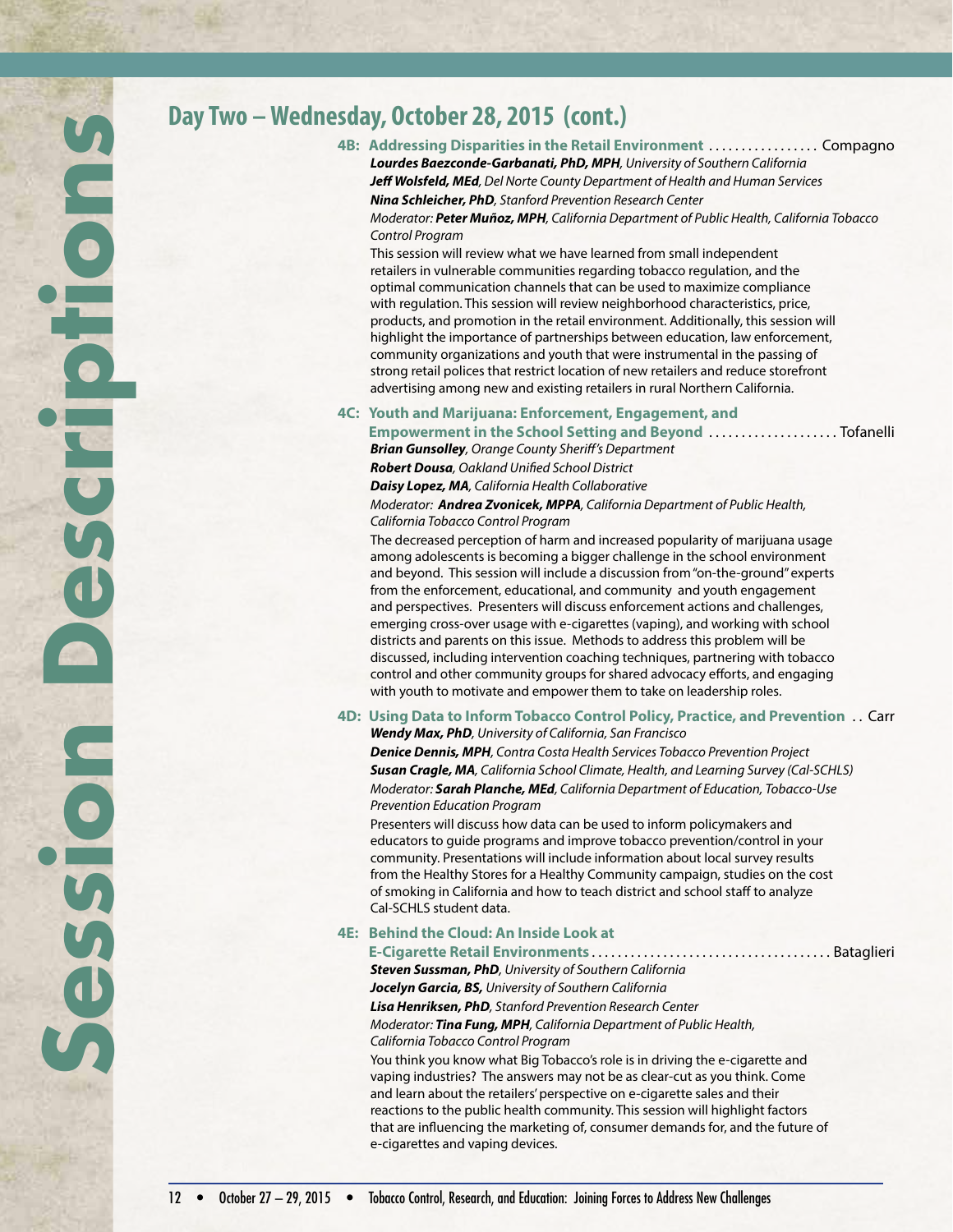|                    |  | <b>4F: Roundtable Discussions:</b>                                                  |  |
|--------------------|--|-------------------------------------------------------------------------------------|--|
|                    |  | Reaching Priority Populations  Kamilos/Hendricks (3rd Floor)                        |  |
|                    |  | David Strong, PhD, University of California, San Diego                              |  |
|                    |  | Narinder Dhaliwal, MA, California's Clean Air Project                               |  |
|                    |  | Tori St. Johns, Desert Sands Unified School District                                |  |
|                    |  | <b>Bruce Baldwin</b> , Butte County Office of Education                             |  |
|                    |  | <b>Shelly Brantley, MPA, American Lung Association in California</b>                |  |
|                    |  | Vera Nelson, BSHS, University of California, San Francisco                          |  |
|                    |  | Moderator: Michael Ong, MD, PhD, University of California, Los Angeles, and         |  |
|                    |  | Tobacco Education and Research Oversight Committee                                  |  |
|                    |  | Tobacco-related priority populations are groups that have higher rates of           |  |
|                    |  | tobacco use and tobacco-related diseases than the general population, and are       |  |
|                    |  | disproportionately targeted by the tobacco industry. Participate in discussions     |  |
|                    |  | to learn ways to reach and affect change among various priority populations,        |  |
|                    |  | including Native Americans; Lesbian, Gay, Bisexual, Transgender and Queer           |  |
|                    |  | (LGBTQ); rural; African-American; and those with behavioral health issues.          |  |
| $2:45 - 4:00$ p.m. |  | <b>BREAKOUT SESSION FIVE</b>                                                        |  |
|                    |  | <b>5A: Addressing Nicotine and Tobacco Use</b>                                      |  |
|                    |  |                                                                                     |  |
|                    |  | Dawan Utecht, MA, Behavioral Health and Public Guardian, Fresno County              |  |
|                    |  | Cathy McDonald, MD, MPH, Alameda County Alcohol Tobacco and                         |  |
|                    |  | Other Drug Provider Network                                                         |  |
|                    |  | <b>Monica Nepomuceno, MSW</b> , California Department of Education                  |  |
|                    |  | Moderator: Sosha Marsigan-Quintero, MPA, California Department of                   |  |
|                    |  | Public Health, California Tobacco Control Program                                   |  |
|                    |  | This session will offer participants the opportunity to learn about the             |  |
|                    |  | intersection of tobacco use in behavioral health settings. Experts will share their |  |
|                    |  | firsthand experiences working in the field addressing tobacco use, the high         |  |
|                    |  | rates of tobacco use in behavioral health settings, the historical development of   |  |
|                    |  | behavioral health policies and how they have been used to leverage progress,        |  |
|                    |  | and an overview of grassroots efforts utilized to incite change in communities.     |  |
|                    |  | 5B: Initiating and Sustaining Collaboration with CTCP, TUPE, and TRDRP . Beavis     |  |
|                    |  | Glenn Dodd, Los Angeles County Office of Education                                  |  |
|                    |  | <b>Emily Justice, BA</b> , Contra Costa County Office of Education                  |  |
|                    |  | Elisa Tong, MD, MA, University of California, Davis                                 |  |
|                    |  | Kimberly Bankston-Lee, BS, Saving Our Legacy: African Americans for                 |  |
|                    |  | Smoke-free Safe Places and Breathe California, Sacramento-Emigrant Trails           |  |
|                    |  | Kimberlee Homer Vagadori, MPH, California Youth Advocacy Network                    |  |
|                    |  | Moderator: Beth Olagues, MPH, CHES, California Department of Public Health,         |  |
|                    |  | California Tobacco Control Program                                                  |  |
|                    |  | This session brings together strong collaborators to share the best recommendations |  |
|                    |  | and real examples of multi-agency partnership and cooperation. Presenters will      |  |
|                    |  | offer insight on developing partnerships, sustaining collaboration, and avoiding    |  |
|                    |  | common roadblocks. Creative ideas for building authentic partnerships with other    |  |
|                    |  | agencies and organizations, and examples of results of successful partnerships with |  |
|                    |  | an emphasis on youth and young adult engagement will be shared.                     |  |
|                    |  |                                                                                     |  |
|                    |  | <b>Brian Davis</b> , TRI-City Health Center                                         |  |
|                    |  | Irma Amaro, Four Winds of Indian Education                                          |  |
|                    |  | Kristen Emory, PhD, Moores Cancer Center, University of California, San Diego       |  |
|                    |  | Moderator: Norval Hickman, PhD, MPH, University of California,                      |  |
|                    |  | Office of the President, Tobacco-Related Disease Research Program                   |  |
|                    |  | Certain populations continue to be disproportionately impacted by tobacco           |  |
|                    |  | compared to the national and state averages for cigarette smoking and other         |  |
|                    |  | tobacco use. This session will highlight the disproportionate rate of tobacco use   |  |
|                    |  | among some of these underserved populations, including Native Americans             |  |
|                    |  | and the Lesbian, Gay, Bisexual, Transgender and Queer (LGBTQ) community.            |  |
|                    |  | Attendees will learn how research, education, and policy actions can help reach,    |  |
|                    |  | educate and protect vulnerable populations.                                         |  |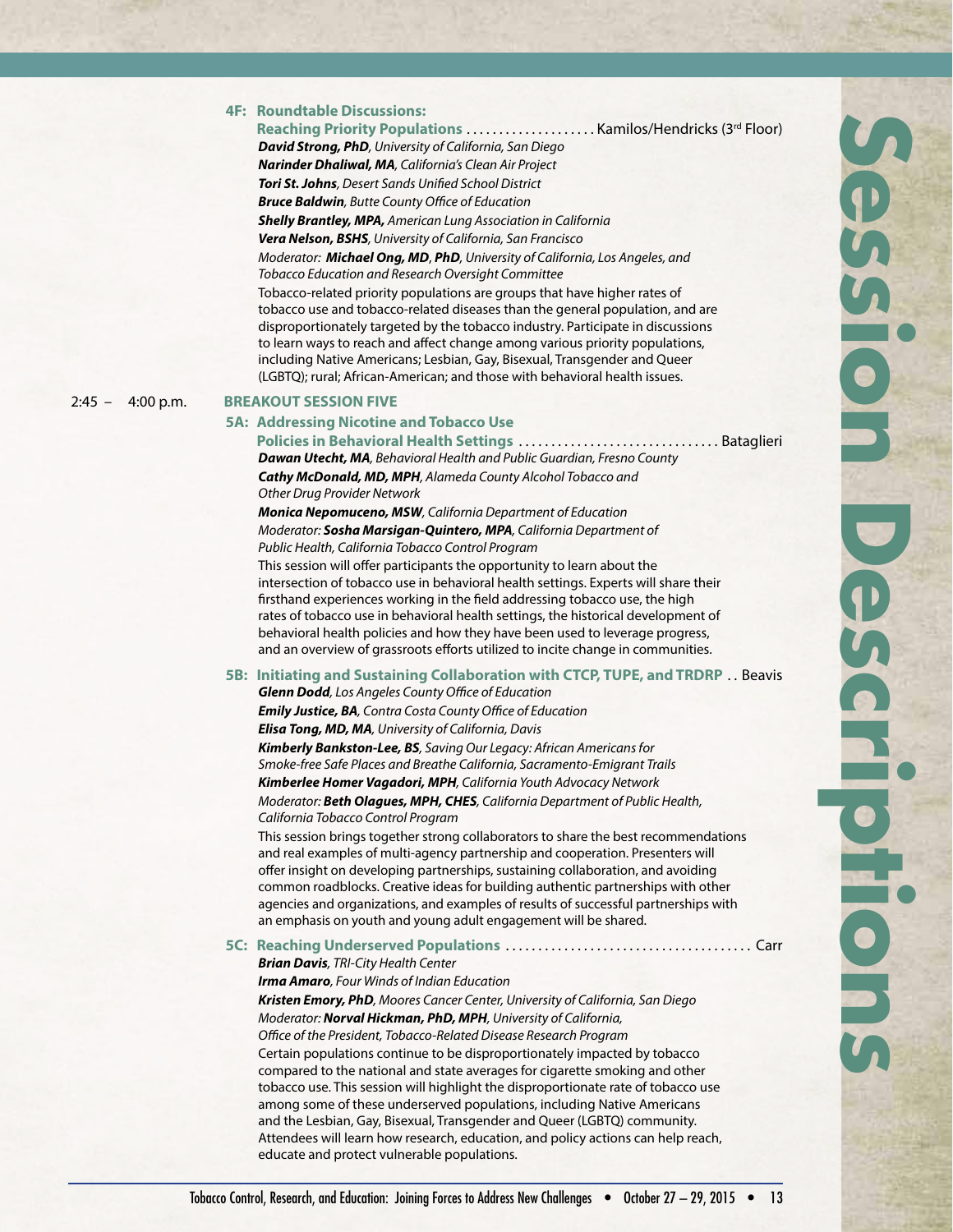### **Day Two – Wednesday, October 28, 2015 (cont.)**

#### **5D: Toxic Trash: How to Address the Environmental Impact of**

**Tobacco Waste in Your Community** . . Compagno *Erin Reynoso, California Department of Public Health, California Tobacco Control Program Tom Novotny, MD, MPH, San Diego State University Heather Lewis, JD, ChangeLab Solutions*

*Moderator: Nicole Handal, California Department of Public Health, California Tobacco Control Program*

Discarded cigarette butts are a persistent and pervasive problem on our environment. Effective tobacco waste policies are not only good for our communities, but they can also serve to support your overall tobacco control efforts. This session will provide you with the data and resources you need to begin to combat tobacco waste in your community and mitigate its environmental impacts. Get in-depth information on the science, policies and campaigns related to ridding our streets, parks, beaches and more of this toxic environmental hazard.

#### **5E: Adolescent and Young Adult E-Cigarette Use:**

**Ways to Prevent a New Generation of Nicoteen Addicts . . . . . . . . . . . . . . Tofanelli** *Trent Johnson, MPH, Stanford Prevention Research Center*

*Dianne Barker, MPH, Public Health Institute*

*Stacy Deeble-Reynolds, MPA, Orange County Department of Education Ira Sachnoff, Peer Resource Training and Consulting*

*Bonnie Halpern-Felsher, PhD*, *Stanford University*

*Moderator: John Lagomarsino, California Department of Education, Tobacco-Use Prevention Education Program*

**6A: Today's Marketing Landscape: Industry Tactics and** 

The use of e-cigarettes and other devices by adolescents and young adults has exploded over the past few years. In this session, presenters will describe the reasons why the use of these products has increased so dramatically and what we can do to combat this threat. Participants will be exposed to research and activities addressing policy, prevention, and intervention strategies

#### **5F: Ask the Experts: California Tobacco**

**Control Program Technical Assistance............. Kamilos/Hendricks (3<sup>rd</sup> Floor)** *Tonia Hagaman, MPH; Gretchen Franklin, MPH; Linda Ono, BS; Angela Wright; Xueying Zhang, MD, MPH, MS; Beto Jurado, MS; Elizabeth Andersen-Rodgers, MS; and Adam Doughri; California Department of Public Health, California Tobacco Control Program Moderator: Robert Bell, California Department of Public Health, California Tobacco Control Program*

This roundtable session is for California Tobacco Control Program-funded project staff who would like the opportunity to obtain technical assistance from CTCP staff on a variety of program-specific topics. Topics include Scope of Work, Progress Reports, Local Lead Agency Budgets; Grant/Contract Budgets; Evaluation, and OTIS, the Online Tobacco Information System.

### **Day Three – Thursday, October 29, 2015**

#### 9:20 – 10:35 p.m. **BREAKOUT SESSION SIX**

| Tess Boley Cruz, PhD, MPH, CHES, University of Southern California                                                                                                |  |
|-------------------------------------------------------------------------------------------------------------------------------------------------------------------|--|
| Nicholas Wellington, JD, Tobacco Litigation and Enforcement Section,                                                                                              |  |
| Office of California Attorney General                                                                                                                             |  |
| Pamela Ling, MD, MPH, University of California, San Francisco                                                                                                     |  |
| Moderator: Nicole Handal, California Department of Public Health,                                                                                                 |  |
| California Tobacco Control Program                                                                                                                                |  |
| Join us for an informative discussion regarding the current landscape of tobacco<br>marketing tactics and ways that you can counter the influence. Learn how      |  |
| marketing messages move through social media platforms and strategies that<br>you can employ to use industry tactics for tobacco control purposes. Get an         |  |
| in-depth overview of point of sale marketing tactics, including digital coupons,<br>mobile payment systems, proximity advertising, and data mining in relation to |  |
| the tobacco and vape industries.                                                                                                                                  |  |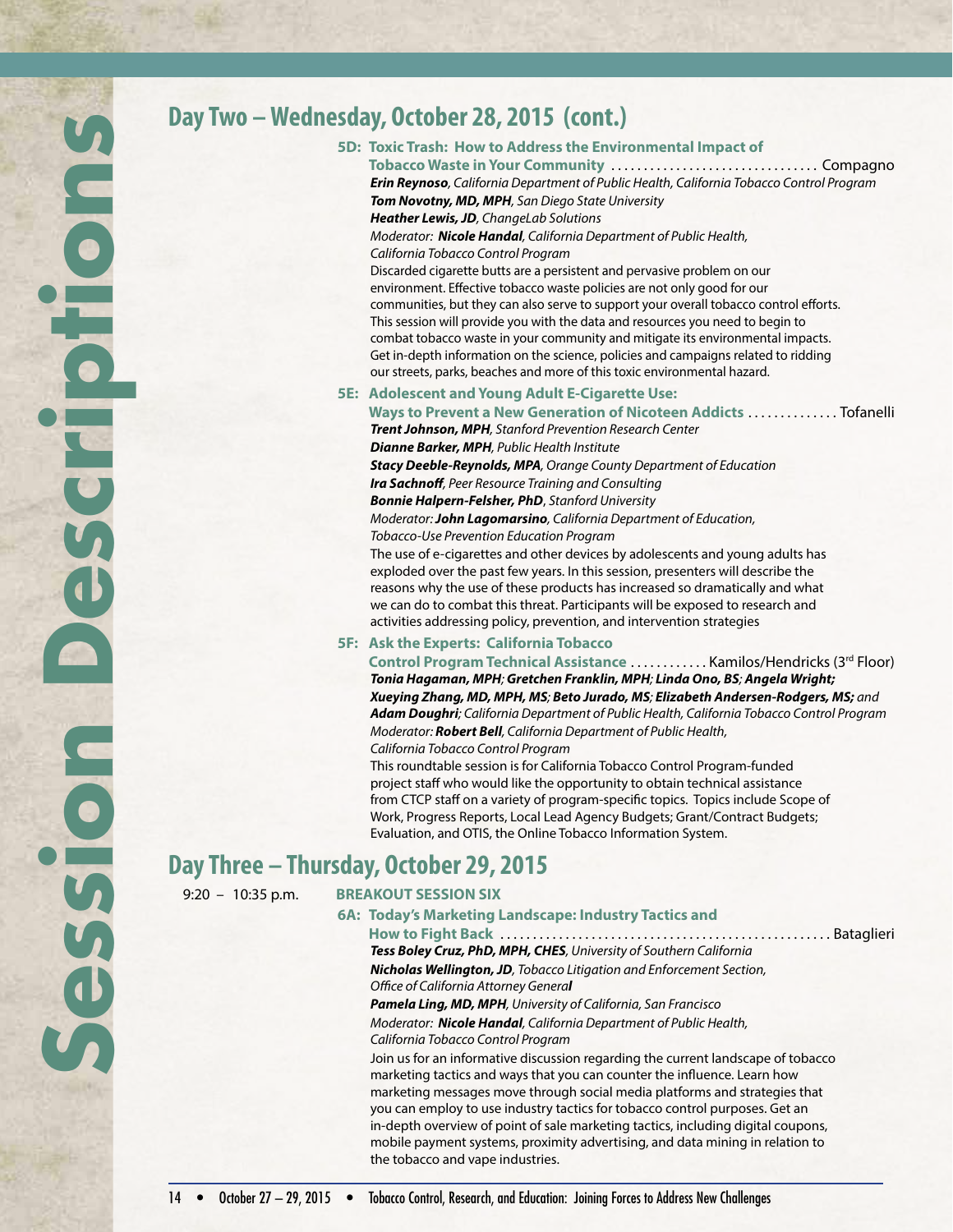|     | Lynda Barbour, MPH, American Cancer Society Cancer Action Network<br><b>Statice Wilmore, BS</b> , City of Pasadena Public Health Department<br>Valerie Valez, MPH, and Michael Ramirez, Hemet Unified School District<br>Moderator: Sosha Marsigan-Quintero, MPA, California Department of Public Health,<br>California Tobacco Control Program<br>Margaret Mead once said, "Never doubt that a small group of thoughtful,<br>committed citizens can change the world; indeed, it's the only thing that ever<br>has." Your job is to facilitate education on why tobacco policy change is needed--<br>but you cannot change policy without the right kind of help. Attend this session<br>to learn how to build, maintain, and identify key partnerships to spur and<br>empower your policy needs, as well as overcome typical challenges and barriers<br>to success, so you can change your community-- and the world-- for the better.                                                                                                                              |
|-----|-----------------------------------------------------------------------------------------------------------------------------------------------------------------------------------------------------------------------------------------------------------------------------------------------------------------------------------------------------------------------------------------------------------------------------------------------------------------------------------------------------------------------------------------------------------------------------------------------------------------------------------------------------------------------------------------------------------------------------------------------------------------------------------------------------------------------------------------------------------------------------------------------------------------------------------------------------------------------------------------------------------------------------------------------------------------------|
| 6C: | Realities of Social Media and How to Make It Work for You  Carr<br>Julie Lautsch and Erin Reynoso, California Department of Public Health,<br>California Tobacco Control Program<br>Robin Kipke, MS, Tobacco Control Evaluation Center<br>Kimberlee Homer Vagadori, MPH, California Youth Advocacy Network<br>Moderator: Beth Olagues, MPH, CHES, California Department of Public Health,<br>California Tobacco Control Program<br>It's not just disseminating tweets and posts. Before you launch a social media<br>campaign, there are many factors to consider in order to avoid common<br>problems and make a positive impact for your issue online. Learn how to<br>determine if social media is right for you, understand different opportunities to<br>participate in online conversations, and plan for contentious conversations. Take<br>it a step further and learn how social media can be reciprocal, when projects can<br>learn as much from followers as followers learn from projects by understanding<br>social listening and evaluation strategies. |
|     | 6D: Home is Where Your Lungs Breathe: Comprehensive<br>Approaches to Smoke-Free Housing Policies  Compagno<br>Monty Messex, MPH, Tobacco Control and Prevention Program,<br>Department of Public Health, County of Los Angeles<br>Kimberly Bangston-Lee, BS, Saving Our Legacy: African Americans for<br>Smoke-free Safe Places and Breathe California, Sacramento-Emigrant Trails<br>Jay McCubbrey, PhD, Tobacco Control Program, Humboldt County<br>Moderator: Jena Grosser, MA, California Department of Public Health,<br>California Tobacco Control Program<br>Californians should be able to breathe clean air in their own homes. The<br>statement sounds simple enough-- yet, smoke-free housing is not easy to                                                                                                                                                                                                                                                                                                                                               |

mandate or legislate. Join three CTCP project directors as they discuss their experiences making allies, creating policy and enforcing smoke-free living for the health and safety of those who live in multi-unit housing.

#### **6E: Healthy Stores for a Healthy Community (HSHC) Recent Successes** . . Tofanelli

*Gena Knutson, BS, Vista Community Clinic*

*Jeff Wolsfeld, MEd, Del Norte County*

#### *Leila Gholamrezaei-Eha, MPH, Fresno County Department of Public Health Moderator: Tina Fung, MPH, California Department of Public Health, California Tobacco Control Program*

"My community needs guidance in adopting a policy. Where do I begin?" Or "I am working with a community for the first time on a project. Who can I collaborate with?" If these thoughts have crossed your mind, come hear about lessons learned from HSHC local policy adoption and implementation from those who have succeeded. Three agencies will share stories about their recent achievements and discuss strategies in collaborating with community partners and approaching local officials.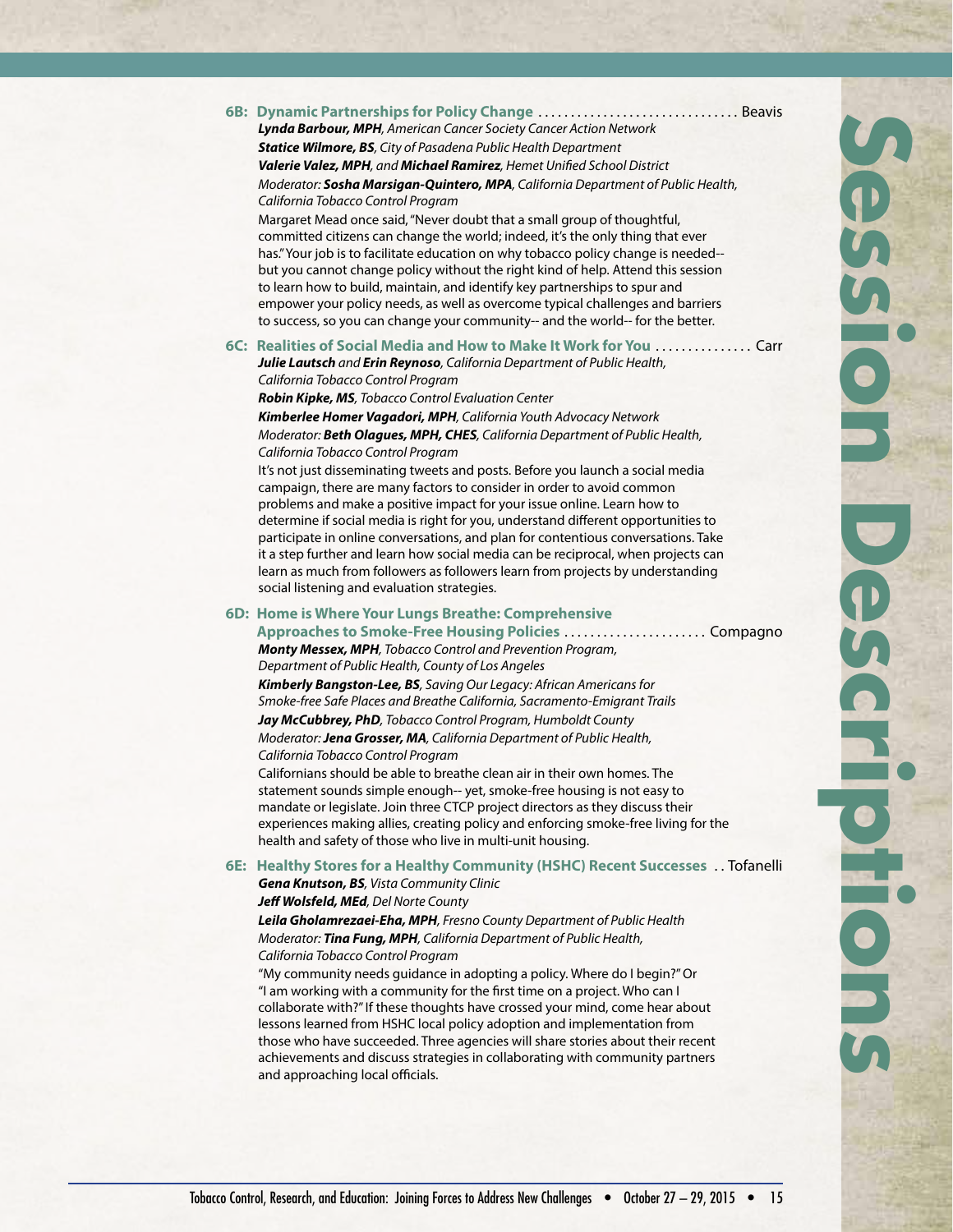### **Day Three – Thursday, October 29, 2015 (cont.)**

#### **6F: Creative Thinking Workshop:**

**Shifting Your Mental Valleys ............................ Kamilos/Hendricks (3<sup>rd</sup> Floor)** *Christine Folck, MBA, Change As Usual Consulting*

*Moderator: Tonia Hagaman, MPH, California Department of Public Health, California Tobacco Control Program*

There is a growing need for innovative solutions to address public health needs. To innovate we need to stand back, re-frame, see the big picture, and change a fundamental assumption or mental model. We create "mental valleys" to assist us in categorizing our experiences. For example, if you were asked "What is a shoe used for," you would probably say it is used to cover and protect one's foot while walking. Maybe you would add that it helps define a personal style. These are explanations you pulled from your mental valleys. But did you know that some African tribes utilize shoes, not as footwear, but as musical instruments? Edward de Bono, who coined the term 'mental valley', states that "creative thinking involves breaking out of established patterns (valleys) in order to look at things in a different way." Come to a hands-on workshop to learn how to shift your mental valleys so that you can think more creatively and tackle your community's public health problems more innovatively.

#### 10:50 – 12:00 p.m. **BREAKOUT SESSION SEVEN**

7A: Healthy Retail as a Tobacco Control Strategy .............................. Beavis *Susana Hennessey-Lavery, MPH, San Francisco Department of Public Health Jessica Estrada, BS, Tenderloin Healthy Corner Store Coalition Raymond Leung, JD, ChangeLab Solutions Joyce Takayama, MPH, Santa Clara County Health Retailer, Healthy Stores for a Healthy Community (HSHC) Campaign Moderator: Sosha Marsigan-Quintero, MPA, California Department of Public Health, California Tobacco Control Program*

The Healthy Stores for a Healthy Community (HSHC) campaign goal is to change the retailer landscape utilizing policies and strategies that impact healthy decision-making at the point of sale. Our experts will offer insight and discussion on how to create comprehensive healthy retail approaches, develop partnerships, and implement HSHC policies.

**7B: Fighting the Vape Militia Online and Off** . . Carr

*Derek Smith, MPH, MSW, Tobacco Free Project, San Francisco Department of Public Health Julie Lautsch, California Department of Public Health, California Tobacco Control Program Tess Boley Cruz, PhD, MPH, CHES, University of Southern California* 

*Moderator: Beth Olagues, MPH, CHES, California Department of Public Health, California Tobacco Control Program*

What happens when you produce an excellent educational campaign on e-cigarettes in your community only to have pro-vapers stampede right through the middle of it, creating a storm of negative attention and calling you names along the way? Learn from people who experienced it first-hand as we explore who the vape militia is, the tactics we use, and what you can expect from them in response to your campaign. Leave with smart strategies for planning ahead, talking points for a coordinated response, and knowing how to better prepare for negative encounters – online and off.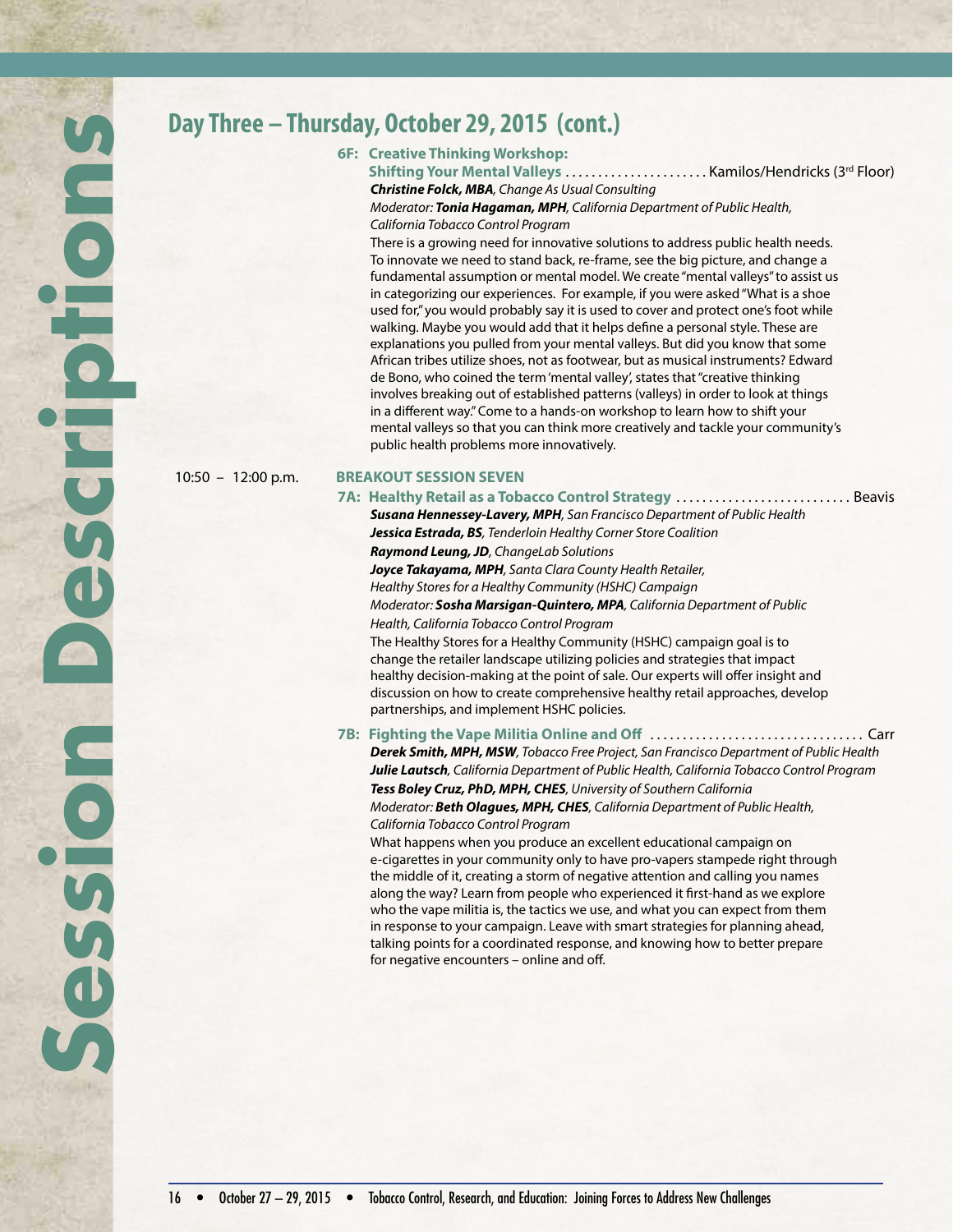|     | 7C: Engaging Youth for Community Change Bataglieri<br>Nsele Nsuangani, MPH, CHES, Tobacco Education Program,<br>Environmental Health Division, Kern County Public Health Services Department |
|-----|----------------------------------------------------------------------------------------------------------------------------------------------------------------------------------------------|
|     | Kevin Keyes, Kern County Superintendent of Schools                                                                                                                                           |
|     | <b>Carey Peck</b> , Los Angeles Unified School District                                                                                                                                      |
|     | Kimberlee Homer Vagadori, MPH, California Youth Advocacy Network                                                                                                                             |
|     | Moderator: Sarah Planche, MEd, California Department of Education,                                                                                                                           |
|     | Tobacco-Use Prevention Education Program                                                                                                                                                     |
|     | Presentations in this breakout session will highlight successful youth/adult                                                                                                                 |
|     | collaborations resulting in community change and share strategies to increase                                                                                                                |
|     | youth and adult engagement to address tobacco prevention in your community.                                                                                                                  |
|     | Learn about what these relationships look like and what opportunities for                                                                                                                    |
|     | collaboration are in your community. Finally, see how engaging youth in California<br>positively impacts tobacco and e-cigarette rates compared to national data.                            |
|     |                                                                                                                                                                                              |
|     | 7D: Policy, Systems, and Environmental Change: How to Do the WorkCompagno                                                                                                                    |
|     | Rebecca Johnson, MPH, ChangeLab Solutions                                                                                                                                                    |
|     | Leila Gholamrezaei-Eha, MPH, Fresno County Department of Public Health                                                                                                                       |
|     | Moderator: Peter Muñoz, MPH, California Department of Public Health,                                                                                                                         |
|     | California Tobacco Control Program<br>Adopting a Policy, Systems and Environmental (PSE) change approach can                                                                                 |
|     | help tobacco control advocates create sustainable, comprehensive measures                                                                                                                    |
|     | to improve community health. This session is intended to introduce PSE best                                                                                                                  |
|     | practice approaches. Additionally, you will learn what other local projects have                                                                                                             |
|     | done in their communities, and be provided with the tools to help identify                                                                                                                   |
|     | appropriate cities to target for policies and ordinances.                                                                                                                                    |
| 7E: | Retail Marijuana: Implications for Tobacco Control  Tofanelli                                                                                                                                |
|     | Rachel Barry, MA, University of California, San Francisco                                                                                                                                    |
|     | <b>Carsten Baumann, MA, Evaluation Unit &amp; External Evaluations,</b>                                                                                                                      |
|     | Colorado Department of Public Health                                                                                                                                                         |
|     | Moderator: Andrea Zvonicek, MPPA, California Department of Public Health,                                                                                                                    |
|     | California Tobacco Control Program                                                                                                                                                           |
|     | The movement to legalize marijuana in California gained momentum after                                                                                                                       |
|     | Colorado, Washington, Alaska and Oregon passed citizen-initiatives to regulate<br>retail sales in 2012 and 2014. Opinion polls suggest public support to legalize                            |
|     | retail marijuana in California via possible ballot measure in 2016. In this session,                                                                                                         |
|     | researchers from California and Colorado will discuss retail marijuana and                                                                                                                   |
|     | the implications for state tobacco control laws and programs. A theoretical                                                                                                                  |
|     | framework for regulating marijuana and applying best practices from tobacco                                                                                                                  |
|     | control will be assessed. Then, an expert from Colorado - the first state to legalize                                                                                                        |
|     | retail marijuana - will present on lessons learned from implementation. Finally,                                                                                                             |
|     | future regulatory guidelines for states and local governments that will not                                                                                                                  |
|     | compromise tobacco control efforts will be discussed.                                                                                                                                        |
|     | 7F: Hot Topic Roundtables, Part 2 Kamilos/Hendricks (3rd Floor)                                                                                                                              |
|     | Erin Dobyns, Alpine County Public Health Department                                                                                                                                          |
|     | Ericka Summers, BS, Sutter County Public Health                                                                                                                                              |
|     | Monty Messex, MPH, Tobacco Control and Prevention Program, Los Angeles County                                                                                                                |
|     | Department of Public Health                                                                                                                                                                  |
|     | Denice Dennis, MPH, Contra Costa Health Services Tobacco Prevention Project<br>Tanya Bustamante, MPH, City of Berkeley                                                                       |
|     | Moderator: Adam Doughri, California Department of Public Health,                                                                                                                             |
|     | California Tobacco Control Program                                                                                                                                                           |
|     | Continuing from Day 1, take the opportunity to meet with peers to share strategies and                                                                                                       |
|     | ideas on a range of tobacco control topics. Participants will have the opportunity to                                                                                                        |
|     | contribute to and learn from up to three different interactive conversations of their                                                                                                        |
|     | choice. Discussions will be directed and facilitated by table hosts who will begin the                                                                                                       |
|     | conversation by giving a brief overview of the topic. To help build lasting connections,                                                                                                     |
|     | please bring business cards to this networking event.                                                                                                                                        |
|     |                                                                                                                                                                                              |
|     |                                                                                                                                                                                              |
|     |                                                                                                                                                                                              |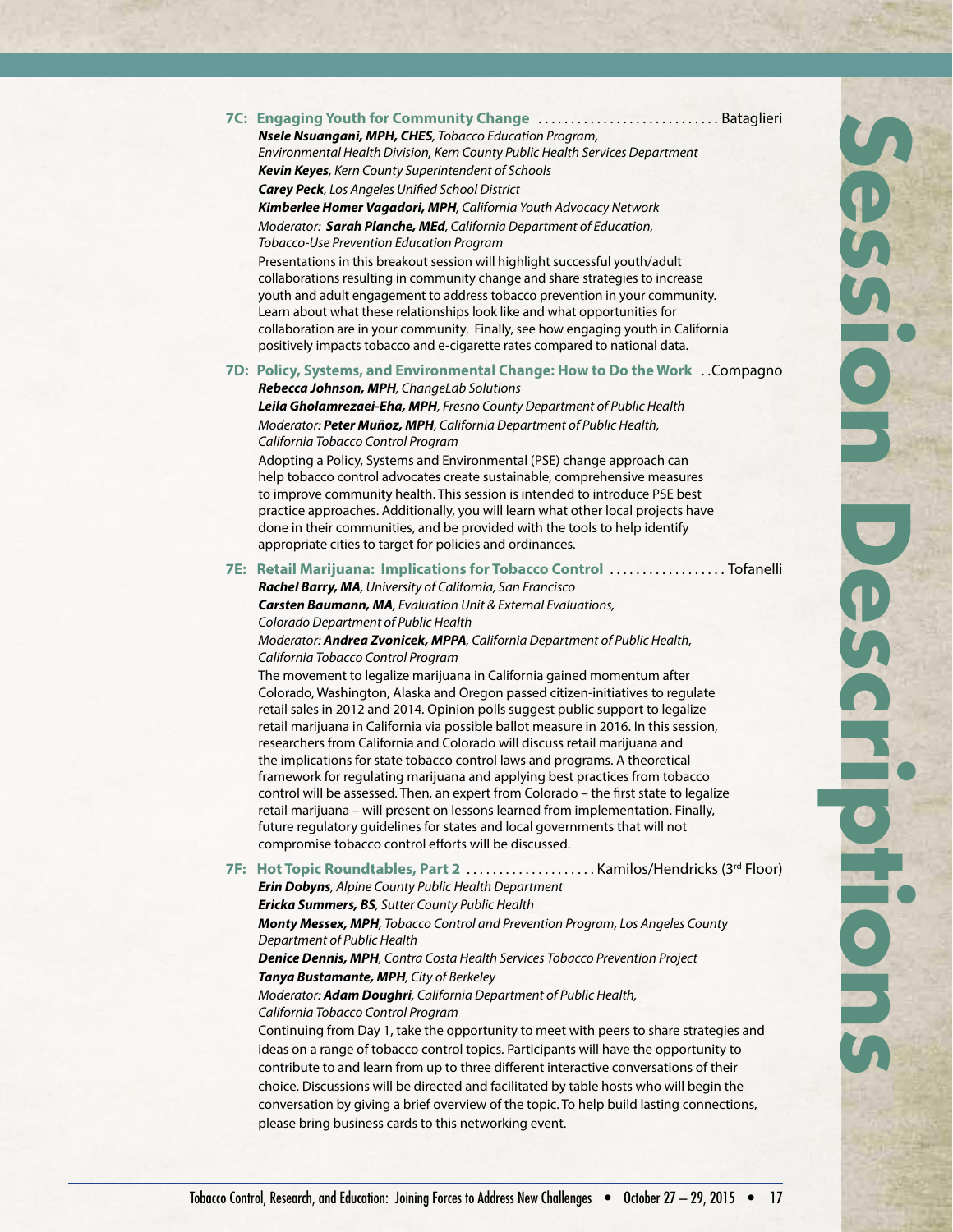**Presenter Bios**

CONCI

Irma Amaro is a Yaqui-Community Education Specialist, and she has worked in the field of Indian education for over 30 years. The last 15 years she has spent working in tobacco education within the American Indian community. She has a passion for teaching traditional use of tobacco. It is important to integrate traditional teachings and values back into native families to build healthy strong communities. Her culture is the most important thing to pass on to her children and community.

#### **Lourdes Baezconde-Garbanati, PhD, MPH**

Lourdes Baezconde-Garbanati is a tenured Associate Professor in Preventive Medicine and Sociology at the Keck School of Medicine, University of Southern California (USC). She holds five academic degrees and speaks multiple languages. Lourdes earned a master's in Public Health and a PhD in Public Health with an emphasis in Community Health Sciences from the University of California, Los Angeles (UCLA). She holds a master's degree in Medical Psychology from the Universite Catholique de Louvain. For more than 17 years, Dr. Baezconde-Garbanati headed the efforts of the California Latino Tobacco Education Network, funded by Proposition 99. She is now part of the steering committee of the Center for Disease Control funded National Latino Tobacco Control Network and its training as a technical assistance provider. She also directed the Tobacco Education and Material Lab (TEAM Lab), a project that provided training and assistance to California Tobacco Control Program's (CTCP) agencies, helping them make the most of their tobacco educational materials. She is a member of the Tobacco Education and Research Oversight Committee (TEROC) and is an experienced researcher and advocate in tobacco control. For her work, she has received multiple grants and recognitions and is widely published in a variety of areas.

#### **Kimberly Bangston-Lee, BS**

Kimberly Bankston-Lee is the Senior Program Director for two tobacco control programs. They are Saving Our Legacy: African Americans for Smoke-free Safe Places, (The SOL Project) and Breathe California, Sacramento-Emigrant Trails', Sacramento Taking Action against Nicotine Dependence (STAND Project). Ms. Bankston-Lee has 17 years of experience planning, developing and implementing tobacco control programs. She has managed six tobacco control programs for non-profits, county government and health care services such as the Gold Country Regional Tobacco Control Coalition, the African American Tobacco Education Partnership, Smoking Cessation Counselor for Sutter Medical Centers, and the Sacramento County Department of Health and Human Services. Ms. Bankston-Lee has worked with restaurateurs, the rental housing industry, community colleges and trade schools, and government agencies to adopt smoke-free policies and ordinances. Although most of Kimberly's funded projects did not include providing direct cessation service, she took it upon herself to become trained as a cessation facilitator and motivational interviewer to help countless tobacco users with quitting. She is currently the Co-Principal Investigator for a pilot research project testing efficacy of smoking cessation for college students, through a partnership with UC Davis Medical Center. Kimberly Bankston-Lee received her Bachelor of Science degree in Health and Safety Studies with an emphasis in Community Health Planning from California State University, Sacramento.

#### **Lynda Barbour, MPH**

Lynda Barbour is the Associate Director for the Southern California Government Relations American Cancer Society Cancer Action Network (ACSCAN). She has worked for the American

Cancer Society (ACS) and it's advocacy affiliate, the American Cancer Society Cancer Action Network (ACSCAN) since 1993. She completed the Advocacy Institute Leaders Fellowship in 2000 and holds a master's in Public Health from San Diego State University where she studied the predictors of political action among cancer advocates. Her advocacy research was recently published in the Hispanic Health Care International journal. During her 22 year tenure with ACS and ACSCAN, she has been the local lead staff for tobacco control policy efforts at all levels of government. She has worked with Tobacco-Use Prevention Education (TUPE) programs, ballot initiatives for tobacco taxes, local ordinances, state legislation, and has been an active tobacco coalition member in six Southern California counties.

#### **Dianne Barker, MPH**

Dianne Barker is Research Program Director at the Public Health Institute with 25 years of experience in tobacco control policy research. Her recent work has focused on changes in the retail tobacco product marketing environment, the regulatory environment for vape shops, and the evaluation of a flavored tobacco policy ban in Chicago.

#### **Rachel Barry, MA**

Rachel Barry is a political scientist with expertise in research and analysis of public policy. She is a Researcher at the University of California, San Francisco's Center for Tobacco Control Research and Education where she conducts state and local research on tobacco control policymaking. Ms. Barry's research includes identifying tactics used by tobacco companies to undermine laws that support public health and evaluating their involvement in emerging products related to tobacco, such as marijuana and e-cigarettes, both of which stand to undermine years of tobacco control efforts. Her current research focus is to highlight underlying similarities between tobacco policy and marijuana legalization, and interest group politics, in an effort to provide a regulatory framework consistent with the public health goal of de-normalizing smoking.

#### **Rebecca Bauer, PhD**

Rebecca Bauer is a postdoctoral scholar in the laboratory of Dr. Kari Nadeau at the Sean N. Parker Center for Allergy Research at Stanford University. Rebecca began studying tobacco related diseases in graduate school, where she combined clinical and basic research techniques to investigate how smoke exposure affects immune responses in the airway, including a clinical study to test how nutritional antioxidants improves immune responses to influenza infection in smokers. Currently, Rebecca's research explores the mechanisms by which second hand tobacco smoke exposure impacts immune cell function and worsens immune diseases such as asthma and allergy. Her ultimate goal is to perform research that emphasizes the burden of smoke exposure on human health and highlights the importance of smoking bans and cessation programs. Rebecca received a bachelor's in Biology from the University of Pennsylvania and a doctorate in Toxicology from the University of North Carolina at Chapel Hill.

#### **Carsten Baumann, MA**

Carsten Baumann serves as the Manager of the Planning and Evaluation Unit and the Manager of External Evaluations for the Health Statistics and Evaluation Branch within the Center for Health and Environmental Data of the Colorado Department of Public Health and Environment (CDPHE). Mr. Baumann possesses more than twenty-five years of experience in applied social science research. He is primarily responsible for the design and implementation of an overall plan for measuring the effectiveness of the Department's Amendment 35 (tobacco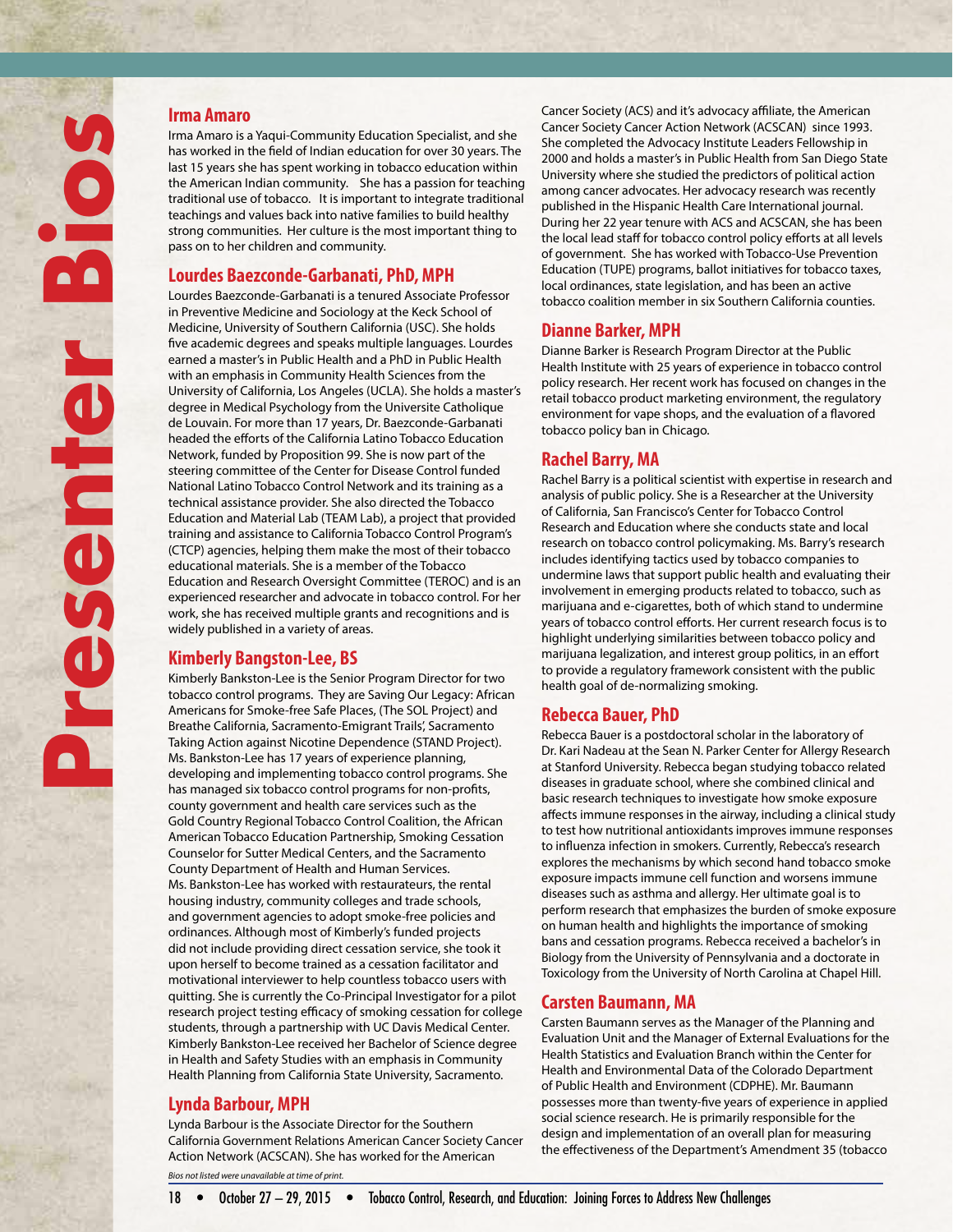tax) funded grants programs, including the State Tobacco Education & Prevention Partnership; the Cancer, Cardiovascular and Pulmonary Disease Grants Program and the Office of Health Equity Grants Program. These programs distribute about \$37 million in grants annually. Mr. Baumann also leads the quality improvement and evaluation for Colorado's Early Childhood Home Visiting Programs and serves as an evaluation consultant to other prevention programs. He has applied his skills to strategic planning, evaluation, program design and training. Carsten serves as an instructor for the Evidence-Based Public Health course through the Colorado School of Public Health.

#### **Taylor Beckwith**

Taylor Beckwith is a member of the Stanislaus County Office of Education's PHAST prevention program. PHAST— pronounced "fast"— is a youth coalition dedicated to Protecting Health And Slamming Tobacco by organizing peer education and advocacy projects in schools and communities across Stanislaus County. PHAST was formed in August 2005 as a countywide youth coalition with chapters at Ceres, Oakdale, Orestimba and Pitman high schools. Today, the coalition includes more than 800 student members from 31 high schools. Taylor is a student at John H. Pitman High School in Turlock.

#### **Tess Boley Cruz, PhD, MPH, CHES**

Tess Boley Cruz is an Assistant Professor in Preventive Medicine at the University of Southern California (USC) Keck School of Medicine. She is one of the project leaders in the Tobacco Center for Regulatory Science at USC, serving as Co-Principal Investigator on a study of the diffusion of tobacco marketing messages through social media. Additionally, she is an investigator on studies of tobacco retailers, adolescent tobacco use, community participatory research with Latino families, and the uses of fotonovelas in populations with low health literacy. Her past work has included studies of tobacco marketing and evaluation of tobacco control programs in California.

#### **Arthur Brody, MD**

Arthur Brody is a Professor-in-Residence at the University of California, Los Angeles (UCLA), Department of Psychiatry and is a Board Certified Addiction Psychiatrist whose research career focuses on treatment and brain imaging of cigarette smokers. He has been directly treating and supervising the treatment of smokers in cessation programs at the VA Greater Los Angeles Healthcare System and the UCLA Addictions Treatment Program for 18 years, treating about 450 smokers per year. He has received multiple Tobacco-Related Disease Research Program, National Institute of Health, Veterans Affairs, and university-funded grants that have focused on treatment and brain imaging of smokers using both pharmacotherapy and psychotherapy, and has performed controlled studies using psychotherapy and medication for smoking cessation, as well as overseeing naturalistic chart reviews examining predictors of smoking cessation treatment outcome. Relevant to the research being presented, Dr. Brody has performed multiple brain imaging (PET scanning) studies of smokers examining nicotine receptor levels, as well as other effects of smoking behavior on brain function.

#### **Helene Calvet, MD**

Helene Calvet is the Deputy County Health Officer for Orange County. She is board-certified in both Internal Medicine and Infectious Diseases, and has worked in public health for 15 years. Dr. Calvet, representing public health, worked in partnership with representatives from Orange County Department of Education and Sheriff's Department to launch a youth-focused

educational campaign on e-cigarettes starting in early 2014. This partnership delivered presentations to over 2000 people, including educators, elected officials, medical providers, students, parents and general public.

#### **Giselsa Andrea Camacho Hernández**

Gisela Andrea Camacho Hernández is a doctoral student in the Universidad Autónoma de Baja California / University of California San Diego, Joint Graduate Program in Pharmaceutical Sciences, working in the laboratory of Dr. Palmer Taylor . She earned Bachelor of Science and Master of Science degrees in Pharmaceutical Chemistry from Universidad Autónoma de Baja California. Ms. Hernandez entered her doctoral program in 2014 and already has an ample CV, with two publications and numerous research presentations within Mexico and abroad. She will present on research performed during a summer internship in Dr. Taylor's laboratory at the Skaggs School of Pharmacy and Pharmaceutical Science at the University of California, San Diego.

#### **Ching-Hsien Chen, PhD**

Ching-Hsien Chen's research interest is to identify useful biomarkers and druggable targets in cancer diseases. Her graduate and postdoctoral trainings are in molecular cell biology and cancer biology, especially in the lung system. In addition to molecular mechanisms, she is skillful in orthotopic xenograft approaches for preclinical studies. These works have led her to chase the identification of specific motif in oncoproteins and the development of small molecules/peptides targeting cancer-promoting genes. Currently, she is actively engaging in the feasibility of PIP2 retention strategies on controlling cancer progression and smoke-related diseases.

#### **Serena Chen, MA, MSW**

Serena Chen retired as the Policy Director for the American Lung Association in California where she had the responsibility for advocacy and policy work in the San Francisco Bay Area. She directed the Bay Area Smoke-Free Housing Project, a program of the American Lung Association in California. Since 2005, this project has worked successfully on the passage of smoke-free housing ordinance protections in 16 cities and with numerous affordable housing providers on voluntary adoption of smokefree multi-unit policies. Ms. Chen also coordinated tobacco policy and advocacy activities for the Alameda County Public Health Department Tobacco Control Program. She was a member of the statewide Multi-Unit Housing Task Force and has conducted in-person and webinar trainings locally and nationally on the subject of smoke-free housing. Her earlier work in the passage of local ordinances prohibiting smoking in the common indoor areas of multi-unit housing was cited in the 2006 United States Surgeon General's Report on secondhand smoke. She has been a member of the Scientific Advisory Committee of the University of California's Tobacco-Related Disease Project since 2009. Prior to her work in tobacco control which began in 1991, Serena worked as a Community Mental Health Social Worker; a Public Affairs Television Producer and Host; a Newspaper Editor and Columnist; and, a Community College Instructor in Ethnic Studies. Serena earned both her bachelor's in Sociology and master's in Social Work from the University of California, Berkeley.

### **Alison Chopel, MPH, DrPH**

Alison Chopel is Director of the California Adolescent Health Collaborative (CAHC), a program of the Public Health Institute that focuses on improving the health and well-being of California's adolescents. Her aim as Director is to work with community-based organizations to empower their adolescent community members in prioritizing and investigating youth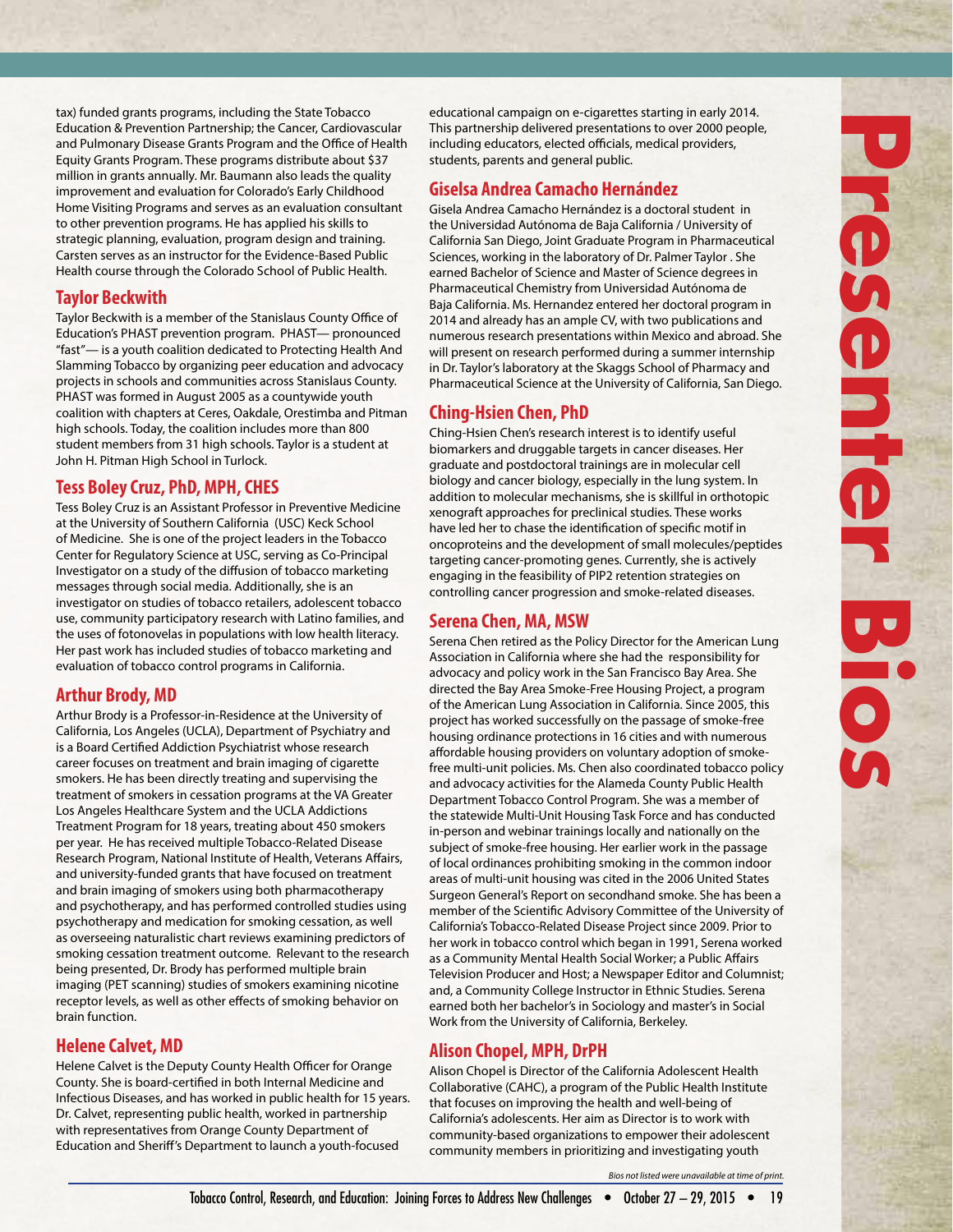health and community health issues, ultimately advocating for systems changes aligned with positive youth development principles. Along with Dr. Pamela Ling from the Center for Tobacco Control Research and Education, she is Co-Principle Investigator on a study to investigate the marketing and promotion of electronic cigarettes to youth in Oakland. She enjoys collaborating with high school and community college student-journalists as co-researchers on this Tobacco-Related Disease Research Program funded qualitative study. Dr. Chopel earned her MPH and DrPH at the University of California, Berkeley's School of Public Health where she focused on community-based participatory research, social epidemiological theories and qualitative research methods. She pursues health equity and social justice by collaborating across divisions, and closely partnering with youth and adults in all endeavors.

#### **Liam Cole**

Liam Cole is a member of the Stanislaus County Office of Education's PHAST prevention program. PHAST— pronounced "fast"— is a youth coalition dedicated to Protecting Health And Slamming Tobacco by organizing peer education and advocacy projects in schools and communities across Stanislaus County. PHAST was formed in August 2005 as a countywide youth coalition with chapters at Ceres, Modesto, Oakdale, Orestimba and Pitman high schools. Today, the coalition includes more than 800 student members from 31 high schools. Taylor is a student at Modesto High School in Modesto.

#### **Susan Cragle, MA**

Susan Cragle provides support to the California Department of Education's Tobacco Use Prevention Program (TUPE) by providing technical assistance to TUPE grantees around the dissemination and collection of Annual Report data from each TUPE grantee on an annual basis. The Annual Report for TUPE describes the grantee's efforts to reduce tobacco use among students. In addition to producing grantee level reports, Susan and her staff produce aggregated state level reports annually. The reports can be viewed at www.annualreports.duerrevaluation.com. Since 1998, Susan has been the Regional Director of the north central California School Climate, Health, and Learning Survey (Cal-SCHLS). Two other Regional Centers are located in Oakland and Los Alamitos, California. The CAL-SCHLS System comprises three interrelated surveys developed for and supported by the California Department of Education including the California Healthy Kids Survey (CHKS), California School Climate Survey (CSCS), and the California School Parent Survey. Cal-SCHLS staff provide technical assistance to districts and county offices of education that administration the surveys.

#### **Carol Cunradi, PhD, MPH**

Carol Cunradi is a Senior Research Scientist at the Prevention Research Center in Oakland. As principal investigator of the mixed-methods project, "Barriers to Blue-Collar HMO Smoking Cessation Participation" (TRDRP Grant Number 21RT-0113), she has investigated the social and structural barriers faced by transit workers that may contribute to cessation treatment underutilization. Her research in this area has provided her with specialized knowledge about the occupational culture of transit workers, the factors associated with their tobacco use, and potential strategies to promote cessation. Previously, she was principal investigator on the study, "Contexts & Consequences of Smoking in a Blue-Collar Cohort" (TRDRP Grant Number 14RT-0116), the goal of which was to provide insight into the occupational context of tobacco use among transit operators at the San Francisco

Municipal Railway, and how smoking is related to adverse occupational and health outcomes. She received a MPH (Epidemiology/Biostatistics) and PhD (Epidemiology) from the University of California, Berkeley, School of Public Health.

#### **Brian Davis**

Brian Davis is the Project Director of the California Tobacco Control Program funded Just for Us: LGBT Tobacco Prevention Project, based at Tri-City Health Center in Fremont. He has been a tobacco control professional for over seven years, focusing on policy activities relevant to the Lesbian Gay Bisexual and Transgender (LGBT) Community throughout that time. Brian has directed projects that resulted in LGBT organizations pledging not to accept tobacco funding, the closure of smoking rooms in gay bars, and the recent adoption by the City of San Jose of a policy that stopped the distribution of \$1 packs of cigarettes, coupons and free e-cigarettes in a gay bar and other bars in that city.

#### **Stacy Deeble-Reynolds, MPA**

Stacy Deeble-Reynolds has an extensive background working in prevention and positive youth development programs. She has worked in various settings including a psychiatric hospital, afterschool programs, and school districts in Sacramento and Southern California. In her current position as the Orange County Department of Education's Prevention Coordinator, Stacy serves 27 Orange County school districts with prevention support related to tobacco, drugs, and alcohol use among the county's 500,000 students. She works in partnership with the Orange County Health Care Agency and the Orange County Sheriff's Department to deliver e-cigarette prevention presentations around the county.

#### **Denice Dennis, MPH**

Denice Dennis has worked with the Contra Costa Health Services Tobacco Prevention Program since 1998. As Program Manager, she is responsible for leading planning and implementation of tobacco prevention goals developed with the Contra Costa Tobacco Prevention Coalition and community partners. Collaborations with these partners, the Tobacco Prevention Coalition, and city representatives have resulted in successful adoption of over 35 legislated tobacco prevention policies at the local level to reduce residents' exposure to secondhand smoke, address tobacco influences in the community, and to limit youth access to tobacco products. In addition to providing staff support to the Coalition, the Project provides technical assistance and consultation to cities in the County on local tobacco prevention policies and implementation planning. Most recently, Denice worked with the City of El Cerrito and the Coalition on policy options to prohibit the sale of flavored (non-cigarette) tobacco products, require a minimum pack size for cigars and cigarillos, and restrict density and location of new tobacco retailers. Her current work with Contra Costa County includes developing similar policy options for County consideration. Prior to working with Contra Costa County, Denice worked with Shore Area Health Education Center in southern New Jersey, where she was responsible for a continuing education program for healthcare and human service providers and the development of a four-county HIV Care Consortium under Ryan White Care Act funding. Denice received her masters degree in Public Health from Temple University.

#### **Hugo Destaillats, PhD**

Hugo Destaillats currently works at the Lawrence Berkeley National Laboratory as a Staff Scientist in the Environmental Energy Technologies, Energy Analysis & Environmental Impacts Division. He is also a Staff Scientist at Arizona State University and has been an Associate Professor of Research in the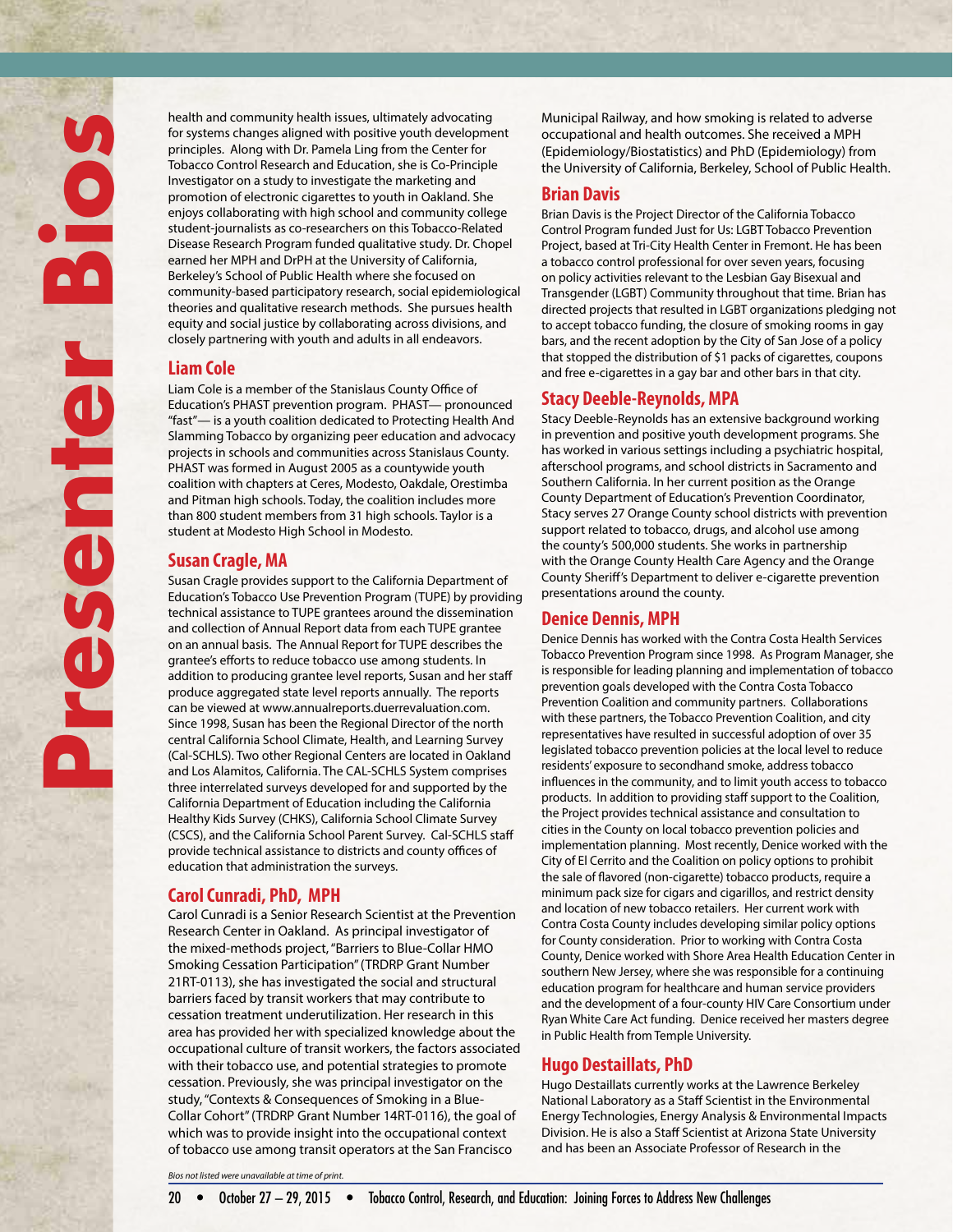Chemistry and Biochemistry department. He has held positions as an Associate Specialist at the University of California, Davis and as a Postgraduate Researcher at the California Institute of Technology. His research interests include environmental physical chemistry, indoor air quality, secondhand and thirdhand tobacco smoke, human exposure to environmental pollutants, development of technologies for indoor air purification and applications of synchrotron techniques to environmental heterogeneous chemistry. He earned his Ph.D. in Chemistry at the University of Buenos Aires, Buenos Aires, Argentina in 1998.

#### **Glenn Dodd**

Glenn Dodd has more than 25 years experience at Los Angeles County Office of Education working in the field of health education, providing training and technical assistance in planning, implementing and evaluating school-based programs for drug, alcohol, tobacco and HIV prevention and resiliency/ asset development. His experience in curriculum development includes writing Keeping Safe from HIV and co-writing Personal and Social Skills: The Missing Link in Prevention Education and Promoting Resiliency Through Literature. He has made presentations on topics of health education and health promotion at local, state, and national conferences. He has held numerous leadership positions in community tobacco control coalitions and is currently the chairperson of the Coalition for a Tobacco-Free Los Angeles County.

#### **Robert Dousa**

Robert Dousa is the TUPE Program Manager of the Behavioral Health Programs for Oakland Unified School District. This program includes managing the prevention and intervention of substance abuse of all tobacco, marijuana, alcohol, and drugs from Oakland's 82 public schools, K-12. Mr. Dousa is responsible for supervising intervention coaching, Peer Education prevention, Teacher-taught prevention curriculum, educating Principals, staffs, and parents on the warning signs of any drug use, the prevention of such use, and methods of building rapport with students who are actively engaged in drug use. Mr. Dousa presents around the state on engaging intervention, building positive climate leadership teams, and both CPS and APS reporting requirements. Robert Dousa has served in this capacity for the Oakland Unified School District since 2005 and prior to that served as substance abuse counselor in the school district and in other school districts in Alameda County.

#### **Kristen Emory, PhD**

Kristen Emory is a postdoctoral fellow at the Moores Cancer Center at the University of California, San Diego, working with the multi-site Health Media Collaboratory (HMC). Over the past eight years, Kristen has worked in the field of tobacco control and prevention, with an emphasis on understanding and reducing health disparities among young and vulnerable population. She is currently the principal investigator (PI) of the State of California's Tobacco-Related Disease Research Program (TRDRP)-funded project exploring lesbian, gay, bisexual and transgender (LGBT) tobacco use and tobacco-related media consumption patterns on traditional, social and new media in a national sample of adults in the United States (US). Her current work involves content analysis of LGBT tobacco-related social media data (Twitter and Facebook), including analysis of the Centers for Disease Control and Prevention (CDC) Tips from a Former Smoker LGBT-targeted campaigns. Kristen has completed work with Point Foundation on their 2014-15 annual report on LGBT Point Scholar's experience in higher education as well as the Hispanic Community Health Study/Study of Latinos (HCHS/

SOL). Kristen has recently joined the steering committee for the Human Rights Campaign (HRC) San Diego, among the most prominent LGBT organizations in the US. As part of her dissertation, Kristen completed and published research exploring the role of receptivity to both pro- and anti-tobacco messages on youth smoking behaviors, and was coauthor on the Media and Marketing Chapter of the 2008 California Tobacco Survey (CTS).

#### **Jessica Estrada, BS**

Jessica Estrada is the Program Coordinator of the Tenderloin Healthy Corner Store Coalition (TLHCSC) and the Community Engagement Coordinator of the HealthyRetailSF Program (out of the Office of Economic Workforce Development and San Francisco Department of Public Health) in San Francisco. Jessica graduated from the University of California, Davis with her bachelor's degree and worked for three years at Yolo County Health Department in tobacco prevention. Jessica has since returned to her hometown of San Francisco to work in the tough Tenderloin neighborhood -- working with youth leaders to form the TLHCSC in 2012, coordinating resident Food Justice Leaders/ Coalition to redesign corner markets, and helping implement the new city-wide HealthyRetailSF Program. She has unique experience working with youth, adult residents, store owners, and in community organizing and public health advocacy.

#### **Brandy Fabian**

Brandy Fabian is a member of the Tobacco Team of SEAYL. SEAYL stands for Southeast Asian Young Leaders and is a youth group in Richmond. The Tobacco Prevention Project started in 2012, and she is a co-researcher on this project along with Johnathan Saeteurn. She has learned leadership skills and conducted research on tobacco's effect on the community, environment, and health. In the project, she and Johnathan are working on tobacco policy, enforcement, and youth access to tobacco. The main goal is to improve Richmond High School's (RHS) environment by advocating for more tobacco-free signs, working with school administration, and raising awareness among RHS students. SEAYL is a program of CHAA (Community Health for Asian Americans).

#### **Justin Ferguson**

Justin Ferguson is a member of Sacramento County Office of Education's Club Live program. The Club Live program provides opportunities for young people to develop leadership skills, build positive peer and adult relationships and become involved as active leaders and resources in their schools and communities. Each year, many middle school students in Sacramento County participate in exciting and beneficial Club Live activities. Justin is a student at Kingswood K-8 School in Citrus Heights which is located in a suburb of Sacramento.

#### **Christine Folck, MBA**

Christine Folck is currently a Performance Improvement Consultant with Dignity Health and the Innovation Director for Uptown Studios. She previously worked as the Lead Innovation Designer with Kaiser Permanente's Innovation and Advanced Technology team. Christine's specialties include – take a deep breath – IHI Performance Improvement, project management, improvement design, sustainability, human-centered project implementation, human-centered design, innovation processes, LEAN, Six Sigma, ethnography, healthcare, business, and designing for behavior change. One more to add to this list – she translates the crazy into the tangible. Christine has close to 20 years' experience working in the health care industry, including over 5 years of experience in Public Health, including with California Tobacco Control Program. Christine has a master's

**Presenter Bios**

E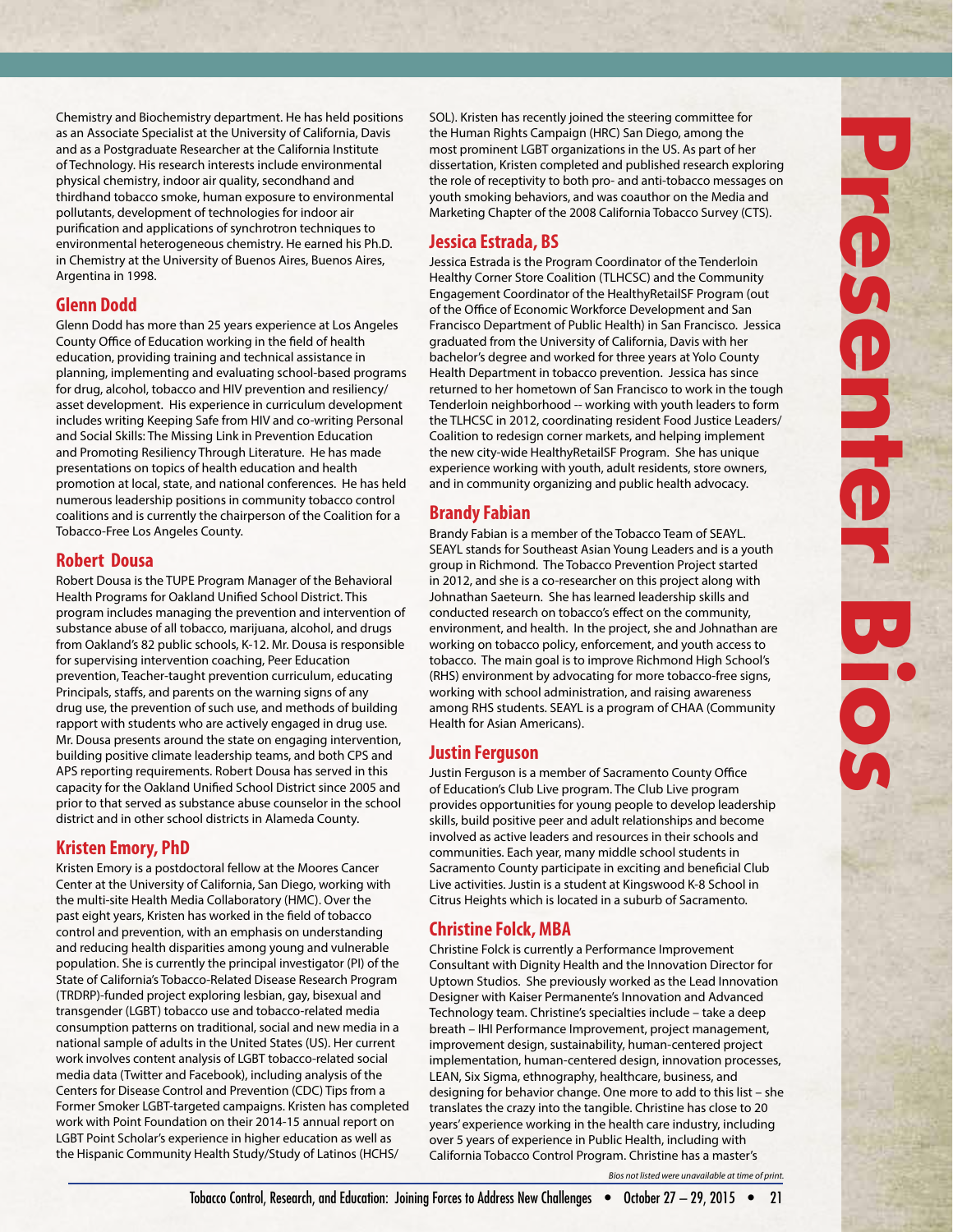in Business Administration in Healthcare Management and a bachelor of arts degree in Psychology from the California State University, Sacramento.

#### **Susan Forsyth, MS**

Susan Forsyth is a doctoral candidate in the Department of Social and Behavioral Sciences in the School of Nursing at the University of California, San Francisco. Susan's research interests include investigating how adolescents and young adults perceive risk-taking imagery in new media and the relationship between conflicts of interest and research outcomes. More specifically, her dissertation project seeks to understand and describe how adolescents and young adults perceive and interact with tobacco content in video games so that appropriate interventions are developed to decrease adolescent smoking uptake and denormalize tobacco use. Susan has published her findings in peer-reviewed journals including, Nicotine and Tobacco Research, Systematic Reviews, Journal of Pediatric Healthcare and Tobacco Control. Her dissertation project has been supported by TRDRP grant #22DT-0003.

#### **Jocelyn Garcia, BS**

For the last two and half years, Jocelyn Garcia has worked as a Project Assistant and Data Collector for the Department of Preventive Medicine at the University of Southern California. In 2014, after the surge in popularity of electronic cigarettes, Ms. Garcia began working on a Vape Shop Pilot study where she interviewed owners, managers and employees of 77 vape shops across Los Angeles County. These interviews gave the university a unique insight on the interworking of vape shops and their ongoing battle against the Tobacco Industry. She hopes that further research on electronic cigarette retailers will assist in bringing about reasonable vape shop regulations in the state of California. Ms. Garcia graduated from California State University, Los Angeles in 2012 with a bachelor's degree in Health Science.

#### **Phillip Gardiner, Dr PH**

Phillip Gardiner is the Policy and Regulatory Sciences and Neurosciences/Nicotine Dependence Program Officer for the Tobacco-Related Disease Research Program (TRDRP), University of California, Office of the President. Dr. Gardiner is a leading advocate for health disparities research, community-based participatory research and a national spokesperson against menthol cigarettes.

#### **Leila Gholamrezaei-Eha, MPH**

Leila Gholamrezaei-Eha is a Health Educator and Project Director at the Fresno County Department of Public Health for eight years. She has been a leader in the tobacco-control in Fresno County and the Central Valley since 2007. Leila has led Fresno County efforts to reduce tobacco use and exposure to secondhand and thirdhand smoke. Leila has experience in public health prevention efforts on smoke-free parks, smokefree multi-unit housing, smoke-free outdoor events, smoke-free movies, storefront advertising, and tobacco retailer licensing. Her expertise also includes, community organizing, strategic planning, coalition building, youth development, working with elected officials, being a media spokesperson, and health education material development. She received a bachelor's degree in Sociology at California State University, Fresno and a master's in Public Health with a concentration in Global Health at Loma Linda University.

#### **Stanton Glantz, PhD**

Stanton Glantz, the American Legacy Foundation Distinguished Professor of Tobacco Control, conducts research on a wide range of topics ranging from the health effects of secondhand smoke

(with particular emphasis on the cardiovascular system) to the efficacy of different tobacco control policies. Dr. Glantz conducts research on a wide range of issues ranging from the effects of secondhand smoke on the heart through the reductions in heart attacks observed when smoke-free policies are enacted, to how the tobacco industry fights tobacco control programs. His research on the effects of secondhand smoke on blood and blood vessels has helped explain why, in terms of heart disease, the effects of secondhand smoke are nearly as large as smoking. He is author or coauthor of numerous publications related to secondhand smoke and tobacco control, as well as many papers on cardiovascular function and biostatistics. He has written several books, including the widely used Primer of Biostatistics (which has been translated into Japanese, French, Russian, German, Italian, Japanese and Spanish, and Primer of Applied Regression and Analysis of Variance). In total, he is the author of 4 books and nearly 300 scientific papers. His book Tobacco Wars: Inside the California Battles chronicles the last quarter century of battles against the tobacco industry in California. He also wrote Tobacco: Biology and Politics for high school students and The Uninvited Guest, a story about secondhand smoke, for second graders. He is now running two educational projects, SmokeFreeMovies.ucsf. edu, which is working to end use of movies to promote tobacco, and TobaccoScam. ucsf.edu, which is countering tobacco industry efforts to co-opt the hospitality industry. He served for 10 years as an Associate Editor of the Journal of the American College of Cardiology and is a member of the California State Scientific Review Panel on Toxic Air Contaminants. He was elected to the Institute of Medicine in 2005. He has traveled widely and lectured on scientific and policy issues related to clean indoor air, smoking in the movies, and effective tobacco control strategies. His work has attracted considerable attention from the tobacco industry, which has sued the University of California (unsuccessfully) twice in an effort to stop Professor Glantz' work.

#### **Trenton Guarienti**

Trenton Guarienti is a member of Folsom High School's Bull Dogs Reaching Out program in Folsom. Bulldogs Reaching Out (BRO) is dedicated to addressing the problems of substance abuse and violence among youth. High school members of BRO are trained to make educational presentations at local elementary and middle schools. This cross-age educational program reaches younger students and gives high school students an opportunity to strengthen their own skills while providing an important community service.

#### **Lara Gundel, PhD**

Lara Gundel is a Staff Scientist in the Environmental Energy Technologies Division of Lawrence Berkeley National Laboratory where she investigates fine airborne particles and gases that have harmful impacts on human health and the environment. She is particularly interested in the dynamic behavior and reactivity of complex mixtures like second and thirdhand tobacco smoke, as well as their interactions with the various types of various surfaces found indoors such as furnishings and walls. She holds a Ph.D. in Physical Chemistry from the University of California, Berkeley. She is currently serving as Scientific Coordinator for the Tobacco-Related Disease Research Program (TRDRP) funded initiative Thirdhand Smoke Exposure and Health Effects through the multiinstitutional California Consortium on Thirdhand Smoke.

#### **Brian Gunsolley**

Deputy Brian Gunsolley is a 17 year veteran of the Orange County Sheriff Department and has been a School Resource Officer (SRO) for the past six years. He is also a senior member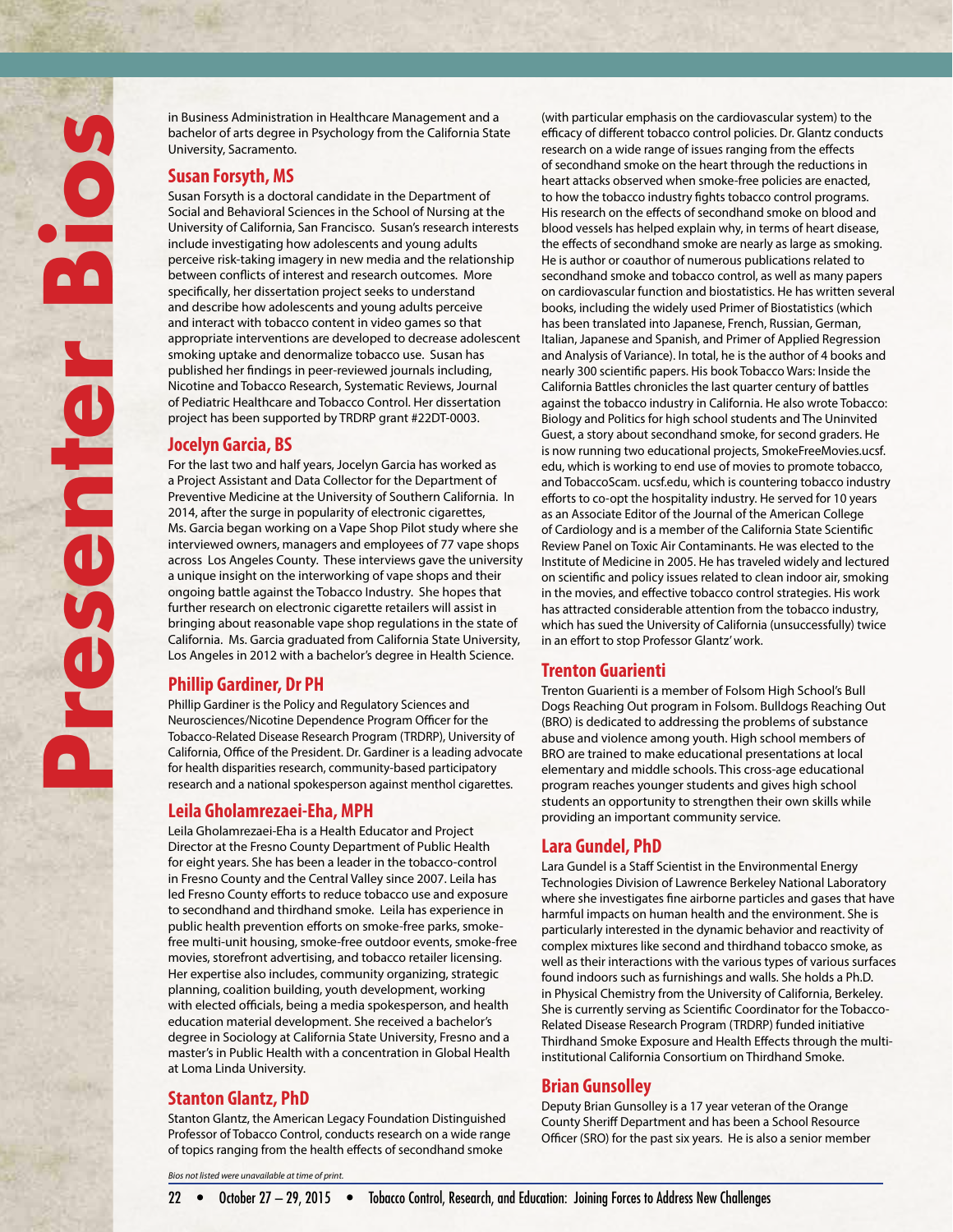of the department's Drug Liaison Officer Program tasked with educating the public about the dangers of drug and alcohol use. In the evenings, he teaches a parenting class for parents with out of control teens. Deputy Gunsolley has a bachelor's degree from University of California, Los Angeles in Economics and has received numerous accolades including the Medal of Courage, Deputy of the Year, a U.S. Special Congressional Recognition (2015) and the Orange County Distinguished 2015 Safe School award.

#### **Joseph Guydish, PhD**

Joseph Guydish is Professor of Medicine and Health Policy at the Philip R. Lee Institute for Health Policy Studies at University of California, San Francisco. His research concerns access, delivery, and organization of substance abuse treatment services. He has led studies evaluating efforts to improve access to publicly-funded drug abuse treatment, assessing federal policy to end drug addiction and alcoholism as an SSI disability category, and investigating Drug Court and intensive case management interventions for drug-involved offenders. In recent years, his work has focused on tobacco dependence in addictions treatment, because of the high rate of smoking in this population, because of the known health consequences, and because of the increasing evidence that quitting smoking in addictions treatment also improves drug abuse outcomes.

### **Cynthia Hallett, MPH**

Cynthia Hallett is the Executive Director of the Americans for Nonsmokers' Rights (ANR) and the ANR Foundation where she's worked since 1997. Cynthia's career in tobacco control began in 1989 at the Los Angeles County Department of Health Services Tobacco Control Program. She has spearheaded successful smoke-free and tobacco control campaigns, as well as provided technical assistance, strategic guidance, and public testimony in support of smoke-free workplaces including restaurants, bars, and casinos, tobacco-free college campuses, electronic cigarette restrictions, as well as other public health policy efforts across the U.S. and internationally. Cynthia's early training was in cancer control and prevention, and she has worked at the National Cancer Institute and the University of California, Los Angeles Comprehensive Cancer Center. She received her Bachelor of Arts and Master of Public Health degrees from University of California, Los Angeles.

#### **Bonnie Halpern-Felsher, PhD**

Bonnie Halpern-Felsher is a Professor in the Division of Adolescent Medicine, Department of Pediatrics, Stanford University. Dr. Halpern-Felsher is a developmental psychologist whose research for the past 20 years has focused on cognitive, psychosocial and environmental factors involved in healthrelated decision-making, perceptions of risk and vulnerability, health communication, and risk behavior, with a particular focus on preventing tobacco use. Dr. Halpern-Felsher's research and committee work have been instrumental in setting tobaccorelated policy at the state, national and international level. She has served as a consultant to a number of community-based adolescent health promotion programs and has been an active member on several national campaigns to understand and reduce adolescent tobacco use. In California, Dr. Halpern-Felsher's research was cited in support of school-based tobacco education initiatives within California's Tobacco Education Research Oversight Committee's 2012 Masterplan. Dr. Halpern-Felsher is also collaborating with the California Department of Education and TRDRP to develop, implement and evaluate new school-based tobacco prevention and education materials, including a module on nicotine addiction and e-cigarette

use prevention. At the national level, Dr. Halpern-Felsher's research was highlighted in the 2012 Surgeon General Report, "Preventing Tobacco Use among Youth and Young Adults," and Dr. Halpern-Felsher contributed to the chapter on Clinical interventions: The role of health care providers in the prevention of youth tobacco use.

#### **Brandon Henderson, PhD**

Brandon Henderson is a postdoctoral research scholar at the California Institute of Technology (Caltech) in the laboratory of Dr. Henry Lester. Before coming to Caltech, Dr. Henderson's research focus was on the discovery and design of novel, allosteric modulators that target nicotinic receptors in the pursuit of better nicotine cessation aids. As a postdoctoral researcher at Caltech, Dr. Henderson has shifted his research focus to the study of neurobiological and neurochemical changes following chronic exposure to nicotine and nicotinic drugs. Currently, Dr. Henderson is investigating the popular tobacco flavorant, menthol, and how it may play a role in enhancing nicotine reward and reinforcement. Dr. Henderson received his undergraduate degree in Chemistry and his doctoral degree in Pharmacology at Ohio State University.

### **Susana Hennessey Lavery, MPH**

Susana Hennessey Lavery is a Health Educator with the San Francisco Department of Public Health (1992 - present). In that capacity, she designs and implements comprehensive health promotion plans, co-designed and implements the CAM (community action model for policy development) and works on local and global health projects with San Francisco's diverse communities with a focus on tobacco control. She works on food system initiatives including co-staffing SEFA (Southeast Food Access working group), participation on the steering committee of the Tenderloin Healthy Corner Store Coalition and the California Healthy Stores for Healthy Communities campaign. She is SFDPH staff to the HealthyRetailSF program through the Office of Economic and Workforce Development. She sits on the Bay Area committee of Vision y Compromiso, a statewide CHW network. Previously, she was the Community Health Education supervisor at La Clinica de La Raza (1979-1992).

### **Lisa Henriksen, PhD**

Lisa Henriksen is Senior Research Scientist in the Stanford Prevention Research Center at Stanford University School of Medicine and a Senior Editor of the international journal, Tobacco Control. She is Principal Investigator of a national surveillance study of retail tobacco marketing and tobacco retailer density and a web-based panel study that examines these environmental influences on adolescent smoking (funded by the National Cancer Institute). Her Tobacco Related Disease Research Program (TRDRP) funded research examines associations of tobacco retailer density with smoking by adolescents and adults, as well as neighborhood correlates of change in retailer density over time. Dr. Henriksen has been a paid consultant for the Federal Department of Agriculture's Center for Tobacco Products and the Center for Disease Control's Office of Smoking and Health. She has also provided unpaid expert testimony for legislative proposals and legal challenges to regulate the retail environment for tobacco.

### **Kimberlee Homer Vagadori, MPH**

Kimberlee Homer Vagadori is the Project Director for the California Youth Advocacy Network. She has worked in tobacco control for ten years and is an expert on college tobacco-free policy, college advocacy, and tobacco industry sponsorship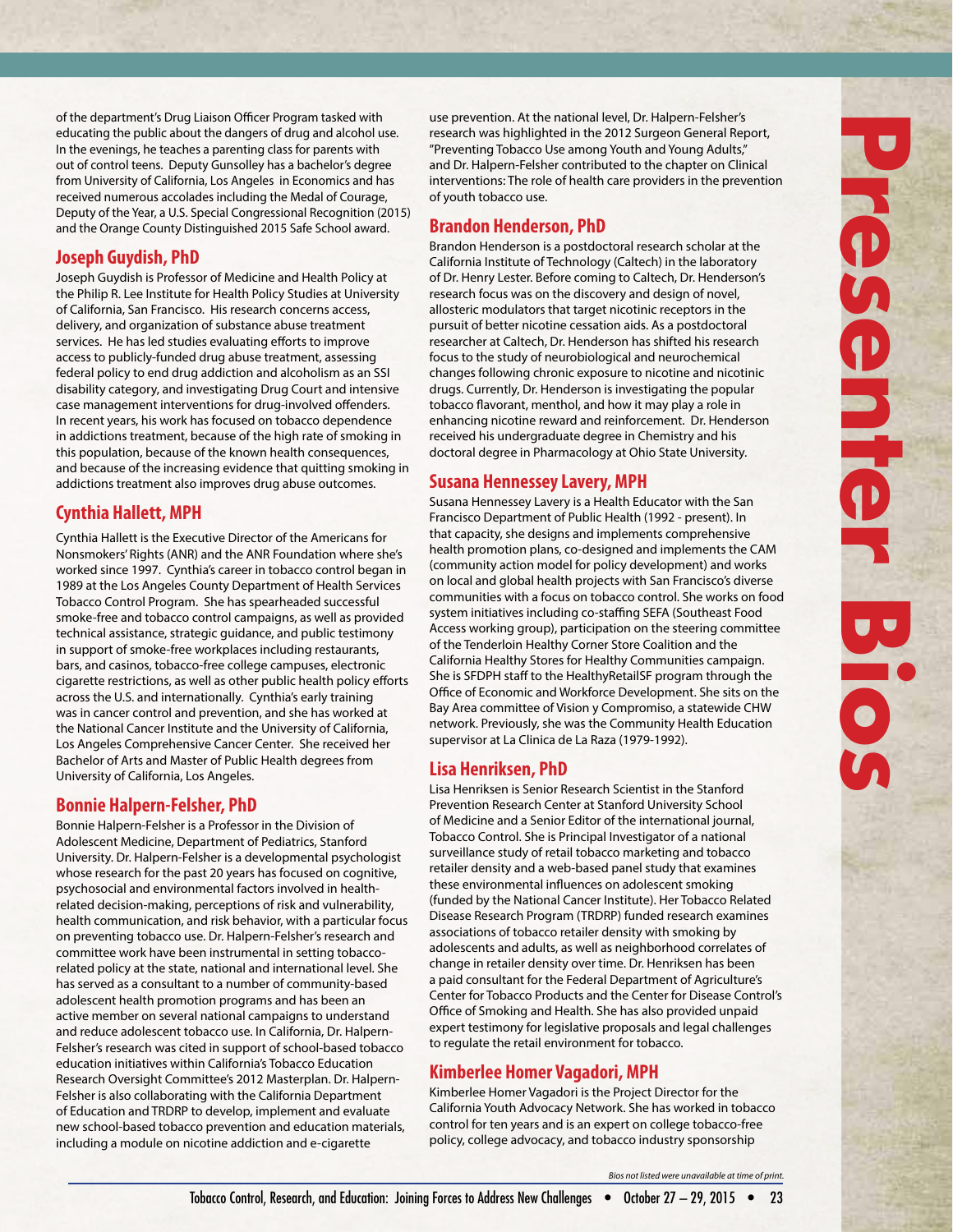issues. She has successfully coordinated system-wide policy initiatives in California. Kimberlee also provides technical assistance and training to local, state, and national organizations on many issues including tobacco in the environment, emerging tobacco products, campus-based cessation services, and the tobacco industry's targeting of young adults.

#### **Rebecca Johnson, MPH**

Rebecca Johnson is a Policy Analyst researching best practices related to tobacco control. Prior to joining ChangeLab Solutions, Rebecca worked at the National Association of County and City Health Officials and the American Psychological Association working on a range of topics including comprehensive cancer control, health in all policies, environmental health, and food safety. Ms. Johnson graduated from University of California, Santa Barbara with a degree in Cultural Anthropology and George Washington University, where she received her MPH in Health Policy.

#### **Trent Johnson, MPH**

Trent Johnson is a Project Director at the Stanford Prevention Research Center where he manages multiple federal and state grants looking at retail tobacco marketing, tobacco retailer density, and their impact on tobacco use by adolescents and adults.

#### **Emily Justice, BA**

Emily Justice is the Tobacco-Use Prevention Education (TUPE) Manager for Contra Costa County Office of Education (CCCOE). Prior to the CCCOE, Emily was the Director of Youth Development and Training for a community-based nonprofit organization. Ms. Justice has over 15 years of experience with school and community-based prevention programs and policy work, crisis response, and youth development programs. Ms. Justice is a co-chair for the Contra Costa Tobacco Prevention Coalition and collaborates closely with the Contra Costa Health Department's Tobacco Prevention Project. Emily participates in a number of advisory groups, including the statewide Tobacco-Use Prevention Education (TUPE) Advisory Work Group and the tobacco prevention toolkit project. Emily holds a bachelor's degree in Psychology from the University of California, Santa Barbara and will complete her masters in Leadership for Social Justice this December.

#### **DeenPal Kaur**

DeenPal Kaur is a member of the Stanislaus County Office of Education's PHAST prevention program. PHAST— pronounced "fast"— is a youth coalition dedicated to Protecting Health And Slamming Tobacco by organizing peer education and advocacy projects in schools and communities across Stanislaus County. PHAST was formed in August 2005 as a countywide youth coalition with chapters at Ceres, Oakdale, Orestimba and Pitman high schools. Today, the coalition includes more than 800 student members from 31 high schools. DeenPal is a student at John S. Pittman High School in Turlock.

#### **Kevin Keyes**

Kevin Keyes is a Prevention Specialist with the Kern County Superintendent of Schools (KCSOS) office. His primary role there is working as the Tobacco Use Prevention Education (TUPE) Tier II Grant Coordinator with over 27 school districts across Kern County. He serves as the Chairperson of the Kern County Tobacco Free Coalition (TFK) where he works closely with collaborative partners from the Kern County Department of Public Health Services, American Lung Association, American Cancer Society, Friday Night Live Partnership office and numerous other health-focused agencies. Prior to serving with KCSOS, he worked for seven years with the Kern High

School District as a Community Specialist working with school staff, community based organizations and law enforcement. He was involved in numerous projects with Friday Night Live Partnerships, Bruce Royer Studios and the Kern High School Police Department producing public service announcements on anti-DUI messages, seatbelt safety and teen safe-driving. He also worked closely with the Tobacco Free Kern Coalition and Kern County Health Department in a study called "Kern County Youth Purchase Survey". The study led him to his current role working with his close ally from Public Health –Tobacco Education Program Director Nsele Nsuangani as TUPE project partners focusing on tobacco use prevention education and reducing illegal sales of tobacco products to minors.

#### **Robin Kipke, MS**

Robin Kipke is an Evaluation Associate with the Tobacco Control Evaluation Center where she designs training workshops and webinars, develops practical "how-to" publications, and provides individualized technical assistance on evaluation to tobacco control projects. She is currently working with the California Youth Advocacy Network and California State University, San Diego "Toxic Butts" campaign to develop a manual for California Tobacco Control Program funded projects that illustrate what social media can do for advocacy organizations, how to use various social media formats, and ways to evaluate their use. Robin has also presented and blogged on this topic for the American Evaluation Association.

#### **Gena Knutson, BS**

Gena Knutson is the Vista Community Clinic (VCC) Tobacco Control Program Manager. She has held this position since 2006. Ms. Knutson has extensive experience in planning, implementing and evaluating tobacco control programs with the goal of facilitating both voluntary and legislative policies. Policy accomplishments include smoke-free policies for electronic smoking devices, beaches and parks, community colleges, public transportation, multi-unit housing, outdoor dining, public outdoor spaces, amusement and entertainment venues, hookah lounges and tobacco retail licensing. Ms. Knutson was selected by faculty as the Outstanding Senior for San Diego State University's School of Public Health in 2005 and is the current chair of the San Diego County Tobacco Control Coalition (TCC). Ms. Knutson has a bachelor's degree in Health Science with an emphasis in Community Health Education

#### **Julie Lautsch**

Julie Lautsch comes to the Tobacco Control Program after nearly four years as Area Director of the Greater Northern California region at the American Lung Association in California. There she oversaw direct services programs, development and advocacy activities ranging from lung cancer, COPD, asthma, and tobacco cessation programs, air quality advocacy, and tobacco control advocacy and campaigns, including work on Prop 29. During her time as Area Director, Ms. Lautsch implemented an annual media outreach plan for her 26 county region, as well as, created the majority of constituent outreach pieces, including digital communications. Prior to entering the non-profit world, Ms. Lautsch spent seven years in public relations, advertising and marketing before becoming the Director of Marketing and Channel Sales for a content management software company where she oversaw all sales and marketing activities, ultimately resulting in the acquisition of the company by a larger software company looking to integrate the technology into their platform. Ms. Lautsch received her Bachelors of Art in Communications & Rhetoric from the University of California, Davis, where she attended as an Alumni Scholarship Recipient.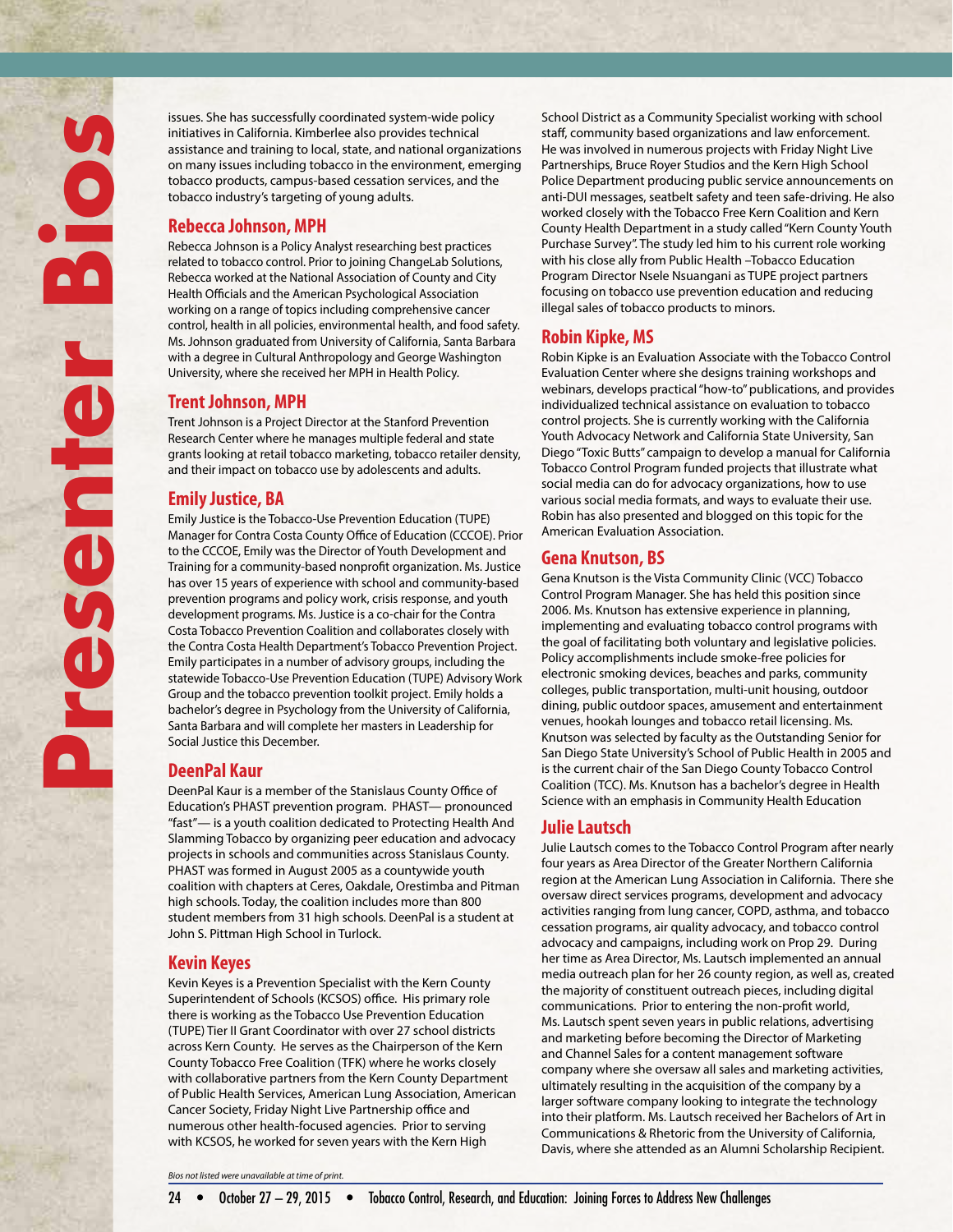#### **Raymond Leung**

As an Attorney at ChangeLab Solutions, Raymond works in multiple areas including tobacco control, childhood obesity, and healthy housing. He has experience in healthy retail and bridging the gaps between different issue areas such as tobacco control and food retail policies. Before joining ChangeLab Solutions, Raymond was the Public Policy Attorney with the Philadelphia Department of Public Health, where he provided policy and legal counsel to the Board of Health, Health Commissioner, and senior staff. He was involved in the implementation of Philadelphia's Healthy Corner Store Initiative. Raymond graduated from New York University School of Law and University of California, Berkeley with a degree in Economics.

#### **Adam Leventhal, PhD**

Adam Leventhal is a Clinical Psychologist and Associate Professor of Preventive Medicine and Psychology at the University of Southern California (USC) Keck School of Medicine. He is Director of the USC Health, Emotion, & Addiction Laboratory, which applies psychopharmacology and epidemiology to understand individual differences in vulnerability to tobacco use and other addictive behaviors. His research identifies intrapersonal and environmental factors that modulate the addictive properties of drugs in order to explain mechanisms of population-level disparities in addiction as a function of gender, race/ethnicity, socioeconomic status, age, and psychiatric comorbidities. He has authored more than 130 peer-reviewed publications, been awarded more than \$8M in funding as principle investigator, and has been recognized for his research contributions, having received early career research awards from six professional research organizations, including the College on Problems of Drug Dependence and American Psychological Association. He is also associate editor for Nicotine & Tobacco Research and Behavioral Medicine and member of the NIH Addiction Risk and Mechanisms study section.

#### **Heather Lewis, JD**

Heather Lewis works in the healthy planning program area at ChangeLab Solutions, helping communities make changes to the built environment to promote health. Ms. Lewis has professional experience in land use and environmental law and policy, and is particularly interested in implementing policies at the local level that improve public and environmental health, particularly for disadvantaged communities. Before joining ChangeLab Solutions, Ms. Lewis worked at Communities for a Better Environment, a grassroots environmental justice organization with offices in Oakland, where she provided legal support and litigated on behalf of communities working to reduce pollution and build healthy neighborhoods. Ms. Lewis graduated from the University of Chicago with a degree in Environmental Studies, and she received her law degree from the New York University School of Law, where she was Editor-in-Chief of the NYU Environmental Law Journal.

#### **Yingxin Li, PhD**

Yingxin Li earned her doctoral degree in Physiology from the Cardiovascular Research Center of Temple University, Philadelphia, where she gained extensive training of cardiac electrophysiology and studied the roles of the T- and L-type calcium channels in heart rate generation, regulation and heart diseases. This work was supported by the American Heart Association Pre-doctoral Research Grant (2009-2011). Currently she is a Postdoctoral Fellow in the Stanford Cardiovascular Institute and the Department of Medicine and Radiology. Her lab work focuses on biological mechanisms of patient specific human induced pluripotent stem cell-derived cardiomyocytes

(hiPSC-CMs). With a combination of cardiac electrophysiology and molecular/cellular biology technologies, she is using the patient specific hiPSC-CMs as a platform for cardiotoxicity studies of tobacco smoking.

#### **Pamela Ling, MD, MPH**

Pamela Ling is a Professor of Medicine at the University of California, San Francisco, where she conducts research on tobacco, media, and social marketing to young people. Her work focuses on understanding how tobacco marketing encourages youth and young adults to initiate tobacco use, and counter-engineering these strategies to improve tobacco control programs for young people. This work includes analyses of thousands of previously secret tobacco industry documents detailing marketing strategies targeting young adults. She also leads an NIH funded multicenter trial of counter-marketing interventions to decrease tobacco use among young adults in bars and nightclubs. Dr. Ling has special interest in young adult smoking, understanding tobacco marketing, the global proliferation of U.S. tobacco marketing strategies, marketing to women, smokeless and novel tobacco product marketing, and using market research to guide clinical and public health interventions. Dr. Ling's clinical work is in general internal medicine as a Primary Care Physician.

#### **Daisy Lopez, MA**

Daisy Lopez has nine years of experience working with grant funded youth development projects, with six years dedicated to working with substance abuse prevention programs. Since 2006, Ms. Lopez has been coordinating and leading various federal, state and county funded projects aimed at creating policy, system or environmental changes in communities throughout California's Central San Joaquin Valley. As a professional, Ms. Lopez has demonstrated expertise in: 1) reaching and serving low socioeconomic status, Hispanic/Latino, and rural community populations; 2) establishing networks and creating successful partnerships among traditional and non-traditional stakeholders; 3) creating and maintaining community and youth coalitions at the local and regional level; and 4) developing advocacy initiatives with a youth focus. Ms. Lopez currently serves as Project Director for the California Health Collaborative Performing Above the High Project, a marijuana prevention program focused on shifting community norms to reduce marijuana use among 12-20 year olds in Fresno County and the Regional Advocates Countering Tobacco Program; a tricounty tobacco control program. She holds a Bachelor of Arts in Criminology and Restorative Justice and a Master of Arts in Leadership Studies from Fresno Pacific University.

#### **Shahrdad Lotfipour, PhD**

Shahrdad Lotfipour became fascinated by neurobiology and addiction through a United States Fulbright Fellowship in Australia (2000-2001)which led to graduate studies at the University of California, Irvine. There he studied at the Transdisciplinary Tobacco Use Research Center, one of seven National Institutes of Health funded centers in the United States aimed at fighting the tobacco addiction pandemic. He pursued post-doctoral fellowships at the University of Nottingham, U.K., and at the University of California, Los Angeles. His research studies have focused on the mechanisms of adolescent addiction, consequences of developmental nicotine exposure and the role of other constituents in tobacco smoke that interact with nicotine to mediate addiction.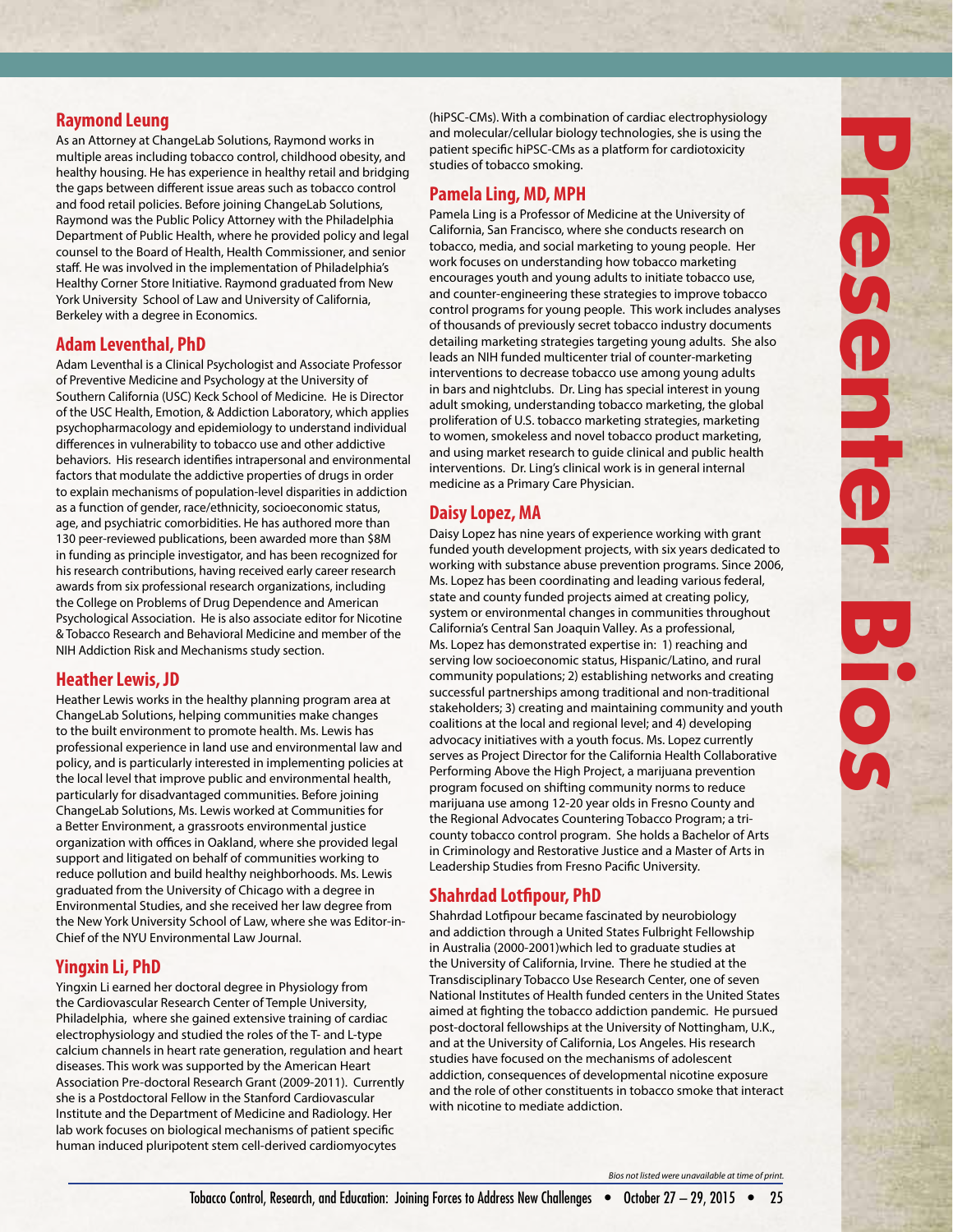#### **Boris Lushniak, MD, MPH**

Boris Lushniak was the Deputy United States Surgeon General from November 2010 to September 2015. In that role, Dr. Lushniak assisted the Surgeon General to articulate the best available scientific information to the public regarding ways to improve personal health and the health of the Nation. He also assisted in overseeing the operations of the U.S. Public Health Service (USPHS) Commissioned Corps, comprised of approximately 6,700 uniformed health officers who serve in locations around the world to promote, protect, and advance the health and safety of our Nation. Dr. Lushniak served as Acting Surgeon General from July 17, 2013 to December 18, 2014 and was responsible for the release of the 50th Anniversary Surgeon General's Report on Smoking and Health and the first ever Surgeon General's Call to Action to Prevent Skin Cancer. From January to March 2015 he served as commander of the USPHS Monrovia Medical Unit in Liberia, the only US government hospital providing care to ebola patients. Dr. Lushniak was introduced to the USPHS in 1983 as a senior medical student when he completed an elective with the Indian Health Service in Winslow, Arizona. He began his USPHS career in 1988 as a Lieutenant, entering the service as part of the Epidemic Intelligence Service (EIS) at the Centers for Disease Control and Prevention (CDC) and initially was stationed with the CDC's National Institute for Occupational Safety and Health (NIOSH) in Cincinnati, Ohio where he conducted epidemiological investigations of workplace hazards. In 1990 he was accepted for CDC's long term training program and completed a three year residency in dermatology at the University of Cincinnati after which he established an occupational skin disease program at NIOSH. During his time at CDC he also served on special assignments and disaster response activities in Bangladesh, St. Croix, Russia, and Kosovo, was part of the CDC/NIOSH team at Ground Zero (World Trade Center) and part of the CDC team investigating the anthrax attacks in Washington, DC. In 2004 he transitioned from CDC to the Food and Drug Administration (FDA) as the Chief Medical Officer of the Office of Counterterrorism and was appointed FDA Assistant Commissioner in 2005. While at FDA he was deployed after Hurricane Katrina to serve as the Department of Health and Human Services representative in San Antonio and also served as the FDA Deputy Incident Commander for the 2009 pandemic response. He was promoted to Rear Admiral, Lower Half in 2006 and attained the rank of Rear Admiral, Upper Half in 2010. In 2010 RADM Lushniak completed his tour with the FDA as the FDA Assistant Commissioner, Counterterrorism Policy and Director of the Office of Counterterrorism and Emerging Threats within the Office of the Commissioner.

#### **Fiona Ma, MBA**

Assembly Speaker pro Tempore Emeritus Fiona Ma was elected to the State Board of Equalization (SBOE) on November 5, 2014 and represents close to 10 million people in 23 counties from the Oregon border to Santa Barbara County. The 5,000 person tax agency affects every taxpayer in California and has broad regulatory and adjudicatory powers and is the only elected tax board in America. Ms. Ma was elected to represent the 12th Assembly District from November 2006 to November 2012 (after serving the maximum three terms). She was the #112 woman to ever be elected to the California Legislature and the first Asian woman to ever serve as Speaker pro Tempore since 1850 (first Legislature). Ms. Ma first became interested in politics as a small business owner advocating on behalf of other small businesses. She was an elected delegate to the 1995 White House Conference on Small Business under President Bill Clinton and later was elected a member of the San Francisco Board of Supervisors from 2002-2006. Ms. Ma received her bachelor's degree from the

Rochester Institute of Technology (NY), her masters in Taxation from Golden Gate University (SF), and a master in Business Administration from Pepperdine University. She has been licensed in California as a Certified Public Accountant (CPA) since 1992.

#### **Mikaela Martinez**

Mikaela Martinez is a member of Sacramento County Office of Education's Club Live program. The Club Live program provides opportunities for young people to develop leadership skills, build positive peer and adult relationships and become involved as active leaders and resources in their schools and communities. Each year, many middle school students in Sacramento County participate in exciting and beneficial Club Live activities. Mikaela is a student at Kingswood K-8 School in Citrus Heights, which is located in a suburb of Sacramento.

#### **Georg Matt, PhD**

Georg Matt is a Professor of Psychology and Adjunct Professor in the Graduate School of Public Health at California State University, San Diego and a member of the Cancer Prevention & Control Program at the Moore Cancer Center, University of California, San Diego. His research examines how smoking behavior contaminates microenvironments (e.g., homes, cars, or hotel rooms) with tobacco smoke pollutants, how secondhand smoke (SHS) is transformed and ages to become thirdhand smoke (THS), how nonsmokers are exposed to SHS and THS pollutants, how to better protect nonsmokers from SHS and THS exposure, and how to change norms and expectations to prevent and reduce tobacco use. Dr. Matt's current research examines limitations of voluntary smoking policies of car rental companies, the outcomes of California's smoking exemption for hotels, and tobacco smoke pollutants in homes of smokers who quit smoking.

#### **Wendy Max, PhD**

Wendy Max is Professor of Health Economics and Co-Director of the Institute for Health & Aging at the University of California, San Francisco (UCSF). She has been on the faculty at UCSF since 1987. Her recent research has focused on modeling the economic impact of tobacco and secondhand smoke exposure on healthcare expenditures. She has estimated national costs of smoking; costs to Medicare, Medicaid, and private payers; costs in California; and the impact on communities of color. She is currently developing models of the impact of secondhand exposure on healthcare expenditures in California and the United States. Dr. Max has also conducted studies related to the economic impact of Alzheimer's disease, cancer, and injuries.

#### **Beverly May, MPA**

Beverly May is Regional Advocacy Director for the Western States and Project Manager for Raising the Tobacco Age to 21. The Campaign for Tobacco-Free Kids is based in Washington D.C. The Campaign for Tobacco-Free Kids is a privately funded organization established to focus the nation's attention and action on reducing tobacco use, especially among children. Beverly is based in Utah and California. Her region includes Washington, Oregon, Alaska, Hawaii, Nevada, California, Arizona, Utah, and Nebraska. Ms. May provides support and technical assistance to state tobacco control coalitions and programs as they advocate for tobacco control policies and implement comprehensive tobacco prevention and cessation programs. She provides testimony in state legislators on a variety of tobacco control issues, as well as speaking at locally and national conferences and other public forums. Also, she provided technical assistance and training for the country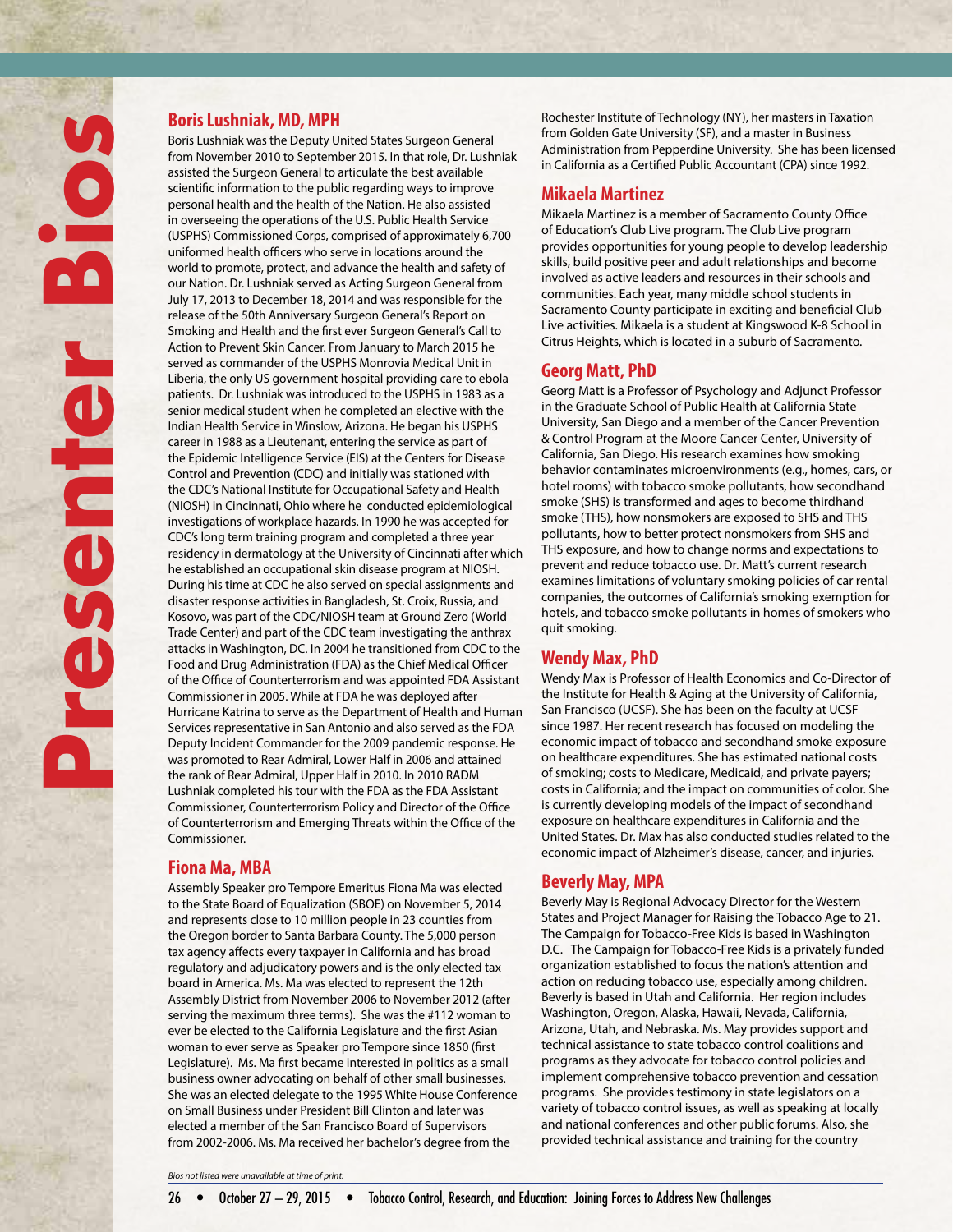of India's smoke free law. Ms. May has more than 20 years' experience working in the area of policy change, focusing in the area anti-tobacco issues. She has 30 years of experience with youth, focusing on behavior and substance abuse areas. She is past Chair of the Salt Lake Valley Board of Health, past Chair for the American Heart Association-Utah Division, Board Member for Westminster College Foundation Board, Planned Parenthood Utah, and Homeless Youth Resource Center, and served on the Board for Rape Recovery Center and volunteer for International Rescue Committee. Ms. May has a Bachelor of Science degree in Community Health Education and Masters in Public Administration from University of Utah.

#### **Jay McCubbrey, PhD**

Jay McCubbrey has 23 years of experience in local tobacco control. He started in the 1990s as an advocate in Marin County and worked town by town promoting tobacco control policies in several Bay area counties. He has served as a local program evaluator and grant-writer for many community and schoolbased programs, and currently is the Tobacco-Control Project Director for Humboldt County. He has experience as a landlord and has been the front line of educational enforcement for the smoke-free multi-unit housing (MUH) policy in the city of Eureka. As a Program Evaluator, he has closely monitored MUH policy development and implementation in several Bay area communities. Mr. McCubbrey holds a Ph.D. from the Western Institute for Social Research in Berkeley (2007) where he studied the impact of drug policy on northern California communities. He received a master's in Community Development with an emphasis in Program Development and Evaluation from University of Califonria,Davis (1991) and is also a graduate of the Police Academy (2004) in Eureka.

#### **Cathy McDonald, MD, MPH**

Cathy McDonald is a graduate of Tufts Medical School and Berkeley School of Public Health. She has been the Project Director for the Alameda County Alcohol Tobacco and Other Drug Provider Network for 17 years. This program is funded in part by the Alameda County Tobacco Control Coalition thru Tobacco Settlement Funds. She works for Lifelong Medical Care as medical consultant at a tobacco–free drug treatment program for co-occurring teens. She has 22 years of experience working in Alameda County Tobacco Control efforts. She has developed evidence-based training curricula, served as lead trainer and provided technical assistance, on tobacco treatment and tobacco-free policies and protocols for over 3000 staff in over 80 substance abuse and mental health agencies in the Bay Area. Since 2008 The ATOD Provider Network work has been funded by Alameda County Behavioral Health Care Services to guide Tobacco Dependence Treatment and policy for the county. She is a certified Tobacco Treatment Specialist and member of the Motivational Interviewing Network of Trainers and has led cessation groups for adults and youth and provided one on one counseling. She consulted on the development of the CEASE project at Children's Hospital and Research Center Oakland and is currently Co-chair of the CEASE California Advisory Committee. She was a member of the MIQS Project Advisory Board and participated in the 2013 Summit to Help Californians Quit Tobacco.

#### **Michael McNitt-Gray, PhD**

Michael McNitt-Gray is Professor of Radiological Sciences in the David Geffen School of Medicine at University of California, Los Angeles (UCLA). He is also the Director of the Physics and Biology in Medicine Graduate Program there. He received his

doctoral degree in Biomedical Physics from UCLA in 1993; his MSEE from Carnegie-Mellon University in 1980 and his BSEE from Washington University in St. Louis in 1979. He is ABR Certified in Diagnostic Medical Physics since 1998. His current research interests include investigations into X-ray computed tomography (CT) imaging with the goal of maximizing the information that can be extracted from the resulting image data. These activities include research into: (a) the physics of CT image acquisition including estimating radiation dose and assessing image quality; and (b) image processing techniques to analyze and extract information from the resulting image data, including computer aided detection and diagnosis (CAD). Dr. McNitt-Gray served on the Physics Subcommittee of the National Lung Screening Trial (NLST) as well as on the American College of Radiology Designated Lung Cancer Screening Centers committee.

#### **Monty Messex, MPH**

Monty Messex is a Staff Analyst working on tobacco control policy issues with the Tobacco Control and Prevention Program at the Los Angeles County Department of Public Health. He has over a decade of experience in the area of smoke-free multiunit housing working with local coalitions, elected officials and public housing authorities. Prior to working for the county, Mr. Messex worked at the RAND Corporation, UCLA's Center for Drug Abuse Research and Children's Hospital Los Angeles Division of Adolescent Medicine. Mr. Messex graduated from UCLA's School of Public Health where he received a master's in Public Health from the Department of Community Health Sciences and he graduated Cum Laude from Occidental College with a Bachelor of the Arts in Psychology.

#### **Holly Middlekauff, MD**

Holly Middlekauff is Professor of Medicine (Cardiology) and Physiology at the David Geffen School of Medicine at University of California, Los Angeles. Dr. Middlekauff's research focuses on normal and abnormal autonomic neural function in humans as related to cardiovascular disease. Her research has been supported by the NIH for over 20 years, and is also supported by both the American Heart Association (AHA) and the TRDRP. In work supported by the TRDRP, she recently reported that in premenopausal women who smoke tobacco cigarettes, sympathetic nerve activity is augmented compared to agematched non-smokers; sympathetic nerve activation has been shown to increase risk of cardiovascular disease. Most recently, in a research project supported by the TRDRP and AHA, she has turned her attention to the neural vascular effects of electronic cigarettes in humans. She received her BS in Molecular Biochemistry and Biophysics from Yale, and her MD from the Keck School of Medicine at USC.

#### **Monica Nepomuceno, MSW**

Monica Nepomuceno is an Education Programs Consultant at the California Department of Education (CDE). Monica has been overseeing the Mental Health Services Program at CDE since 2009. She is passionate about increasing awareness of student mental health among all school staff, including certificated and classified personnel promoting the skills to respectfully support students with mental health issues. Previously, Ms. Nepomuceno worked as an Outreach Consultant with the Galt Joint Union Elementary School District where she helped students overcome barriers to academic and social success, helped access mental health services, provided support for teachers, and served as a liaison to community resources. She has a master of Social Work from the California State University, Sacramento.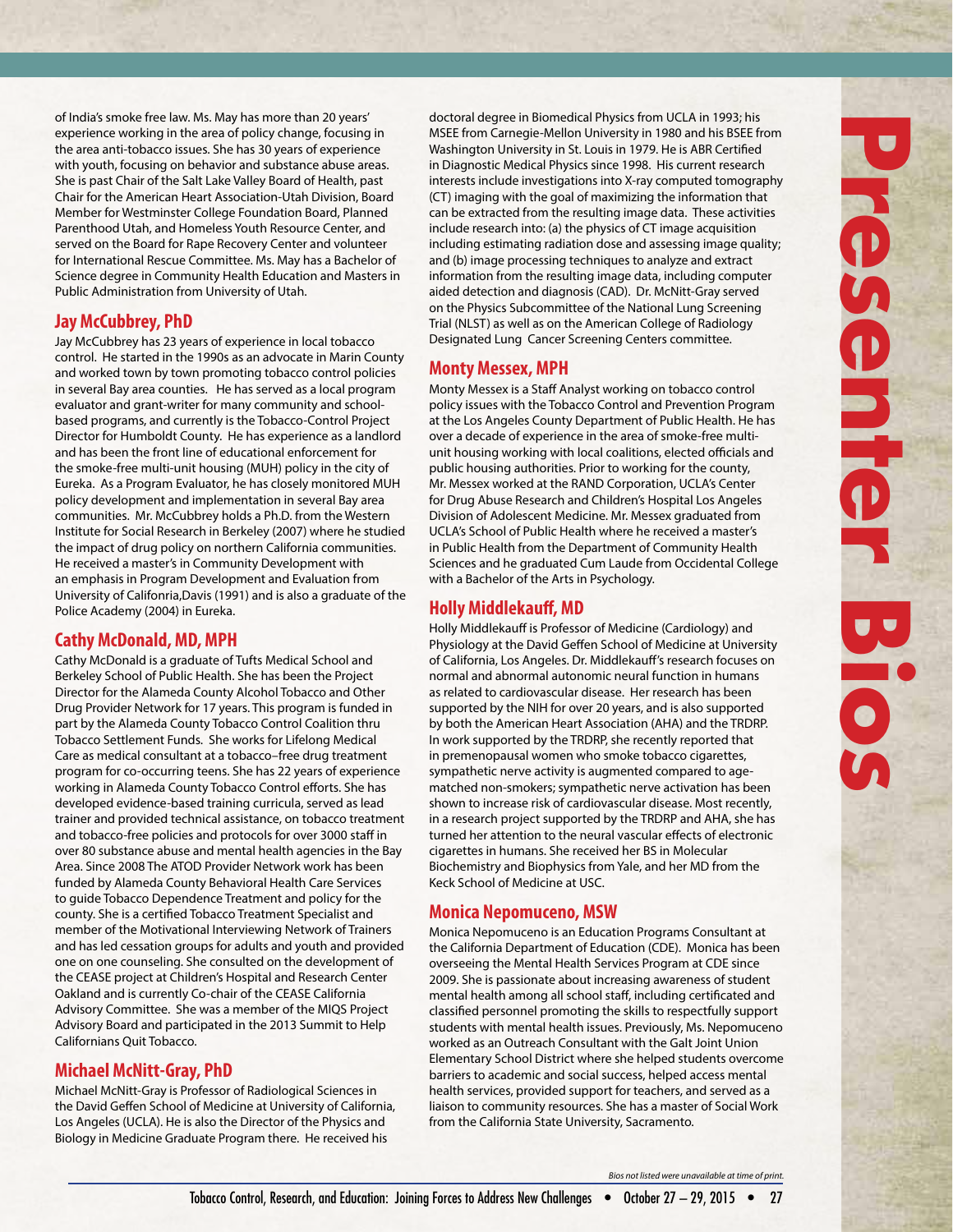Elizabeth Newton was a member of the KLEAN Kids Leading Every Against Nicotine program from 8th grade through high school in Chico. KLEAN is a partnership between the American Lung Association of California, the California Health Collaborative, and the Chico Unified School District. Elizabeth is now a Freshman at St. Mary's College in Moraga.

#### **Tom Novotny, MD, MPH**

**Elizabeth Newton**<br>
Elizabeth Newton was<br>
Every Against Nicotine<br>
high school in Chico. K<br>
American Lung Associa<br>
Collaborative, and the<br>
now a Freshman at St.<br> **Tom Novotrny, MD,**<br>
Tom Novotrny is Professive of the Univer Tom Novotny is Professor Emeritus of Epidemiology and Biostatistics at San Diego State University (SDSU) and the University of California, San Diego (UCSD). He is a graduate of the University of Nebraska Medical Center and of the Johns Hopkins Bloomberg School of Public Health (MPH Epidemiology). During a 23-year career in the US Public Health Service (PHS), he served as a Family Physician in Northern California, as a CDC Epidemic Intelligence Service Officer in Denver, as an epidemiologist in the Office on Smoking and Health, as CDC Liaison to UC Berkeley's School of Public Health, and as CDC Liaison to the World Bank in Washington, DC. He was an editor and contributor to several Reports of the Surgeon General on Smoking and Health, and he served from 1999-2002 in the Department of Health and Human Services as Deputy Assistant Secretary for International and Refugee Health, with the rank of Assistant Surgeon General in PHS. After retiring from PHS in 2002, he was Professor of Epidemiology at UC San Francisco, where he directed international programs for health sciences students and conducted research in the UCSF Center for Tobacco Control Research and Education. In 2009, he became co-director of the Joint PhD program in Global Health at SDSU/UCSD. His current research includes global health diplomacy, tobacco and non-communicable diseases, the environmental consequences of tobacco use, and the syndemic of tobacco and infectious diseases. He is a member of the Council on Foreign Relations and a member of the FDA's Tobacco Product Scientific Advisory Committee. He founded the non-profit Cigarette Butt Pollution Project in 2007, which advocates for environmental policies on tobacco use. He has published more than 180 scientific articles and co-edited four books, including 21st Century Health Diplomacy (World Scientific Publishers, 2013). He was awarded an honorary Doctor of Science degree from the University of Nebraska in 2015.

#### **Nsele Nsuangani, MPH, CHES**

Nsele Nsuangani is a Health Educator and Project Director for the Tobacco Education Program Environmental Health Division in the Kern County Public Health Services Department. He joined the Kern County Tobacco Education Program in 2004. Since 2005 and through a collaborative partnership with schools, community volunteers, and law enforcement agencies, Mr. Nsuangani has been leading the Kern County Youth Tobacco Purchase Survey documenting illegal sales of tobacco products to minors countywide. He has worked toward the adoption of a tobacco retailer's permit policies to curtail illegal sales of tobacco products to minors in the unincorporated areas of the county and the cities of McFarland, Wasco, California City, and Tehachapi. He is currently working on local policies to make outdoor public places smoke-free and expanding the tobacco retailer permit policy in Taft, Shafter, Arvin, and Ridgecrest. He is fluent in French. He is a graduate of California State University, Fresno with a Bachelor of Science Degree in Health Science and a Master Degree in Public Health with emphasis in Health Administration.

#### **Michael Ong, MD, PhD**

Michael Ong is currently the Assistant Professor in Residence in the Division of General Internal Medicine and Health Services Research in the Department of Medicine at the University of California, Los Angeles (UCLA). Dr. Ong is a practicing General Internist and Health Economist whose research interests center on the intersection of primary care, economics, smoking cessation, and mental health. He has been the Lead Author on studies of the economic effects of passive smoking restrictions, the relative costeffectiveness of tobacco control policies, and on the relationship between cigarette prices and smoking behavior. He has been the Principal Investigator for studies on the smoking-related costs in California multi-unit housing, and on smoking behavior among individuals with alcohol, drug, and mental disorders. Dr. Ong has been an Expert Consultant to the World Health Organization on their development of policy recommendations on secondhand smoke, and a Consultant to a National Institutes of Health study to inform policy makers in China on the impact of an additional tobacco tax, economic costs of smoking and cost-effectiveness of tobacco control interventions. He is currently Chair of the State of California Tobacco Education and Research Oversight Committee (TEROC), which oversees programs funded by Proposition 99 including the California Tobacco Control Program.

#### **Carey Peck**

Carey Peck was responsible for the small business program at the MTA in Los Angeles, and transferred 15 years ago to the Los Angeles Unified School District to organize the small business program there. He transferred to the after school division later where he was responsible for program development. He is the TUPE Coordinator for the District at the Beyond the Bell Branch (BTB). Carey oversees anti-tobacco programs at 39 District middle and high schools, using a student leadership program to develop student led outreach and cessation campaigns. This is based on the ASES and 21st CCLC programs and allows BTB to organize programs as part of the after school grant. The TUPE program would be classified as an extremely well developed enrichment activity. The program drew over 44,000 students last year to outreach events and over 1,000 students each year go through the cessation program, with a retention rate of over 90%.

#### **Eliseo Pérez-Stable, MD**

Eliseo Pérez-Stable was Professor of Medicine and Chief of the Division of General Internal Medicine, Department of Medicine at the University of California, San Francisco (UCSF). He trained in primary care general internal medicine at UCSF and was appointed to the faculty in July 1983. Dr. Pérez-Stable's research has focused on health and health care disparities by race and ethnicity in the areas of tobacco use and cessation, cancer prevention and aging. Dr. Pérez-Stable has mentored 70 diverse investigators from different disciplines focused on health disparities research, including postdoctoral fellows at the Center for Tobacco Control Research and Education. On September 1, 2015, he transitioned to become the Director of the National Institute on Minority Health and Health Disparities. NIH Director Francis S. Collins, MD, PhD said "Eliseo is a highly respected leader with rich experience in advancing efforts to eliminate health disparities…and has the passion and vision to guide the NIMHD research agenda."

#### **Jodi Prochaska, PhD, MPH**

Jodi Prochaska is Associate Professor in the Department of Medicine at Stanford University with the Stanford Prevention Research Center and a member of the Stanford Cancer Institute, SRITA (Stanford Research into the Impact of Tobacco Advertising),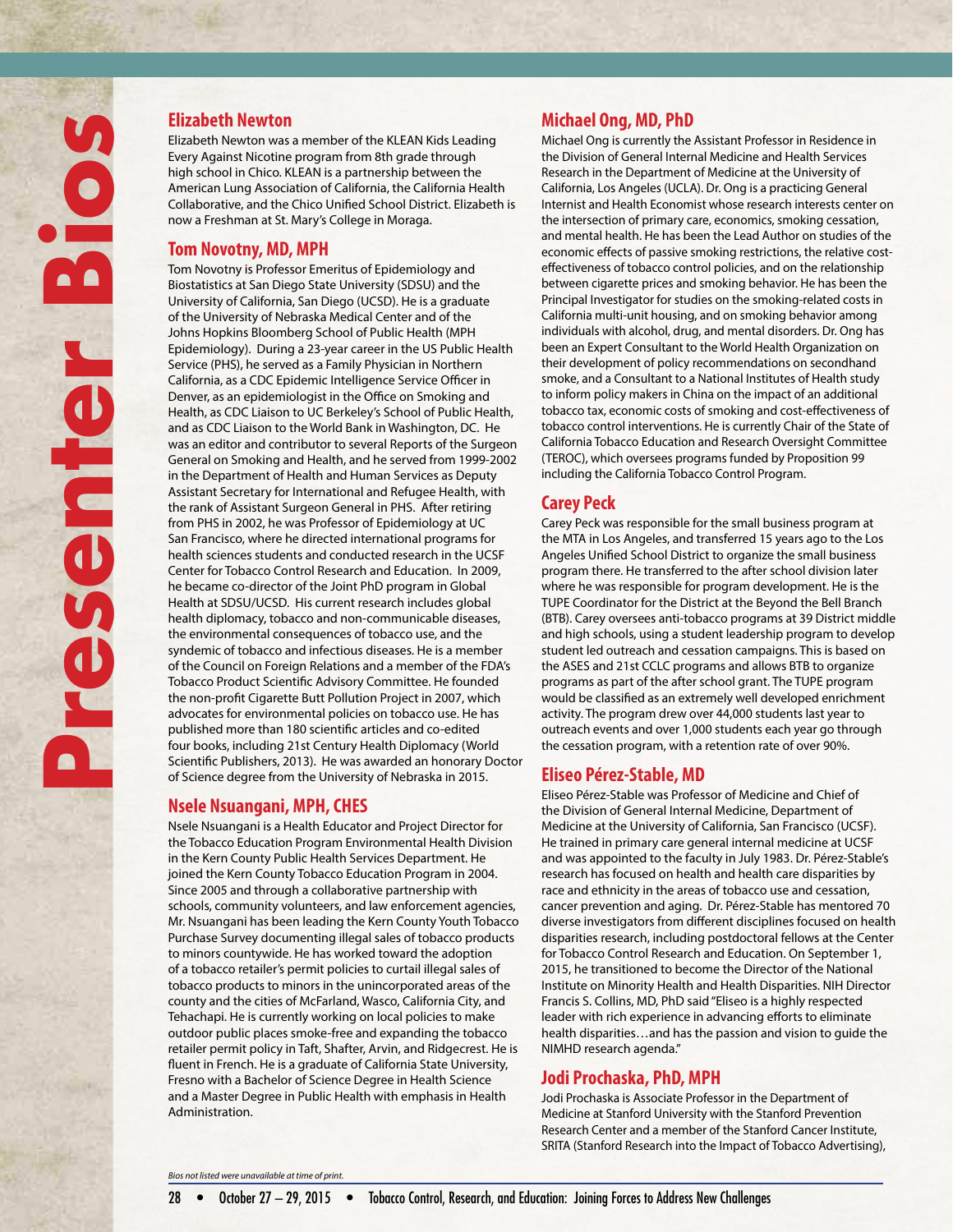and the Clayman Institute for Gender Research. Dr. Prochaska's research centers on intervention trials to address tobacco-related health disparities in diverse communities. She developed, evaluated, and is disseminating tobacco treatment curricula as part Rx for Change (http://rxforchange.ucsf.edu). She has authored over 150 peer-reviewed articles and is on the editorial boards of JAMA Internal Medicine and Tobacco Regulatory Science. Dr. Prochaska received the 2007 Society for Research on Nicotine and Tobacco (SRNT) Jarvik-Russell Young Investigator Award, NIDA's 2010 Outstanding Early Career Investigator Award, and the 2011 Bay Area Clinical Research Mentor of the Year Award. She is SRNT Member Delegate-North America and co-chairs the FDA's PhenX Tobacco Regulatory Research Panel.

#### **Robert Proctor, PhD**

Robert Proctor was born in 1954 in Corpus Christi, Texas, the great-grandson of a Baptist missionary in China and the grandson of a Klansman. He grew up on the King Ranch and later in Kansas City, where he was raised on a diet of John Dewey's liberalism and Thorstein Veblen's heterodox economics. He studied biology and chemistry at Indiana University, following which he obtained a doctoral degree in the History of Science at Harvard, while also teaching with Stephen Jay Gould and Richard Lewontin. He is the author of Racial Hygiene: Medicine Under the Nazis (1988); Value-Free Science? Purity and Power in Modern Knowledge (1991); Cancer Wars (1995); and The Nazi War on Cancer (1999). He is also editor, with Londa Schiebinger, of Agnotology: The Making and Unmaking of Ignorance (2008). Much of his work treats the history of abusive science, but he has also written on human origins, rockhound aesthetics, expert witnessing, scientific rhetoric, and the social production of ignorance (agnotology). He was the first Senior Scholar in Residence at the U.S. Holocaust Memorial Museum in Washington, D.C. (in 1994) and in 1999-2000 was a Fellow at the Max-Planck-Institute for History of Science in Berlin. In 2004 he took a position at Stanford as Professor of the History of Science, after having co-founded and co-directed the Science, Medicine, and Technology in Culture Initiative at Penn State. He is now writing a book on how to interpret the oldest human tools ("The Acheulean Enigma"), a volume titled "Darwin in the History of Life," a book on figured stones and gemstone aesthetics ("Agate Eyes"), and a book on the global history of science. In 2011 he published Golden Holocaust: Origins of the Cigarette Catastrophe and the Case for Abolition (2011), which won the Rachel Carson Prize from the 4S, and the Prescrire Prize in Paris. His most recent book, a winner of the Rollins Prize, is Packaged Pleasures: How Technology and Marketing Changed Desire (2014, with Gary Cross), exploring the prehistory of modern addictions, from sugar to cigarettes. He was the first historian to testify against the tobacco industry as an expert witness in court (in 1998), and continues to serve in that capacity in both the U.S. and abroad.

#### **Thu Quach, PhD, MPH**

Thu Quach is the Director of Community Health and Research at Asian Health Services, a federally-qualified health center in Oakland, providing culturally competent health care to over 24,000 patients in 12 Asian languages. In this role, she oversees community outreach, patient engagement, and health policy advocacy efforts. In addition, she leads multiple clinic-based interventions and health care research projects. She has focused much of her work on examining the influence of environmental and socio-cultural factors on the health of the Asian Americans and Pacific Islanders population. In addition to AHS, she also works at the Cancer Prevention Institute of California, where she leads environmental health studies focused on disadvantaged populations, including occupational exposures for Vietnamese

nails salon workers. She is also involved in efforts to establish a national data warehouse of community health center patients for health research purposes. She received a Ph.D. in Epidemiology at the University of California, Berkeley.

#### **Michael Ramirez**

Michael Ramirez is currently an Elementary Counselor in Hemet Unified School District. He also serves as the Project Director of a Federal Drug Free Communities grant and California Tobacco Control Program Inequities grant where we works with members of the community and local government to change the landscape of the community that promotes the use of underage alcohol, tobacco, and other drug use. Michael obtained his bachelor's degree in Psychology from Washington State University and his master's degree in Educational Counseling from Azusa Pacific.

#### **Danielle Ramo-Larios, PhD**

Danielle Ramo-Larios is an Assistant Professor and licensed psychologist in the Department of Psychiatry at the University of California, San Francisco. Her research focuses on patterns and treatment of substance use, including tobacco use, in young people. Funded with an individual postdoctoral fellowship from the California Tobacco-Related Diseases Research Program to conduct cross-sectional research on tobacco and marijuana co-use among young adults, her research has demonstrated the high prevalence of co-use, associations between co-use and smoking, and differences in motivation and thoughts about abstinence for the two substances in co-users. Dr. Ramo is currently funded with a K23 mentored career development award from NIDA to develop and evaluate efficacy of a Facebookbased smoking cessation intervention for young adults. She also serves as program faculty for the NIDA-funded Substance Abuse Treatment and Services Research Training Program and the Center for Tobacco Control Research and Education Postdoctoral Fellowship in the UCSF School of Medicine.

#### **Erin Reynoso**

Erin has been with the California Tobacco Control Program (CTCP) since April 2015 where she has been working as a Media Specialist on the #NOMASBUTTS campaign which aims to raise awareness about the environmental impact of cigarettes. Prior to her work with CTCP, she worked at the American Lung Association in California for eight years as their Grassroots Manager. In that time, she trained tobacco control coalitions and community groups on community organizing and coalition building techniques, social media, and campaign strategies. Additionally, Erin led the American Lung Association in California's grassroots effort to pass Proposition 29 as well as multiple statewide legislative campaigns.

#### **Mary Rezk-Hanna, NP**

Mary Rezk-Hanna is a Nurse Practitioner and a doctoral candidate at the University of California, Los Angeles, School of Nursing. Ms. Rezk-Hanna's primary research interests focus on tobacco-related cardiovascular diseases among young adults. A recipient of the TRDRP dissertation award, Ms. Rezk-Hanna aims to study the acute effects of Hookah (waterpipe) smoking on endothelial and vascular function.

#### **Daniel Roche, PhD**

Daniel Roche is postdoctoral fellow in Dr. Lara Ray's Addictions Laboratory at the University of California, Los Angeles. Dr. Roche is a Translational Scientist with a doctorate in Neurobiology from the University of Chicago and has received NIDA-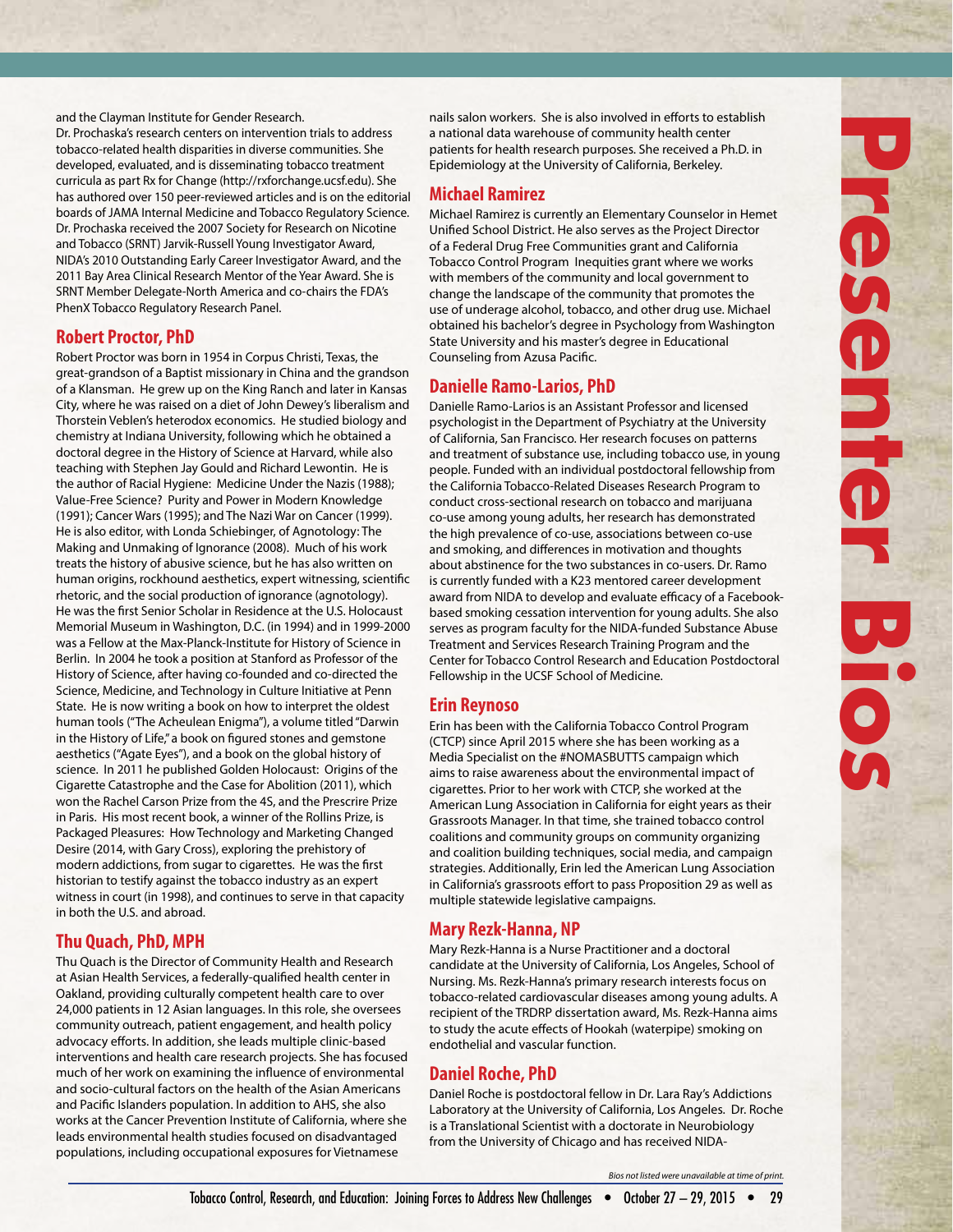sponsored training in drug addiction and neuroendocrinology. His research seeks to identify the biological and behavioral mechanisms subserving individual differences in acute response to drugs of abuse, the development of drug use disorders, and treatment response to pharmacotherapies for addiction. Dan is currently the primary investigator for an individual fellowship from the Tobacco-related Disease Research Program investigating the efficacy of varenicline in mitigating alcoholinduced smoking lapse. He also serves as a co-investigator on an R21 from NIAAA examining the relationship between subjective response to alcohol and willingness to work for the drug.

#### **April Roeseler, MSPH**

April Roeseler is the Branch Chief for the California Tobacco Control Program (CTCP). She has been with CTCP in various capacities since 1989. She has led, coordinated and been involved with numerous statewide legislative and policy initiatives addressing tobacco sales, marketing and distribution. She also led the development and implementation of several complex infrastructure projects including the Online Tobacco Information System and the Communities of Excellence indicators for tobacco control. Ms. Roeseler received her master's of science in Public Health from the University of Missouri, Columbia, School of Medicine and a bachelor's of science in Nursing from California State University, Fresno.

#### **Mark Rubinstein, MD**

Mark Rubinstein is an Associate Professor at the University of California, San Francisco. Dr. Rubinstein completed his medical education and Internal Medicine residency at the Yale School of Medicine. He then went on to complete a fellowship in Adolescent Medicine at the University of California, San Francisco. Dr. Rubinstein is a member of the Society of Adolescent Health & Medicine, the Society for Research on Nicotine and Tobacco, and the Society for Pediatric Research. Dr. Rubinstein's research focus is in the development of nicotine addiction during adolescence. Specifically, he examines biologic correlates and vulnerabilities for nicotine dependence during adolescence.

#### **Ira Sachnoff**

For the last 20 years, Ira Sachnoff has trained over 5,000 high school and middle school tobacco peer educators throughout California. These students have then gone out to present and educate their peers in a fun and interactive way on the dangers of tobacco and nicotine. Ira has also served as a consultant to over 15 school districts and county offices of education on how to run and set up effective tobacco prevention and intervention programs. Ira has also trained over 1,000 adults to conduct brief intervention sessions with youth using tobacco or other AOD products. For the last five years, Ira has been collaborating with Dr. Halpern-Felsher and California Department of Education and TRDRP to develop, implement and evaluate new schoolbased tobacco prevention and education materials, including a module on nicotine addiction and e-cigarette use prevention.

#### **Johnathan Saeteurn**

Johnathan Saeteurn is a member of the Tobacco Team of SEAYL. SEAYL stands for Southeast Asian Young Leaders and is a youth group in Richmond. The Tobacco Prevention Project started in 2012, and he is a co-researcher on this project along with Brandy Fabian. He has learned leadership skills and conducted research on tobacco's effect on the community, environment, and health. In the project, he and Brandy are working on tobacco policy, enforcement, and youth access to tobacco. The main

goal is to improve Richmond High School's (RHS) environment by advocating for more tobacco-free signs, working with school administration, and raising awareness among RHS students. SEAYL is a program of CHAA (Community Health for Asian Americans).

#### **Jonathan Samet, MD, MS**

Jonathan Samet, a Pulmonary Physician and Epidemiologist, is currently Professor and Flora L. Thornton Chair for the Department of Preventive Medicine at the Keck School of Medicine at the University of Southern California (USC) and Director of the USC Institute for Global Health. Dr. Samet has investigated diverse health issues using epidemiological approaches focusing on the risks of environmental pollution and tobacco. He has contributed to the report of the surgeon general on tobacco as author and editor for nearly three decades and received the Surgeon General's Medallion for these contributions in 1990 and 2006. He currently chairs the Federal Department of Agriculture's Tobacco Products Scientific Advisory Committee, and he was elected to the Institute of Medicine of the National Academy of Sciences in 1997.

#### **Nina Schleicher, PhD**

Nina Schleicher has more than a decade of experience with multiple projects about retail tobacco marketing exposure. Dr. Schleicher has served as the Chief Analyst for the California Tobacco Advertising Survey (CTAS) since 2004 and co-authored all peer-reviewed publications and reports that resulted from these data.

#### **Derek Smith, MPH, MSW**

Derek Smith is Project Director of the Tobacco Free Project at the San Francisco Department of Public Health. He has served as Project Director of first the San Mateo County and then the San Francisco Local Lead Agency (LLA) for the past ten years. His focus lies in developing systems to support communitybased public health interventions by building and supporting coalitions, conducting strategic planning, building community capacity through training and support, coordinating contracts and engaging local partners in public health-focused norm change. Most recently he has focused on policy and education efforts related to smoke-free housing, e-cigarettes, retail tobacco sales limitations and expanding cessation services. His past work experience includes mental health program evaluation for the Native American Health Center in Oakland, teen health education among the farmworker population in Michigan, and a stint as a hospital social worker. Mr. Smith received a Master of Social Work and a Master of Public Health degree from the University of Michigan in his home state. He proudly serves the LLA Project Directors' Association and is a representative of the American Public Health Association ATOD Section. He is an enrolled member of the Sault Ste. Marie Tribe of Chippewa Indians (in Michigan).

#### **Matt Springer, PhD**

Matt Springer received his B.A. from the University of California, Berkeley in 1985 and his Ph.D. from Stanford University in 1992. He did postdoctoral research at Stanford and continued his research there as a senior scientist until joining the UCSF faculty in 2003, where he is currently one of two non-clinicians on the faculty of the Division of Cardiology. His research interests include cell and gene therapy for cardiovascular diseases, and how vascular function is impaired by secondhand smoke from tobacco and marijuana. He is a member of UCSF's FDA/CTP Tobacco Center of Regulatory Science and the UCSF Center for Tobacco Control Research and Education, and is on the Associate Editorial Board for the journal Tobacco Regulatory Science.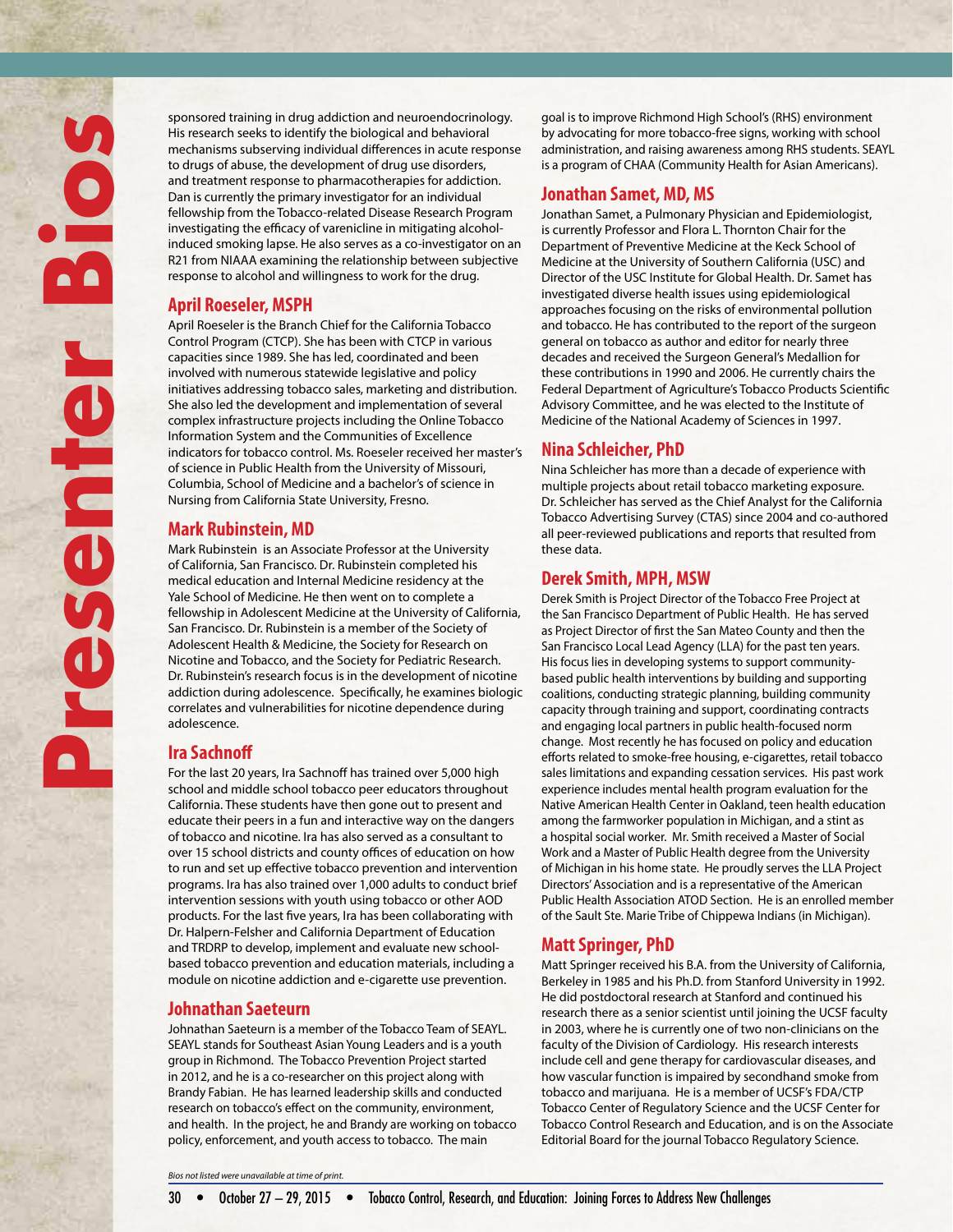#### **Gideon St. Helen, PhD**

Gideon St. Helen is an Assistant Professor in the Division of Clinical Pharmacology, Department of Medicine at the University of California, San Francisco. His research focuses on the utility and evaluation of biological markers (biomarkers) of tobacco use and exposure for epidemiology, risk assessment, product regulation, and identification of susceptibility factors. One area of his research includes using tobacco biomarkers to assess factors that increase susceptibility to nicotine dependence and disease outcomes. Part of this effort focuses on understanding racial disparities in tobacco-related disease outcomes, with emphasis on the question, why do African Americans account for more lung cancer incidence than most other racial groups even though a majority of African Americans are light smokers. His other area of major focus includes the clinical pharmacology of electronic cigarettes and novel tobacco products.

#### **Steven Sussman, PhD**

Steven Sussman is a Professor of Preventive Medicine, Psychology, and Social Work at University of Southern California (USC). He studies etiology, prevention, and cessation within the addictions arena, broadly defined. He has over 475 publications. His programs include Project Towards No Tobacco Use, Project Towards No Drug Abuse, and Project EX, considered model programs at numerous agencies (e.g., CDC, NIDA, NCI, OJJDP, SAMSHA, CSAP, Blueprints, Health Canada, U.S. DOE). He received the honor of Research Laureate for the American Academy of Health Behavior in 2005, and he was President there (2007-2008). In 2007, he received the honor of Fellow of the American Psychological Association (Division 50, Addictions). He was one of the contributing editors of the 2012 Surgeon General's Report. He is current Editor of Evaluation & the Health Professions (SAGE Publications). Steve Sussman received his doctorate in Social-clinical Psychology from University of Illinois at Chicago in 1984.

#### **Joyce Takayama, MPH**

Joyce Takayama is a Health Planning Specialist with the Santa Clara County Public Health Department. She has been with the Tobacco-Free Communities program for two years and is currently working on several -focused retail strategies, including Tobacco Retail Licensing and the newly integrated Santa Clara County Healthy Stores for a Healthy Community Recognition Project. Joyce has received her master's in Public Health from San Jose State University in 2013.

#### **Prue Talbot, PhD**

Prue Talbot has worked in the field of tobacco-related disease for over 18 years and is currently working at the University of California, Riverside. Much of her prior toxicological work has been focused on environmental chemicals, including secondhand cigarette smoke. For the past five years, she has been studying electronic cigarettes, and is currently evaluating the performance of electronic cigarettes and the cytotoxicity of the fluid used in electronic cigarette cartridges.

#### **Zachary Taylor, PhD**

Zachary Taylor received the B.S. degree in Electrical Engineering from University of California, Los Angeles (UCLA) in 2004 and the master's and doctorate degrees in Electrical Engineering from University of California, Santa Barbara in 2006 and 2009 respectively. He is currently an Assistant Professor in the Department of Bioengineering and Department of Surgery at UCLA. His research interests focus on and diagnostic medical imaging system design, construction, and evaluation with

specific emphasis on biomedical optics and novel contrast mechanisms. Prof. Taylor was successful in obtaining the first NIH R01 grant ever funded for THz research and the first NIH R21 funded for THz burn imaging. He is currently conducting imaging research in collaboration with the Departments of Head and Neck Surgery on novel contrast generation mechanisms for detection and mapping of oral cancer.

#### **Elisa Tong, MD, MA**

Elisa Tong is an Associate Professor of Medicine at University of California, Davis. Her research is in tobacco control policy and cessation, with a focus on secondhand smoke and underserved populations. She is the academic PI for the pilot Community Academic Research Award project "Sacramento Taking Action against Nicotine Dependence at Community Colleges", which is piloting a peer outreach intervention for tobacco cessation at Sacramento City College.

#### **Janice Tsoh, PhD**

Janice Tsoh is Associate Professor and a Clinical Psychologist at the University of California, San Francisco. Dr. Tsoh has led or co-led 10 smoking cessation clinical trials with the use of combining psychological and pharmacological treatment targeting smokers of special populations including Asian American smokers, smokers with depressive disorders in outpatient psychiatric settings, smokers with substance use disorders in drug treatment settings and pregnant smokers in prenatal care settings. She was a recipient of the New Investigator Award from Tobacco-Related Disease Research Program (TRDRP) and a K23 career development award funded by the National Institute on Drug Abuse (NIDA). Currently, she is has a personal interest for three studies funded by NIDA and TRDRP to develop smoking cessation interventions with the use of the internet, and through family and social network to reduce smoking in Chinese and Vietnamese communities.

#### **Joan Tucker, PhD**

Joan Tucker is a Senior Behavioral Scientist at RAND Corporation and Professor in the Pardee RAND Graduate School. Over the past 15 years, her research has focused on understanding the developmental patterns, risk factors, and consequences of tobacco use and other forms substance use among adolescents and young adults. Her TRDRP-funded study "Preventing and Reducing Tobacco Use Among Homeless Youth" has the goal of obtaining an in-depth understanding of cigarette smoking, motivation to quit smoking, and interest in smoking cessation treatments among homeless youth smokers, as well as identifying barriers to providing smoking cessation services from the perspective of service providers working with homeless youth in Los Angeles County. Other current NIH-funded research projects focus on improving nicotine patch adherence among HIV-positive smokers who are trying to quit, evaluating a group-based Motivational Interviewing intervention for homeless young adults to reduce their substance use and sexual risk behavior, and increasing the use of drop-in center services among homeless youth. Dr. Tucker is an elected Fellow of the Association of Psychological Science, Society of Behavioral Medicine, and Western Psychological Association.

#### **Jennifer Unger, PhD**

Jennifer Unger is a Professor of Preventive Medicine at the University of Southern California Keck School of Medicine. Her research focuses on the psychological, social, and cultural influences on health-risk and health-protective behaviors, including the role of acculturation and cultural values on

**Presenter Bios**

E

 $\blacksquare$ 

Les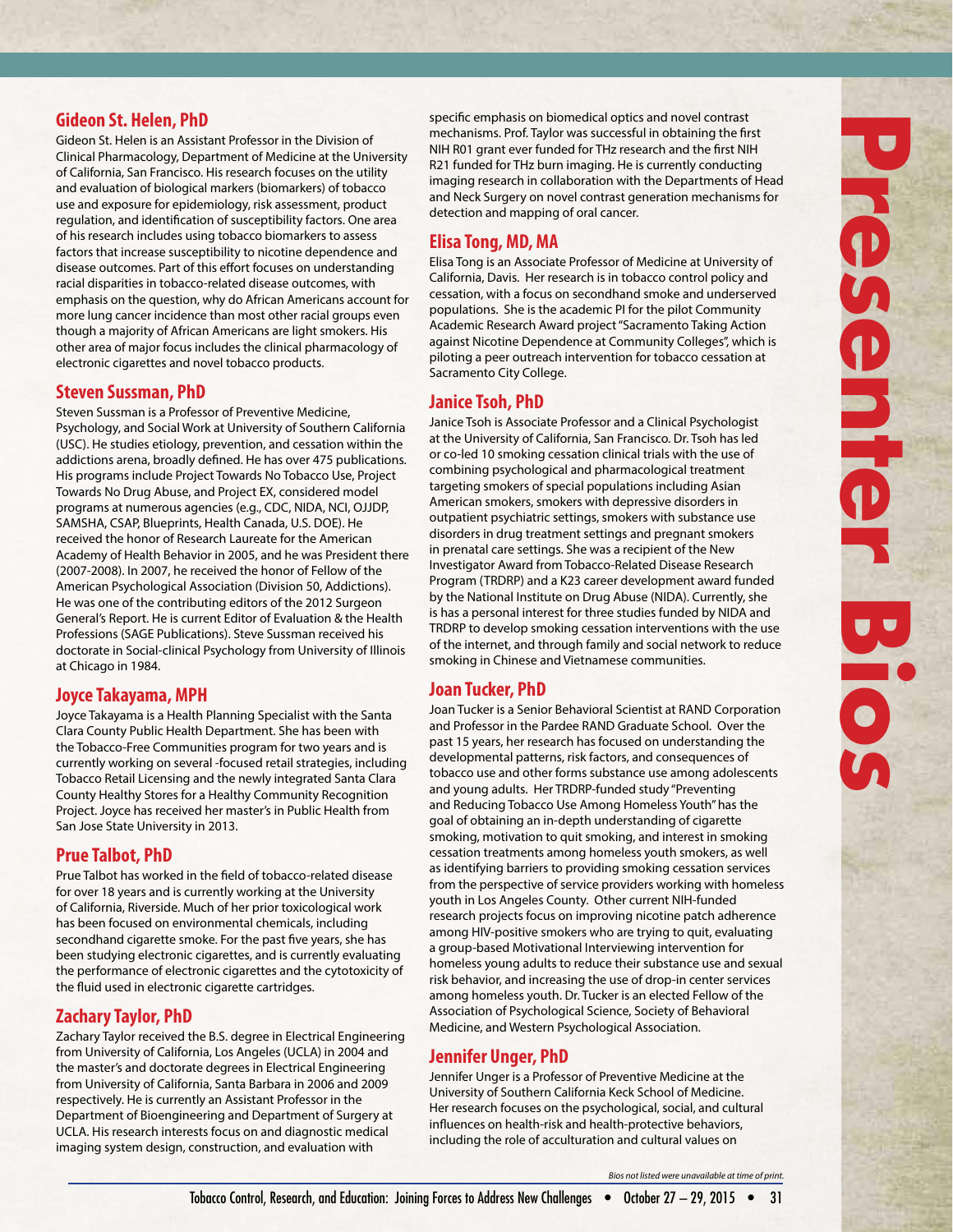adolescent substance use, with the ultimate goal of developing improved prevention programs to reduce health disparities. She and her colleagues have conducted several longitudinal studies of family acculturation patterns and substance use among Hispanic adolescents in Los Angeles and Miami. Her research also has examined cultural influences on ceremonial and commercial tobacco use among American Indian adolescents, smoking prevention among Chinese adolescents, and cultural influences on menthol smoking among African American adults. She is interested in entertainment-education strategies for health education among low-literacy minority populations and has collaborated on the design and evaluation of fotonovelas and telenovelas about secondhand and thirdhand smoke exposure in multiunit housing; diabetes; asthma; and kidney transplantation. She is a co-investigator in the USC Tobacco Center of Regulatory Science (TCORs), where she and her colleagues are investigating the diffusion of messages about emerging tobacco products to vulnerable populations through social media. Previously, she was a co-investigator in the USC Transdisciplinary Tobacco Use Research Center (TTURC), which developed and evaluated culturally targeted smoking prevention programs for culturally diverse youth. Dr. Unger directs the Ph.D. program in Preventive Medicine / Health Behavior Research and teaches a predoctoral research methods course. She is a member of the NIH RPIA (Risk, Prevention, and Intervention in the Addictions) study section, a Deputy Editor for Nicotine & Tobacco Research, and an Associate Editor for Substance Use and Misuse, Journal of Addiction, and Tobacco Regulatory Science.

#### **Dawan Utecht, MA**

Dawan Utecht has been the Director, Behavioral Health and Public Guardian, of Fresno County for the past two years. Prior to this appointment, Dawan was the CEO of the Community Behavioral Health Center, a 61-bed adult acute inpatient psychiatric facility in Fresno, California, licensed under Community Regional Medical Center, for over 7 years. In that role, Ms. Utecht oversaw inpatient psychiatric services along with acute and outpatient physical rehabilitation services, including the 28-bed Leon S. Peters Rehabilitation Center. She also oversaw Community Sub-acute and Transitional Care Center, a 106-bed skilled nursing and subacute care facility in Fresno. Ms. Utecht serves on the Board of Directors of Valley Caregivers Resource Center in Fresno, CA. She is also on the Governing Board of the California Behavioral Health Directors Association and serves as the Treasurer of the CalMHSA Joint Powers Authority Board. Dawan is a Commissioner on First 5 of Fresno County and also serves on Fresno's Community Corrections Partnership. Ms. Utecht has a Bachelor of Science degree in Kinesiology from University of California, Los Angeles and a Masters degree in Physical Therapy from Columbia University in New York.

#### **Valerie Valez, MPH**

Valerie Velez is the Health Education Program Specialist for the Hemet Unified School District. She oversees the district's Tobacco use Prevention Education Program and the district's School Climate Transformation Initiative. She has worked to support youth development, and prevention and intervention services in the school district since 1992. Ms. Velez holds a master's degree in Public Health from U.C. Berkeley and a bachelor's degree in applied Behavioral Sciences from the University of California, Davis. She also serves as on the California Department of Education's TUPE Advisory Group.

#### **Maya Vijayaraghavan, MD, MAS**

Maya Vijayaraghavan's research focuses on tobacco use in vulnerable populations, with a particular emphasis on interventions with the homeless population. Her populationbased research includes the analysis of cross-sectional and longitudinal data, including the analysis of national data, to examine the use of novel tobacco products and the efficacy of tobacco control policies on reducing tobacco use in lowincome populations. As Principle Investigator of an exploratory/ developmental grant from the California Tobacco-Related Disease Research Program, she developed and pilot tested the feasibility of a capacity building intervention to improve homeless shelters' capacity to facilitate smoking cessation among homeless adults. Dr. Vijayaraghavan's current research includes the epidemiological analysis of tobacco use and the development and evaluation of interventions to reduce tobacco use among the homeless population and other vulnerable populations.

#### **Susan Weiss, PhD**

Susan Weiss is the Director, Division of Extramural Research at the National Institute on Drug Abuse (NIDA), which oversees NIDA's extramural programs, research training activities, operations planning, and trans-NIH initiatives, such as the Adolescent Brain Cognitive Development (ABCD) study. Dr. Weiss also serves as a senior science advisor to the NIDA Director and as scientific liaison to other Federal Agencies. In her 13 years at NIDA, Dr. Weiss previously served as the Chief of the Science Policy Branch and Acting Director of NIDA's Office of Science Policy and Communications. Before coming to NIDA, Dr. Weiss was the Senior Director of Research at the National Mental Health Association (now Mental Health America), and previously she directed a translational research program that studied the evolving nature of psychiatric and neurologic illnesses in the Biological Psychiatry Branch of the National Institute of Mental Health. Dr. Weiss has received multiple awards, including NIH Plain Language Awards, NIH and NIDA Director's Awards, and an Emmy Award for her contributions to the HBO Addiction Project. Dr. Weiss has published more than 150 scientific articles and book chapters. She graduated from the State University of New York at Stony Brook, and received her Ph.D. in Psychology from the University of Maryland.

#### **Nicholas Wellington, JD**

Nicholas Wellington is a Deputy Attorney General in the Tobacco Litigation and Enforcement Section of the Office of the California Attorney General. He is also co-chair of the responsible retailing working group of the National Association of Attorneys General. He monitors retail marketing and point-of-sale practices, and enforces the agreements of voluntary compliance that many states, including California, have with major chain retailers, to reduce youth access to tobacco products. Digital coupons, proximity marketing, mobile payment systems, data mining, and user-generated content on social media, are of particular subjects of interest.

#### **David Williams, PhD, MPH**

David Williams, the Norman Professor of Public Health and African and African American Studies at Harvard University, is the author of over 375 scientific papers. His research focuses on social influences on health. He directed the Lung Cancer Disparities Center at Harvard and his research has examined the association between stress and cigarette smoking. Previously, he taught at Yale University and the University of Michigan. He holds membership in the Institute of Medicine and the American Academy of Arts and Sciences. He has been ranked as one of the 10 Most Cited Social Scientists in the world, the Most Cited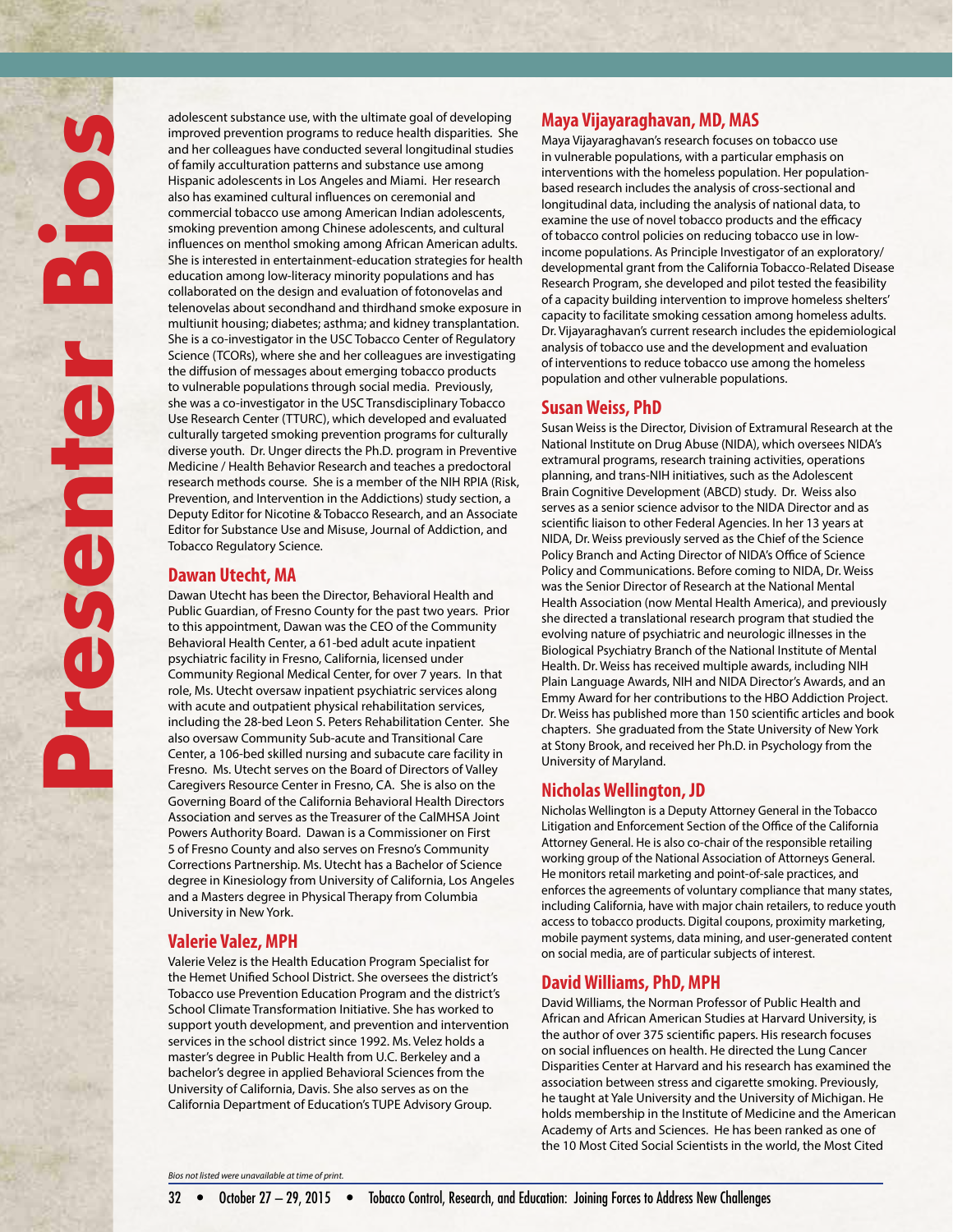Black Scholar in the Social Sciences, and one of the World's Most Influential Scientific Minds. He was an advisor to the PBS film series, Unnatural Causes: Is inequality Making Us Sick? He holds an MPH from Loma Linda University and a PhD in Sociology from the University of Michigan.

#### **Monique Williams, BS**

Monique Williams began working on electronic cigarettes in Dr. Prudence Talbot's lab when she was an undergraduate senior. For the past five years, she has continued that project as a graduate student evaluating the performance characteristics of e-cigarettes and has a few publications on our findings. She is now interested in addressing the concern of e-cigarettes and a need for their quality control.

#### **Statice Wilmore, BS**

Statice Wilmore received her bachelor's degree in Biological Sciences from the University of California, Irvine and is currently employed with the City of Pasadena Public Health Department. She has managed their Tobacco Control Program as Program Coordinator II for the last 18 years. Prior to her position with the Public Health Department, she worked for five years at the Watts Health Foundation. Passion for her work is built on a personal family loss, where her father died at age 49 from his fourth and fatal heart attack from cigarette smoking. Statice has more than 23 years of experience in implementing tobacco control programs and has facilitated over 63 tobacco control sessions at statewide and national conferences. Sessions included successful tobacco education strategies for reaching minority populations, developing cessation programs, and implementing local ordinances to reduce exposure to secondhand smoke in multi-unit housing and policies to regulate outdoor air public spaces. Additional policy work includes tobacco retail licensing and conditional use permit requirements. Ms. Wilmore has extensive experience in working with the media such as developing ads, print media, social marketing and public relations campaigns. She serves as the Public Information Officer for the City of Pasadena Public Health Department. She serves as a consultant on several workgroups for the California Department of Public Health, California Tobacco Control Program to provide technical expertise on reducing youth access to tobacco, countering pro-tobacco influences, and reducing the public's exposure to secondhand smoke.

#### **Jeff Wolsfeld, MEd**

Jeff Wolsfeld has been the Local Lead Agency Project Director in Del Norte County since July 2008. Prior to this he was a deputy probation officer for nine years and served in the United States Air Force for 22 years. Jeff has made numerous connections in the community that have resulted in the expansion of smoke free areas to include the local fairgrounds, community health clinic, apartment communities, Sutter Coast Hospital, Family Resource Center, city parks, entryways and public events. Most recently he worked with the City of Crescent City to reduce window and door advertising to 10 percent and the implementation of conditional use permits for new alcohol and tobacco retailers. He has an Associate's Degree in Criminal Justice from the Community College of the Air Force, a bachelors degree in Occupational Education from Wayland Baptist University, and a masters degree in Education from Sonoma State University.

#### **David Wong DMD, DMSc**

David Wong is Felix & Mildred Yip Endowed Professor, Associate Dean of Research and Director of the Oral/Head and Neck Oncology Research Center at University of California, Los Angeles. Dr. Wong is an active scientist in oral cancer and saliva

diagnostics research. He has authored over 280 peer reviewed scientific publications. He is a fellow of the American Association for the Advancement of Sciences (AAAS), past member of the ADA Council of Scientific Affairs and the past president of American Association of Dental Research (AADR).

#### **Valerie Yerger, ND**

Valerie Yerger is a licensed naturopathic doctor and Associate Professor in Health Policy at the University of California, San Francisco (UCSF). The overarching goal of Dr. Yerger's work is to frame the disproportionate burden of tobacco among marginalized communities as a social justice issue and to inform public health policies so that they also effectively reach these communities. Her established research program has focused on the use of previously secret tobacco documents to uncover the industry's targeting of marginalized communities, relationship building with African American leadership groups, the disproportionate marketing of menthol cigarettes in innercity communities, and the accumulation of nicotine in tissues containing melanin. She is a past recipient of Legacy's Sybil G. Jacobs Award for Outstanding Use of Tobacco Industry Documents and a former Health Disparities Scholar of the National Institutes of Health. Dr. Yerger has provided expert testimony to the US Food and Drug Administration on tobacco companies' in-house research on the use of menthol as an additive in cigarettes. Dr. Yerger recently completed a research study funded by the California Tobacco-Related Disease Research Program that examined potential challenges of implementing a citywide smokefree multiunit housing ordinance in a diverse urban community. Currently, Dr. Yerger is the Project Director for "The LOOP," which provides trainings and technical assistance to projects funded by the California Tobacco Control Program to help them connect, communicate, and collaborate with vulnerable populations.

#### **Shu-Hong Zhu, PhD**

Shu-Hong Zhu is a Professor of Family Medicine and Public Health and the Director of the Center for Research and Intervention in Tobacco Control (CRITC) at the University of California, San Diego. He has been the Principal Investigator for the California Smokers' Helpline since its inception in 1992, and has been recognized with many awards for his work. His recent work focuses on the interface of individual- and populationbased approaches to smoking cessation and the effects of social norms on smoking behavior. An experienced researcher in both clinical trials and population surveys, Dr. Zhu has also published on innovative study designs that can be used for the evaluation of public health programs.

#### **Yifang Zhu, PhD**

Yifang Zhu is an Associate Professor of the Environmental Health Sciences Department in University of California, Los Angeles' Fielding School of Public Health. Her research interest is primarily in the field of air pollution, environmental exposure assessment, and aerosol science and technology. Her current research focuses on measuring and modeling ultrafine particle emissions, transport, and transformation on and near roadways as well as in various indoor environments. Her scholarship and creativity has been recognized by several national awards, including the Walter A. Rosenblith New Investigator Award from the Health Effects Institute in 2007, the Faculty Early Career Development (CAREER) Award from the National Science Foundation in 2009, and the Haagen-Smit Prize from Atmosphere Environment in 2011. Dr. Zhu was appointed to California Air Resource Board's Research Screening Committee in January 2014. She graduated from Tsinghua University in 1997 and received her PhD in Environmental Health Sciences from UCLA in 2003.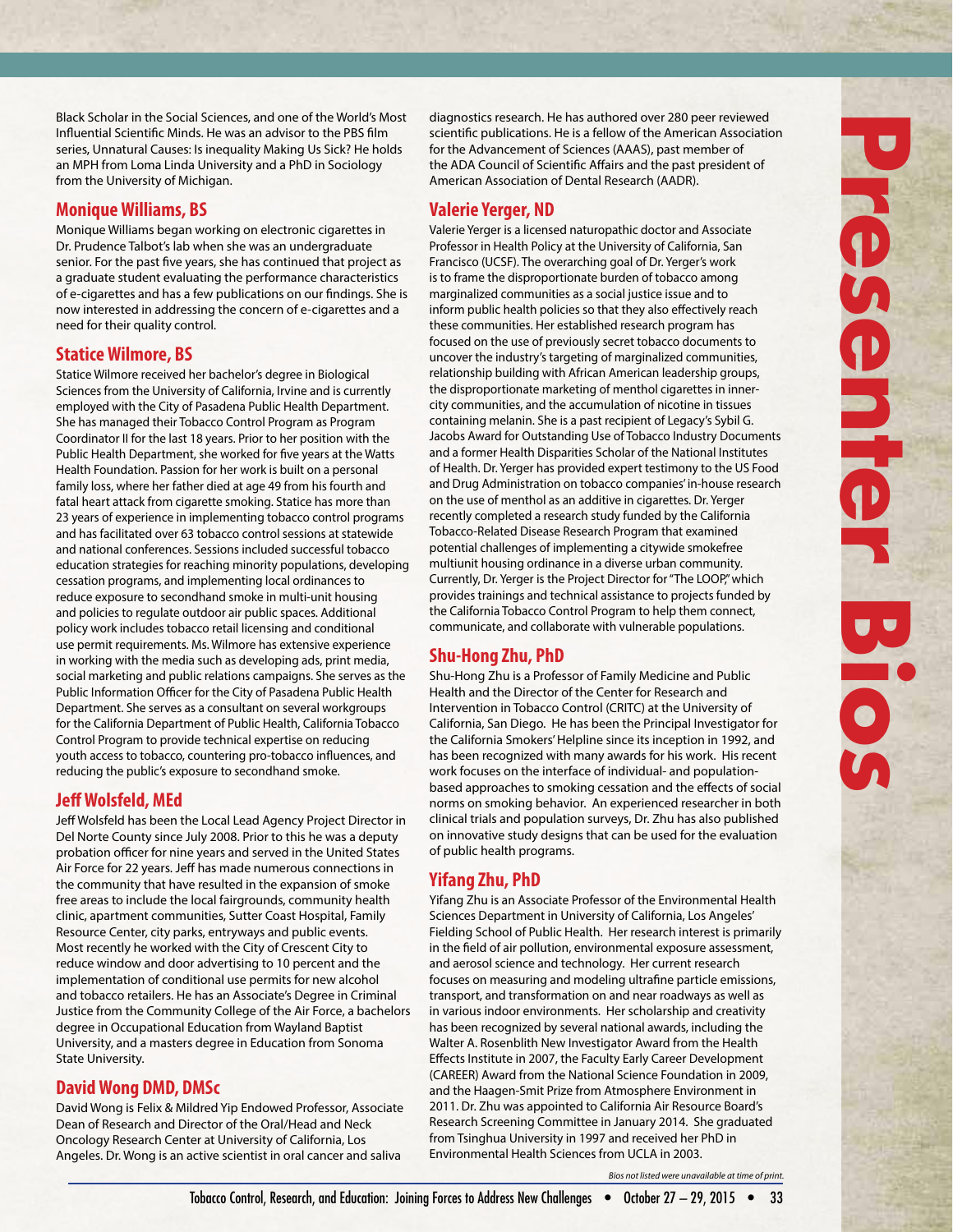### **Day One - Tuesday, October 27, 2015**

### **HOW TOBACCO CAUSES DISEASE**

- **1. Thirdhand Smoke Causes DNA Damage and Cell Transformation In Vitro** Bo Hang, Department of Molecular and Cell Biology, Life Sciences Division, and Indoor Environment Department, Lawrence Berkeley National Laboratory, Berkeley
- **2. Insulin Resistance Stimulated by Thirdhand Smoke Exposure is Decreased by Treatment With Antioxidant Agents**

Manuela Martins-Green, Cell Biology and Neurosciences Department, University of California, Riverside

- **3. Identification of Cytotoxic Chemicals in Thirdhand Smoke** Prue Talbot, University of California, Riverside
- **4. Thirdhand Smoke Alters Balance of Stress Hormones Resulting in Non-Obese Type 2 Diabetes Involving Mitochondrial Dysfunction** Neema Adhami, Cell Biology and Neuroscience Department, University of California, Riverside
- **5. Thirdhand Cigarette Smoke Triggers Stress Induced Mitochondrial Hyperfusion in Neural Stem Cell** Vasundhra Bahl, University of California, Riverside
- **6. Immunophenotyping of Secondhand Smoke-Related Asthma using Mass Cytometry** Rebecca Bauer, Department of Medicine, Stanford University
- **7. Effect of Thirdhand Smoke Toxins on Wound Healing Response Mechanisms, Leading to Impaired Healing**

Manuela Martins-Green and Sandeep Dhall, Department of Cell Biology and Neuroscience University of California, Riverside

- **8. Metabolomics Reveals Metabolic Changes in Male Reproductive Cells Exposed to Thirdhand Smoke** Bo Hang, Department of Molecular and Cell Biology, Life Sciences Division, and Indoor Environment Department, Lawrence Berkeley National Laboratory, Berkeley
- **9. Assessing Exposure to Thirdhand Smoke (THS) in Humans: The Need for a Comprehensive Approach** Peyton Jacob and Neal Benowitz, University of California, San Francisco
- **10. Post-Natal Exposure to Thirdhand Cigarette Smoke Affects Body Mass and Immunological Function in Mice**

Jian-Hua Mao and Bo Hang, Department of Molecular and Cell Biology, Life Sciences Division, and Indoor Environment Department, Lawrence Berkeley National Laboratory, Berkeley

- **11. Partitioning of Nicotine and Nitrosamines in Thirdhand Smoke Particulate Matter** Suzaynn Schick, Department of Medicine, University of California, San Francisco
- **12. StemCellQC: A Toolkit for Evaluating the Effects of Tobacco Products Including Electronic Cigarettes on Prenatal Development**
	- Sabrina Lin, Cell Biology and Neuroscience Department, University of California, Riverside
- **13. Harm Reduction Tobacco Induces Skeletal Teratogenicity via Oxidative Stress** Nicole Sparks and Nicole zur Nieden, Environmental Toxicology Graduate Program, University of California, Riverside
- **14. The Effects of Chronic Cigarette Smoke Extract Exposure on Somatic Withdrawal in Adolescent Rats** Daisy Reynaga and Frances Leslie, Department of Pharmacology, University of California, Irvine
- **15. Antenatal Antioxidant Prevents Nicotine-Mediated Hypertensive Response in Rat Adult Offspring** DaLiao Xiao, Center for Perinatal Biology, Division of Pharmacology, Loma Linda University School of Medicine, Loma Linda
- **16. Maternal Smoking During Pregnancy and Risk of Cancer Among Young Children: A Population-Based Study**

Julia Heck, University of California, Los Angeles

- **17. Epigenetics of Transgenerational Transmission of Perinatal Nicotine-Induced Asthma** Virender Rehan, LA BioMed at Harbor-UCLA Medical Center, Los Angeles
- **18. The Effect of Metabolic Syndrome on High Density Lipoprotein Function** Michael Oda, Children's Hospital Oakland Research Institute, Oakland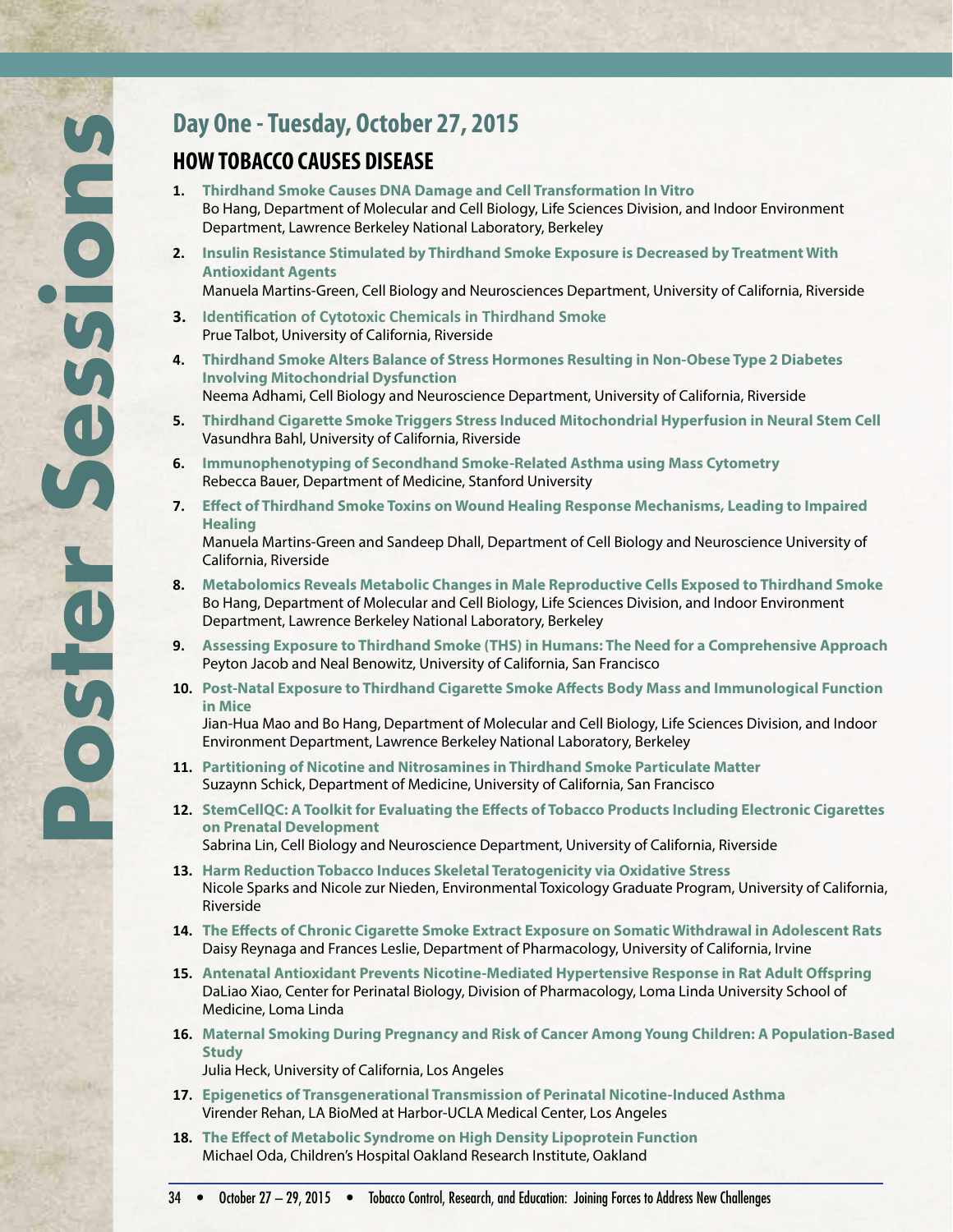**19. Impact of the Proteostasis Network Cigarette-Smoke Induced COPD** William Balch, Department of Chemical Physiology, The Scripps Research Institute, La Jolla

### **BRIDGING THE GAP BETWEEN DISCOVERY AND POLICY BY RESEARCH**

- **20. Acute Cardiovascular Toxicity of Hookah (Waterpipe) Smoking versus Perceived Risk** Mary Rezk-Hanna and Ronald G Victor, School of Nursing, University of California Los Angeles, and Heart Institute, Cedars-Sinai Medical Center, Los Angeles
- **21. Indoor Vaping: Chemical Characterization and Health Impacts** Mohamad Sleiman and Jennifer Logue, Lawrence Berkeley National Laboratory, and Clermont Univrsité
- **22. Thirdhand Smoke: Quantifying Risks and Developing Policies for Control** Jonathan Samet, Department of Preventive Medicine, Keck School of Medicine and the USC Institute for Global Health, University of Southern California, Los Angeles
- **23. Volatile Constituents of Thirdhand Smoke: Chemical Composition and Health Impacts** Hugo Destaillats, Lawrence Berkeley National Laboratory, Berkeley
- **24. Thirdhand Smoke Pollution and Exposure in Ex-Smokers' Homes** Georg Matt, Department of Psychology, San Diego State University, San Diego
- **25. Persistent Thirdhand Smoke Toxicants in Indoor Environments** Penelope J.E. Quintana, Graduate School of Public Health, San Diego State University, San Diego
- **26. Toward Smoke-Free Casinos: The Win-River Experience** Georg Matt, Department of Psychology, San Diego State University, San Diego
- **27. Chemical and Cellular Toxicity of Atmospherically-Oxidized Tobacco Smoke** Alam Hasson, Department of Chemistry, California State University, Fresno
- **28. Tobacco Prevention Toolkit: For a Nicotine Free Adolescence** Bonnie Halpern-Felsher and Stephen Smuin, Stanford University and University of California, San Francisco

### **SCIENTIFIC PERSPECTIVES ON ELECTRONIC CIGARETTES**

- **29. Investigating Perceptions of Electronic Nicotine Delivery Systems with Young Journalists: Reporting on Participatory Research Processes** Alison Chopel, Public Health Institute, University of California, San Francisco
- **30. Addiction in a Bottle: A Call to Action for Nicotine Regulation** Barbara Davis and Prue Talbot, Department of Cell Biology and Neuroscience and Department of Botany and Plant Sciences, University of California, Riverside
- **31. Electronic Cigarette Aerosol from a Vape Shop is Distributed to Adjacent Businesses** Careen Khachatoorian and Prue Talbot, Department of Cell Biology & Neuroscience, University of California, Riverside
- **32. Surmounting the Challenges of Studying Electronic Cigarettes in Humans** Holly Middlekauff, University of Southern California, Los Angeles
- **33. Characteristics of Secondhand Vapor Emissions from Electronic Cigarettes Use in Humans** Holly Middlekauff, University of Southern California, Los Angeles
- **34. Heating Coil Temperature and Mainstream Particle Characteristics Under Different Puff Condition** Shi Shu and Yifang Zhu, University of California, Los Angeles
- **35. Disposable Electronic Cigarettes and Electronic Hookahs: Evaluation of Design, Performance, and Metal Emissions** Monique Williams and Prue Talbot, Department of Cell Biology & Neuroscience, University of California, Riverside
- **36. The Impact of E-Cigarette Exposure on Pulmonary Epithelial Cell Transformation and Gene Expression**

Stacy Park and Steven Dubinett, University of California, Los Angeles and Boston University

**37. Electronic Cigarette Use and Respiratory Symptoms in Adolescents** Jessica Barrington-Trimis, Department of Preventive Medicine, Keck School of Medicine, University of Southern California, Los Angeles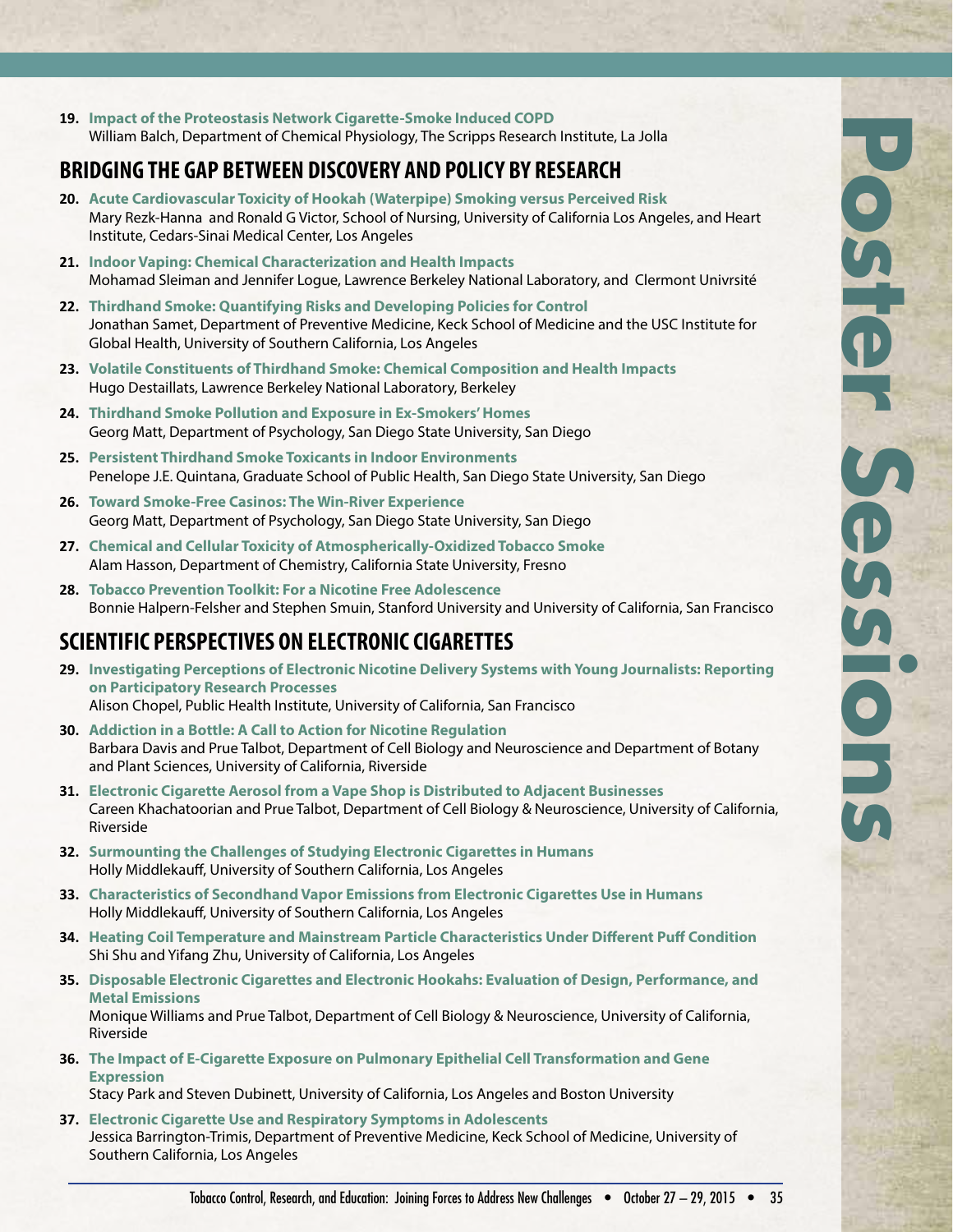**38. E-Cigarette Use, Smoking Cessation, and Change in Smoking Intensity in the 2010/2011 TUS-CPS Longitudinal Cohort**

Yuyan Shi and Karen Messer, Moores UC San Diego Cancer Center, University of California, San Diego

#### **NEUROSCIENCE OF NICOTINE DEPENDENCE**

- **39. A Select Group of Substituted 2-Aminopyrimidines Exhibit Potent Cooperative Activities on Nicotinic Acetylcholine Receptors (nAChR) and the Acetylcholine Binding Protein (AChBP)** Katarzyna Kaczanowska, Skaggs School of Pharmacy & Pharmaceutical Sciences, University of California, San Diego
- **40. Menthol Potentiates Nicotine Reward, Upregulates Lower Sensitivity nAChRs, and Alone is a Candidate Chemical Chaperone for alpha4\* and alpha6\* nAChRs** Henry Lester, California Institute of Technology, Pasadena
- **41. Activation of Metabotropic Glutamate Receptor 7 Attenuates Nicotine Taking and Nicotine Seeking in Rats**

Xia Li, Department of Psychiatry, University of California, San Diego

- **42. A MicroRNA Mediating a Major Transition in Brain Development Potentially Vulnerable to Nicotine** Darwin Berg and Giordamp Lippi, University of California, San Diego
- **43. Pedunculopontine Tegmental Nucleus Glutamate Neurons in Behavioral Reinforcement: Behavioral, Electrophysiological and Anatomical Data Using Optogenetics** Ji Hoon Yoo, University of California, San Diego
- **44. Alpha2-Containing Nicotinic Acetylcholine Receptors Modulate Nicotine-Induced Hippocampal Dependent Learning and Memory Behavior in Mice** Shahrdad Lotfipour, University of California, Los Angeles
- **45. Menthol Cigarette Smoking and Neuroinflammation: Initial Findings** Arthur Brody, Brentwood Biomedical Research Institute, Los Angeles

### **CORNELIUS HOPPER DIVERSITY AWARD RECIPIENTS**

- **46. Thirdhand Smoke Causes Oxidative Stress in the Liver Leading to Hepatic Steatosis** Cristina Flores and Manuela Martins-Green, Department of Cell Biology and Neuroscience University of California, Riverside
- **47. Puffing Topography and Nicotine Intake of Electronic Cigarette Users** My Hua and Prue Talbot, Environmental Toxicology Graduate Program and Department of Cell Biology & Neuroscience, University of California, Riverside
- **48. Interviews with On-Site Managers about Tobacco and Marijuana Smoking Policies in Multiunit Housing**

Angelica Delgado Rendon and Jennifer Unger, Keck School of Medicine, Preventive Medicine Department, University of Southern California, Los Angeles

- **49. Adapting a Youth-based Outreach Cessation Program for a Community College Setting** Sarah Hellesen and Elisa Tong, University of California, Davis and Breathe California of Sacramento-Emigrant **Trails**
- **50. Using a Partnered, Peer-Led Process to Develop the BREATHE Intervention: Key Lessons Learned from Our Participatory Approach** Denise Maratos, Elizabeth Bromley, and Herman Corteza, Pacifica Graduate Institute, Pacific Clinics; Department of Psychiatry and Biobehavioral Sciences, University of California, Los Angeles
- **51. Lay Health Worker Processes Involved in Working with Vietnamese Smokers and their Families** Kristine Phung and Janice Tsoh, University of California, San Francisco and Asian American Research Center on Health
- **52. Bioaccumulation of Cigarette Butt Toxicants in the Freshwater Fish, Oncorhynchus mykiss, Saltwater Mussel, Mytilus galloprovincialis**

Lenard Yabes and Eunha Hoh, Graduate School of Public Health, Division of Environmental Health San Diego State University, San Diego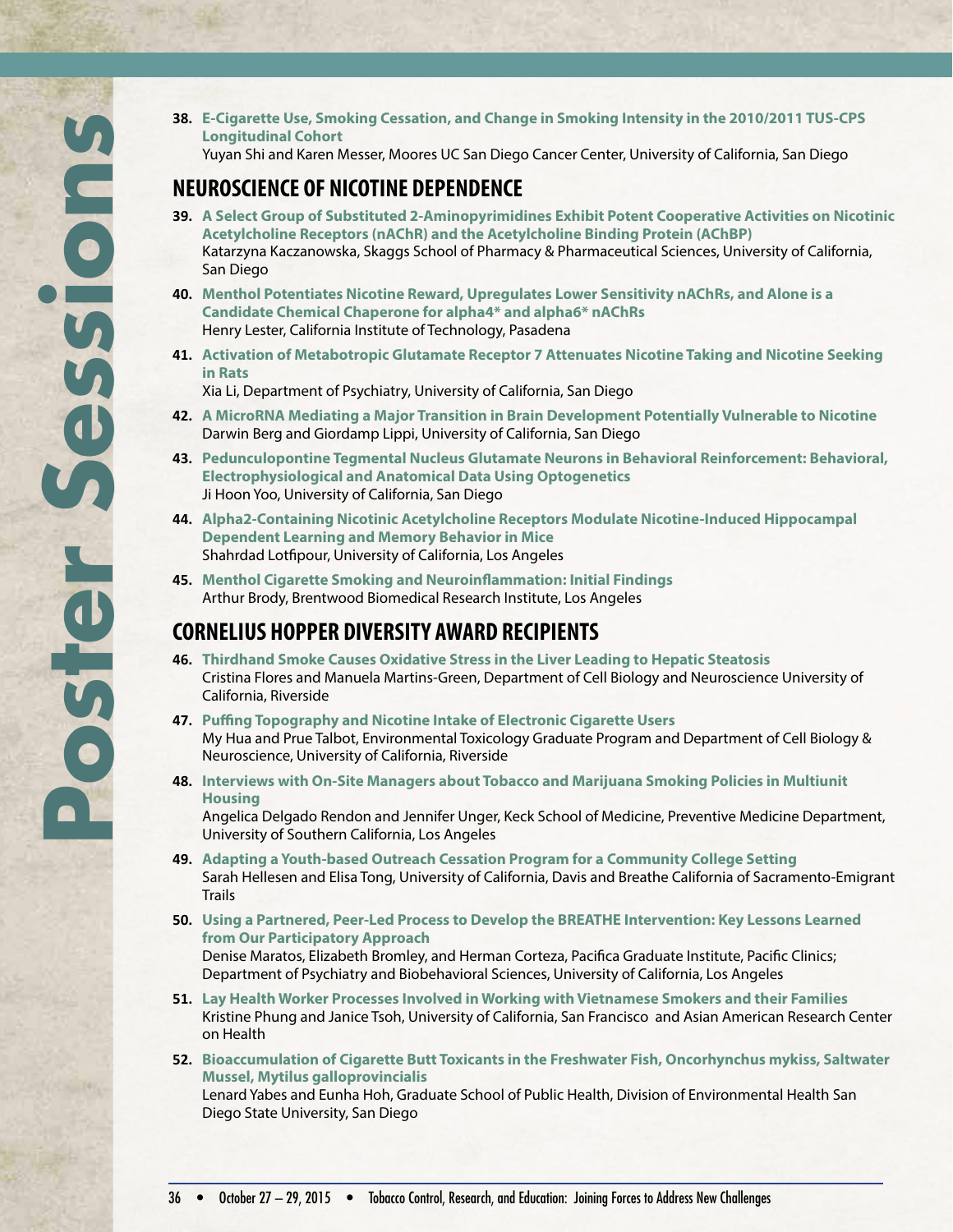### **Day Two - Wednesday, October 28, 2015**

### **HOW TOBACCO CAUSES DISEASE**

**53. Chromatin Remodellers Brg1 and Baf60c Regulate Transcription and Switch Subunits During Cardiac Differentiation**

Swetansu Hota, Gladstone Institute of Cardiovascular Disease, San Francisco

- **54. The Critical Role of Mast Cells in a Mouse Model of Asthma in Which Airway Hyperreactivity and Inflammation are Exacerbated by Epicutaneous Exposure to a Component of Thirdhand Smoke** Mang Yu and Stephen Galli, Department of Pathology and Department of Microbiology and Immunology, School of Medicine, Stanford University
- **55. Imaging Inhaled Nicotine Using 3-Dimensional Liquid Extraction Sample Analysis** Christopher Wallis and Anthony Wexler, Air Quality Research Center, University of California, Davis
- **56. Cardiotoxicity Study of Tobacco Smoking Using hiPSC-CMs** Yingxin Li, Stanford University
- **57. Telomere Length and Lung Cancer Risk: Does Timing of DNA Collection Matter?** Lori Sakoda, Division of Research, Kaiser Permanente Northern California
- **58. Genetic and Epigenetic Profiling Reveal Key Regulators or Small Cell Lung Cancer Progression and Metastasis** Dian Yang, Cancer Biology Program, Stanford University
- **59. Sustained MARCKS Phosphorylation Promotes Stem Cell-Like Properties in Tobacco Smoke-Mediated Lung Cancer Progression** Ching-Hsien Chen, Department of Internal Medicine, Division of Pulmonary and Critical Care Medicine, University of California, Davis
- **60. Ultra Low Dose Lung Cancer Screening using CT** Michael McNitt-Gray, David Geffen School of Medicine, University of California, Los Angeles
- **61. Childhood Secondhand and Prenatal Smoke Exposure in Relation to Timing of Puberty in Girls** Gayle Windham, California Department of Public Health
- **62. SMYD3 Links Methylation of MAP3K2 to Ras-driven Tumors** Pawel Mazur, Departments of Genetics and Pediatrics, Stanford University

### **BRIDGING THE GAP BETWEEN DISCOVERY AND POLICY BY RESEARCH**

- **63. Tobacco Wastecare: Model Legislation to Mitigate Butt Waste** Clifton Curtis and Thomas Novotny, Cigarette Butt Pollution Project (CBPP)
- **64. Assessing Toxicity of Tobacco Product Waste to Humans** Eunha Hoh, San Diego State University, San Diego
- **65. The Use of Twitter During An Election: Media Campaign Lessons from California's Proposition 29** Miao Feng and John Pierce, University of Illinois at Chicago, and Moores UCSD Cancer Center, University of California, San Diego
- **66. Exposure to Secondhand and Thirdhand Tobacco Smoke Among Hispanic Residents of Multiunit Housing**
	- Jennifer Unger, University of Southern California, Los Angeles
- **67. Sexual Identity Disparities in Smoking and Secondhand Smoke In California: 2003-2013** Wendy Max, University of California, San Francisco
- **68. Responsiveness of Smoking and Quitting Behaviors to Cigarette Prices Among African Americans** Hai-Yen Sung, University of California, San Francisco
- **69. 'R3Crew' Peer-Delivered Interventions for Community College Student Smokers about Tobacco Cessation: Baseline Demographics from the STAND Trial** Sarah Hellesen and Elisa Tong, University of California, Davis
- **70. Measuring Particulates in Tribally-Owned Casinos: Feedback for Smoke-Free Policy Improvements** Roland Moore, PIRE, Stanford University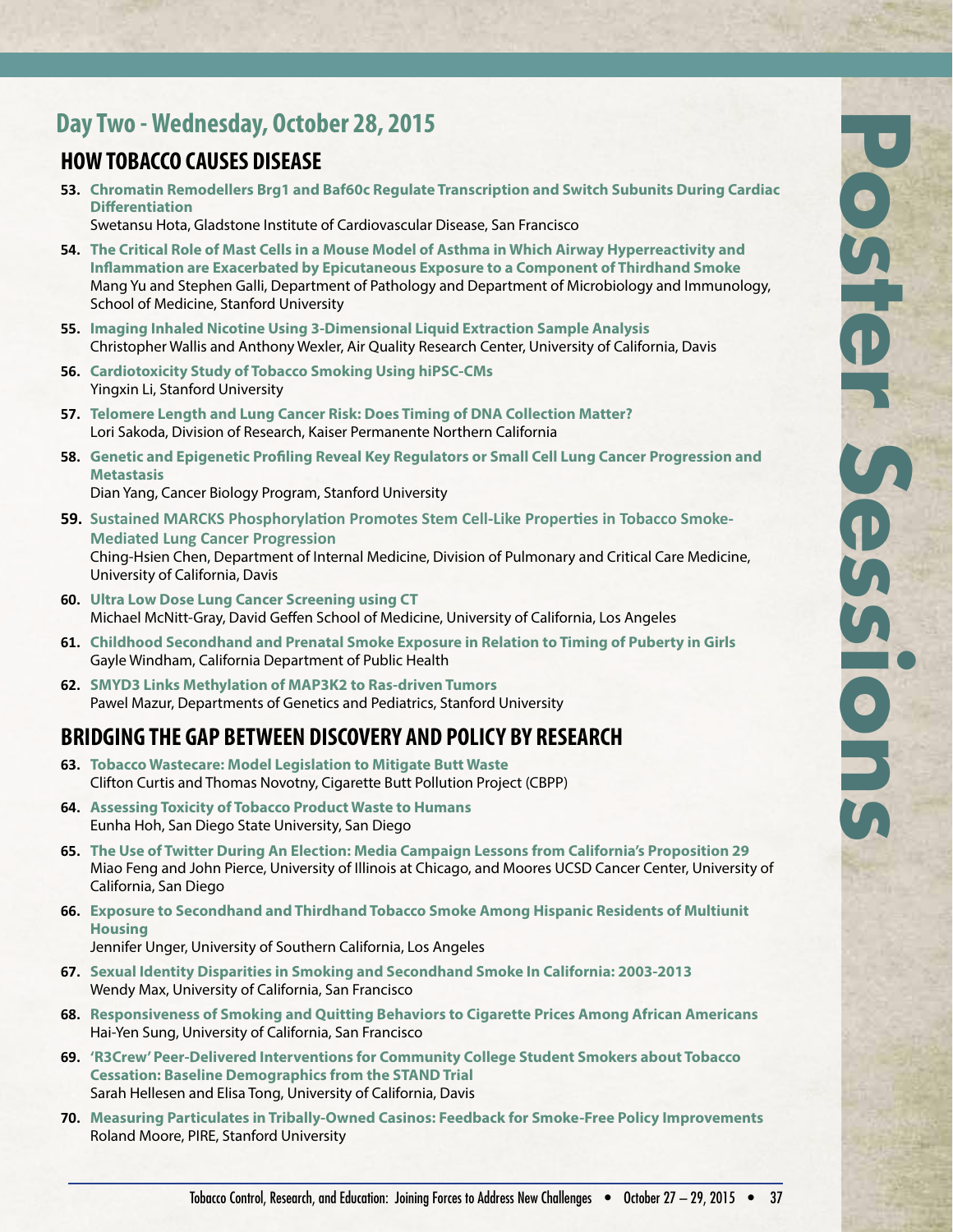**71. Producer Responsibility and Product Stewardship for Tobacco Control: An Environmental Approach** Cliffton Curtis and Thomas Novotny, Cigarette Butt Pollution Project (CBPP)

### **TOBACCO ADDICTION AND CESSATION RESEARCH**

- **72. The BREATHE Team: A Pilot Study of a Peer-Led Approach to Tobacco Cessation for Specialty Mental Health Clinic Settings** Elizabeth Bromley and Herman Corteza, Department of Psychiatry and Biobehavioral Sciences, University of California, Los Angeles, and Pacifica Graduate Institute, Pacific Clinics
- **73. Correlates of Cessation Activities among Transit Workers** Carol Cunradi, HBSA, A Supporting Organization of Pacific Institute for Research and Evaluation
- **74. Does 30 Day Exposure to Cigarette Pack Graphic Warnings Affect Smoking Behavior?** Joseph Guydish, Institute for Health Policy Studies, University of California, San Francisco
- **75. Views from Job-Seeking Unemployed Tobacco Users in the Bay Area: A Photovoice Adaptation Project**

Anne Michalek and Judith Prochaska, Stanford Prevention Research Center, Department of Medicine, Stanford University

- **76. Preliminary Outcomes of an Effectiveness Trial with Psychiatric Smokers** Mark Myers, VA San Diego Healthcare System, University of California, San Diego
- **77. Promoting Patient-Provider Discussion of Tobacco Use in Korean and Vietnamese Smoking Patients Using an Interactive Mobile Doctor (IMD): A Pilot Study** Susan Huang and Janice Tsoh, Asian Health Services, University of California San Francisco; Asian American Research Center on Health
- **78. Reducing Smoking Among Homeless Youth** Joan Tucker, RAND Corporation
- **79. Electronic Cigarette Prevention within Middle and High Schools** Bonnie Halpern-Felsher and Ira Sachnoff, Stanford University and Contra Costa County Office of Education

### **TOBACCO-RELATED HEALTH DISPARITIES**

**80. Perceptions of Tobacco Denormalization and Tobacco-Related Stigma Among Young Black Women in California**

Tamar Antin, Prevention Research Center, Oakland

- **81. Associations Among Adolescent Social Networks, Loneliness, and Smoking** Stephanie Dyal, Keck School of Medicine, University of Southern California, Los Angeles
- **82. Tobacco Prevention Works: LGB Residing in California May Be Less Likely To Smoke Cigarettes** Kristen Emory, University of California, San Diego
- **83. Comparing Smoking Consumption Trends of Hispanic/Latino Nationality Groups in California and the United States between the 1990s and 2000s** Jamie Felicitas-Perkins, Dennis Trinidad, Claremont Graduate University, University of California, San Francisco
- **84. Acculturation and the Tobacco Retail Environment: A Multi-level Study in Hispanic Americans** Sarah Mills, SDSU/UCSD Joint Doctoral Program in Clinical Psychology
- **85. Sex Differences in Nicotine Intake and Carcinogen Exposure Among African American Light Smokers** Gideon St.Helen, Division of Clinical Pharmacology, University of California, San Francisco
- **86. Smoking Behavior Trends Across Racial/Ethnic Groups in California compared to the U.S., 1992-2010** Jamie Felicitas-Perkins, Dennis Trinidad, Claremont Graduate University, University of California, San Francisco
- **87. Virtual Intervention for Lung Cancer Stigma** Janine Cataldo, University of California, San Francisco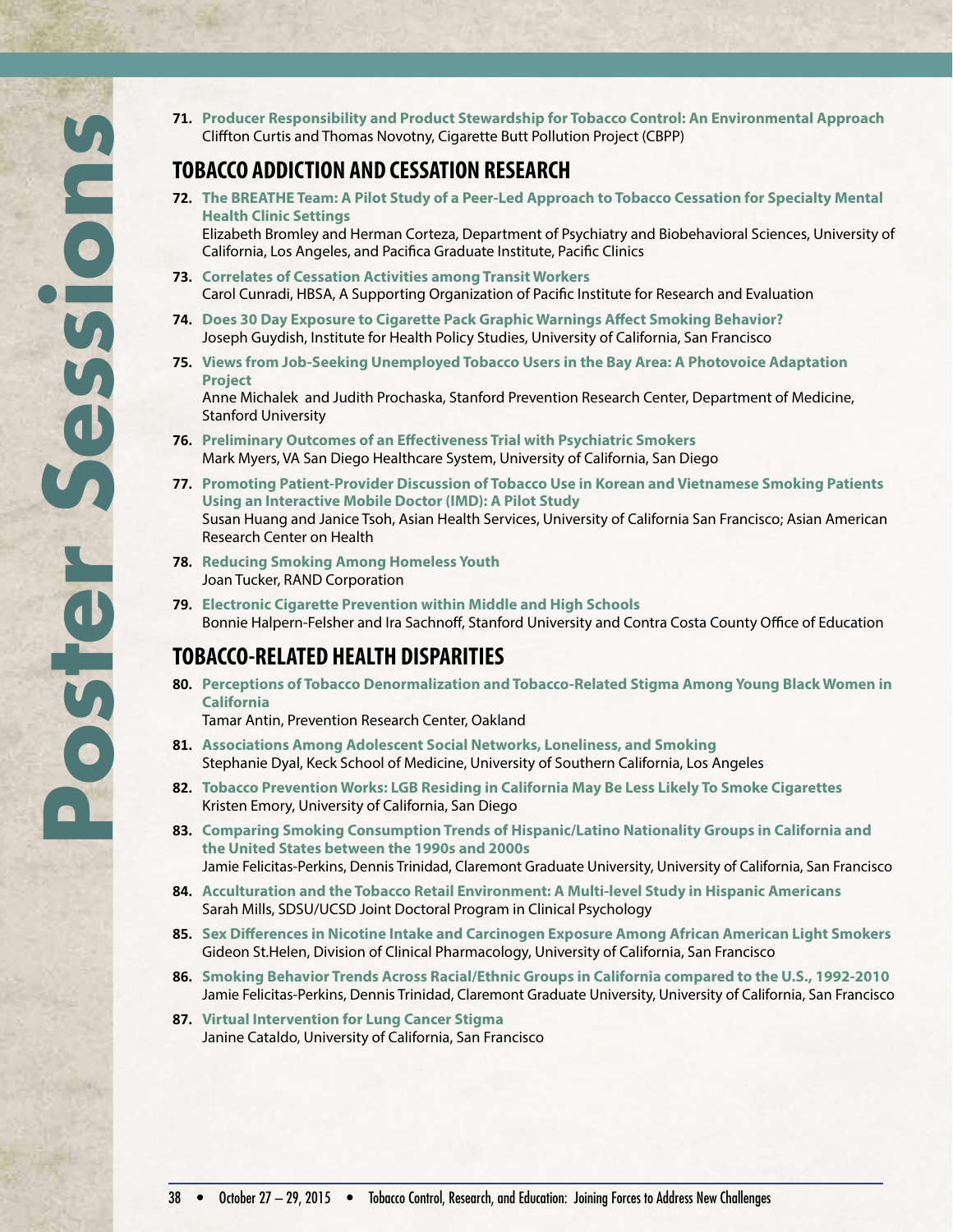|    | ĸ     |
|----|-------|
|    |       |
|    |       |
|    |       |
|    |       |
|    | D     |
|    |       |
|    |       |
|    |       |
|    |       |
|    |       |
|    |       |
|    |       |
|    |       |
|    |       |
|    |       |
|    |       |
|    |       |
|    |       |
|    |       |
|    |       |
|    |       |
|    |       |
|    |       |
|    |       |
|    |       |
|    |       |
|    |       |
| -- |       |
|    |       |
|    |       |
|    |       |
|    |       |
|    |       |
|    | ×<br> |
|    |       |
|    |       |
|    |       |
|    |       |
|    |       |
|    |       |
|    |       |
|    |       |
|    |       |
|    |       |
|    |       |
|    |       |
|    |       |
|    |       |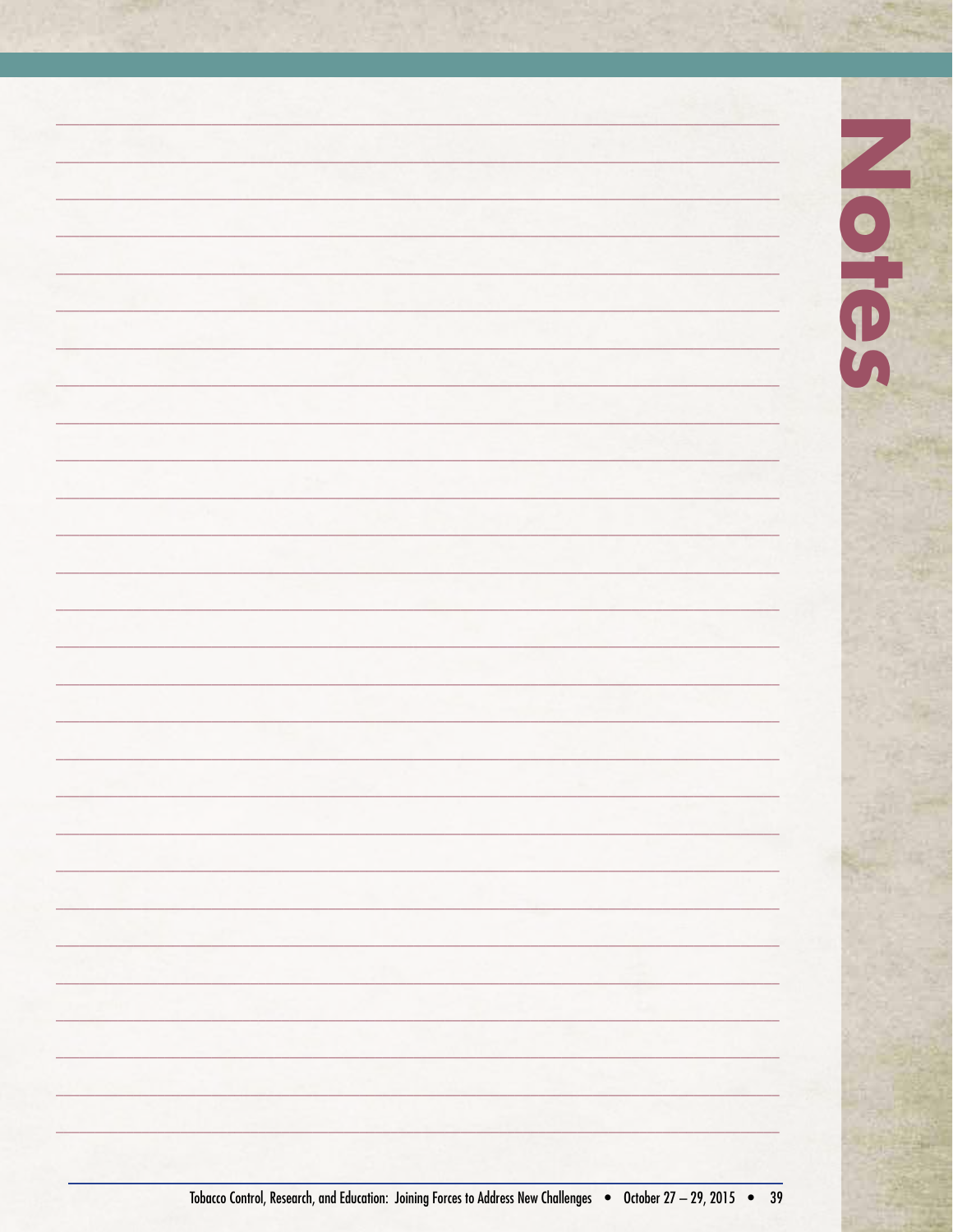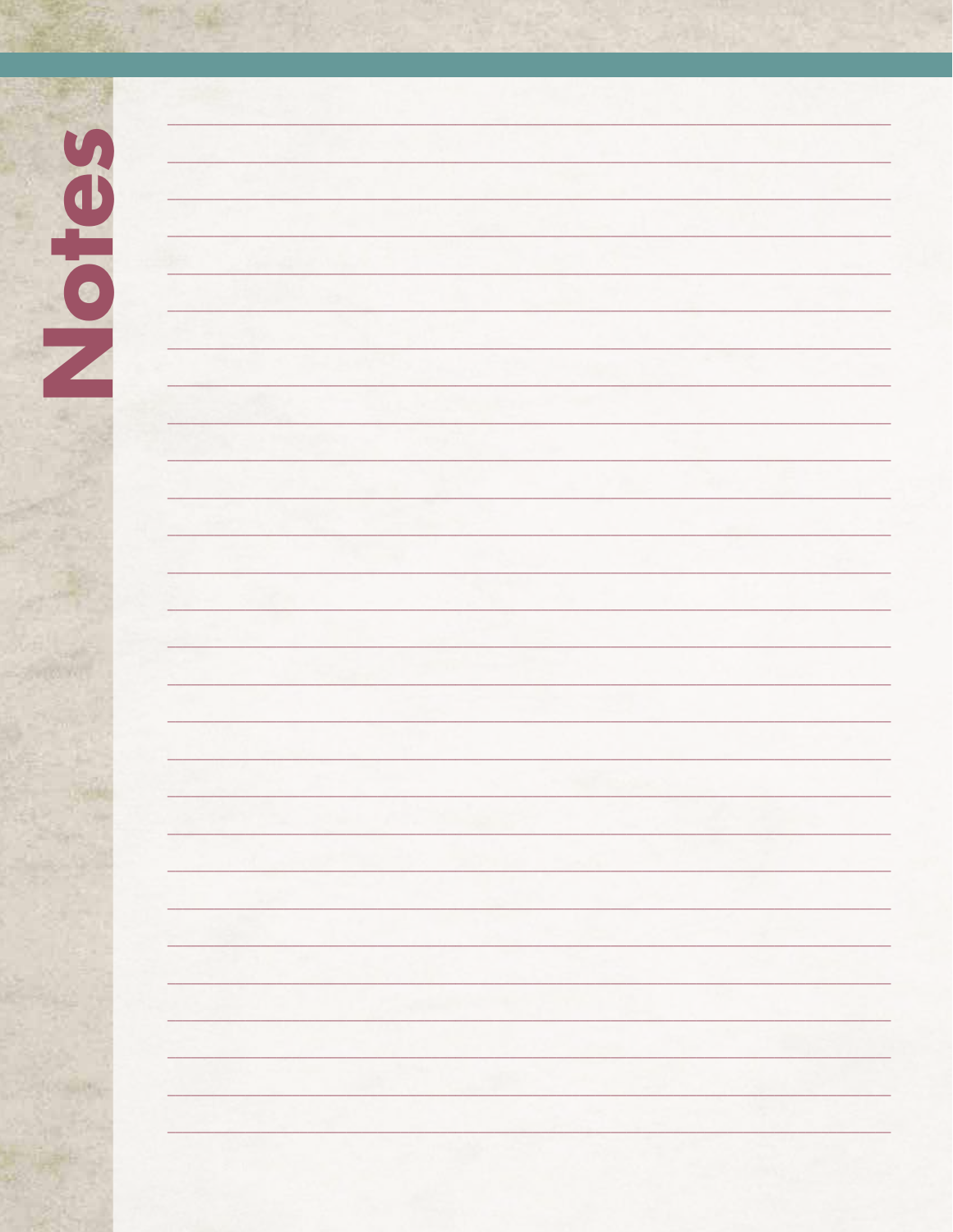### **SACRAMENTO CONVENTION & VISITORS BUREAU BADGE PROGRAM**

Show your conference name badge and mention the special listed to receive discounts at the following restaurants in the downtown area:

**Amourath 1819**, 1209 L Street, (Hyatt Regency), (916) 443-1234 15% off Entire Bill **Barwest**, 2801 Capitol Avenue, (916) 476-4550 Buy a pitcher & get 10 wings for \$4 **Biba Restaurant**, 2801 Capitol Avenue, (916) 455-2422 Complimentary appetizer with purchase of 2 entrées (Reservations STRONGLY recommended) **Cafeteria 15L**, 1116 15th Street (15th & L Streets), (916) 492-1960 10% off Entire Bill **Capital Dime**, 1801 L Street, (916) 443-1010 10% off Food Bill **Chops Steakhouses**, 1117 11th Street, (916) 447-8900 20% off Food Bill **Cypress Grille,** 300 J Street (Holiday Inn Capitol Plaza), (916) 446-0100 20% off Lunch or Dinner **Dawson's**, 1209 L Street (Hyatt Regency), (916) 443-1234 15% off Entire Bill **deVere's Irish Pub**, 1521 L Street, (916) 231-9947 15% off Food Bill **Esquire Grill**, 1213 K Street, (916) 448-8900 Preferred Seating & Free Chef's Appetizer **Firestone Public House**, 1132 16th Street, (916) 446-0888 10% off Food Bill **The Firehouse**, 1112 Second Street (Old Sacramento), (916) 442-4772 25% off Food Bill **Graciano's Deep Dish Pizza**, 1023A Front Street, (916) 321-9480 10% off Food Bill **Grange Restaurant**, 926 J Street (The Citizen Hotel), (916) 492-4450 20% off Dinner **Hook & Ladder Manufacturing Co.**, 1630 S Street, (916) 442-4885 Free appetizer with purchase of 2 entrees **Il Fornaio**, 100 Capitol Mall, (916) 446-4100 Complimentary dessert with purchase of entrée **Joe's Crab Shack**, 1210 Front Street, (916) 553-4249 10% off Food Bill **Lucca Restaurant**, 1615 J Street, (916) 669-5300 10% off Food Bill **Ma Jong's Asian Diner**, 1116 15th Street, (916) 442-7555 10% off Food Bill **Mikuni Sushi**, 1530 J Street, (916) 447-2112 10% off Food Bill **Mix Downtown**, 1517 L Street, (916) 442-8899 Extended Happy Hour (7-9pm) **Osaka Sushi**, 1200 K Street, Suite 7, (916) 440-0178 20% off Entire Bill **Second Street**, (Old Sacramento), (916) 441-2211 25% off Food Bill **Sandra Dee's BBQ**, 601 15th Street, (916) 448-6375 10% off Entire Bill **Ten22**, 1022 Second Street (Old Sacramento), (916) 441-2211 25% off Food Bill **The Old Spaghetti Factory**, 1910 J Street, (916) 443-2862 10% off Entire Bill **Three Fires Lounge**, 1501 L Street (Residence Inn Capitol Park), (916) 267-6823 15% off Entire Bill **Vines Café**, 1209 L Street (Hyatt Regency), (916) 443-1234 15% off Entire Bill **Zen Sushi**, 900 15th Street, (916) 446-9628 10% off Entire Bill, Not valid during Happy Hour **Zocalo**, 1801 Capitol Avenue, (916) 441-0303 Free appetizer with purchase of 2 entrees

#### **Downtown Grid**

An additional resource to use to locate shops, restaurants, nightlife, events and local services within the central city of Sacramento is the Downtown Grid. It's a central hub for local businesses and cultural resources. **Downtowngrid.com**